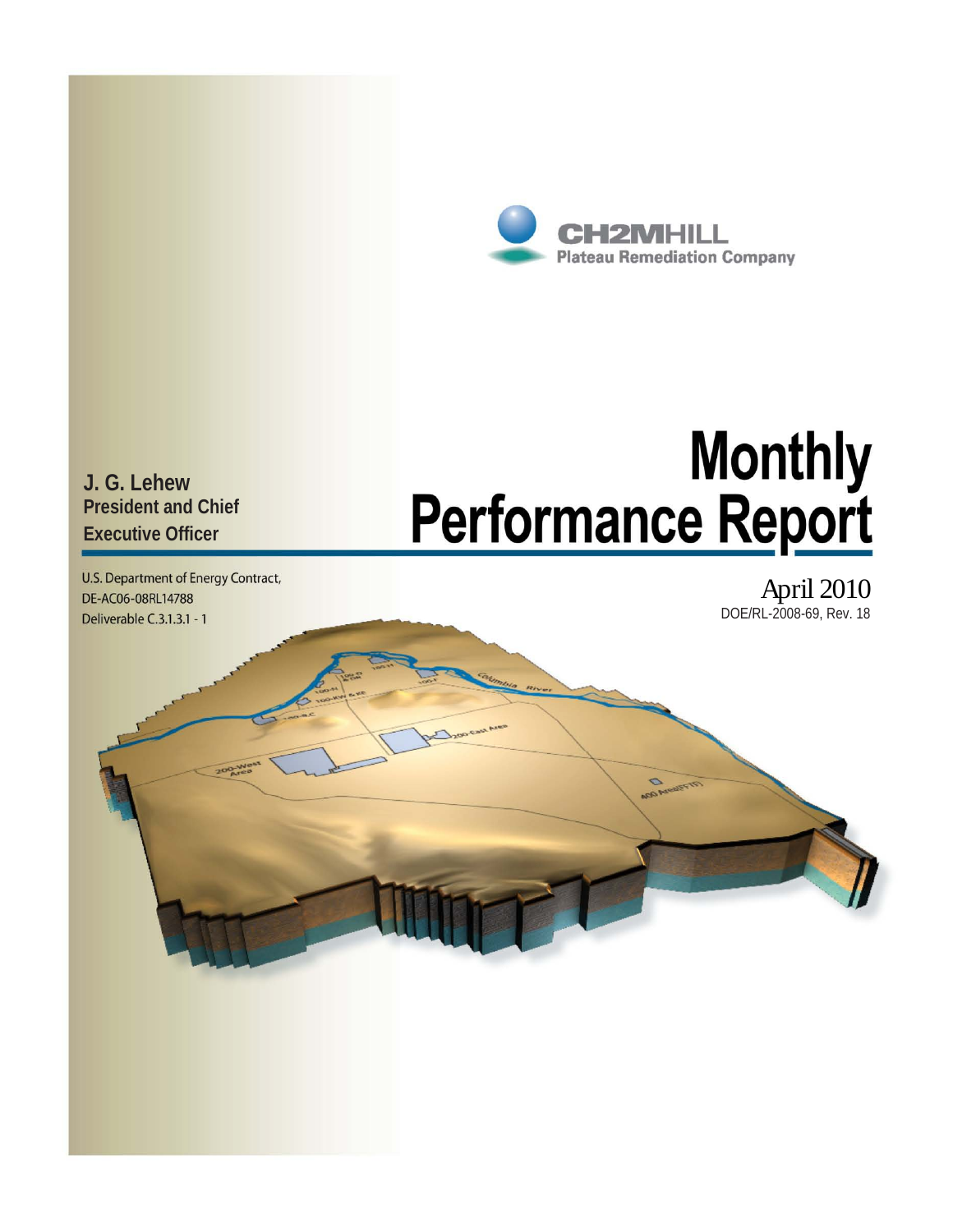## **CONTENTS**

### **PROJECT BASELINE SUMMARY SECTIONS**

#### **APPENDICES**

Appendix A – Contract Performance Reports Appendix A-1 – Contract Performance Reports - ARRA Appendix B – Contract Deliverables, Milestones, Metrics Appendix C – Project Services and Support (WBS 000) (PBS RL-XX.99)

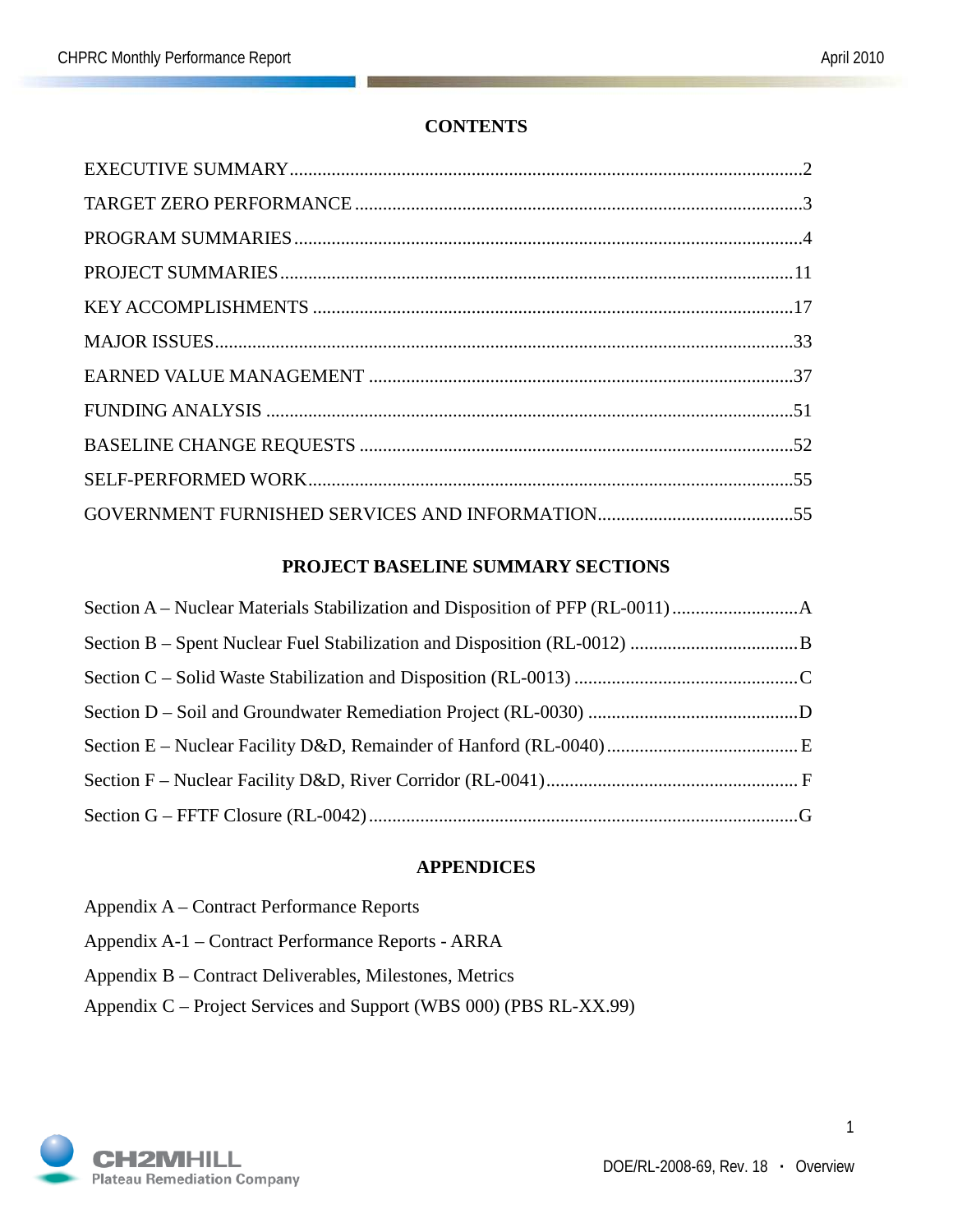# **EXECUTIVE SUMMARY**

## **Focus on Safety**



Safety, Health, Security, & Quality (SHS&Q) developed the material that was utilized at the All Hands meetings conducted by each project organization. These meetings captured specific lessons learned related to recent CHPRC events. The main theme was "Dealing with Uncertainty" focused on recognizing changing workplace conditions and responding conservatively. SHS&Q personnel participated in or supported each of these project All Hands.

During April, SHS&Q began preparing the summer safety campaign. One of the main themes is recognizing and responding to workplace heat stress. This campaign is modeled after our successful winter safety awareness campaign and will be formally presented at the May President's Zero Accident Council (PZAC) which will be conducted at this year's Safety Expo in Pasco. Roll out information will include informational posters, and lanyard cards. New personal protection (physiological) monitoring equipment will be available to projects consisting of heart rate monitors and remote temperature measuring

devices. Projects have been asked to verify that cool down areas, drinking water, misting equipment, etc., are available and operational in affected work areas as the temperature begins to climb. An important note is that heat stress can be a year round concern depending upon the workplace conditions and needs to be appropriately addressed as part of our work planning and hazard identification/control process.

Other significant safety focus areas in April were supporting the Waste Retrieval Project restart activities, working with the Mine Safety Appliances company to develop a nitric acid respirator cartridge, and providing DEET free insect repellent to our workers working outside in response to the West Nile virus concerns. Also, CHPRC supported and participated in the DOE-HQ HSS site beryllium assessment activities in April. *Thinking Target Zero* publications for April included topics on Snake Awareness, Buying Recycled & Biobased, Responding to Odors in the Workplace, Worker's Bill of Rights, and Stop Work Policy.

The Worker's Bill of Rights **HANFORD LEADERSHIP TEAM**  $z/2$ **Synthesis** 

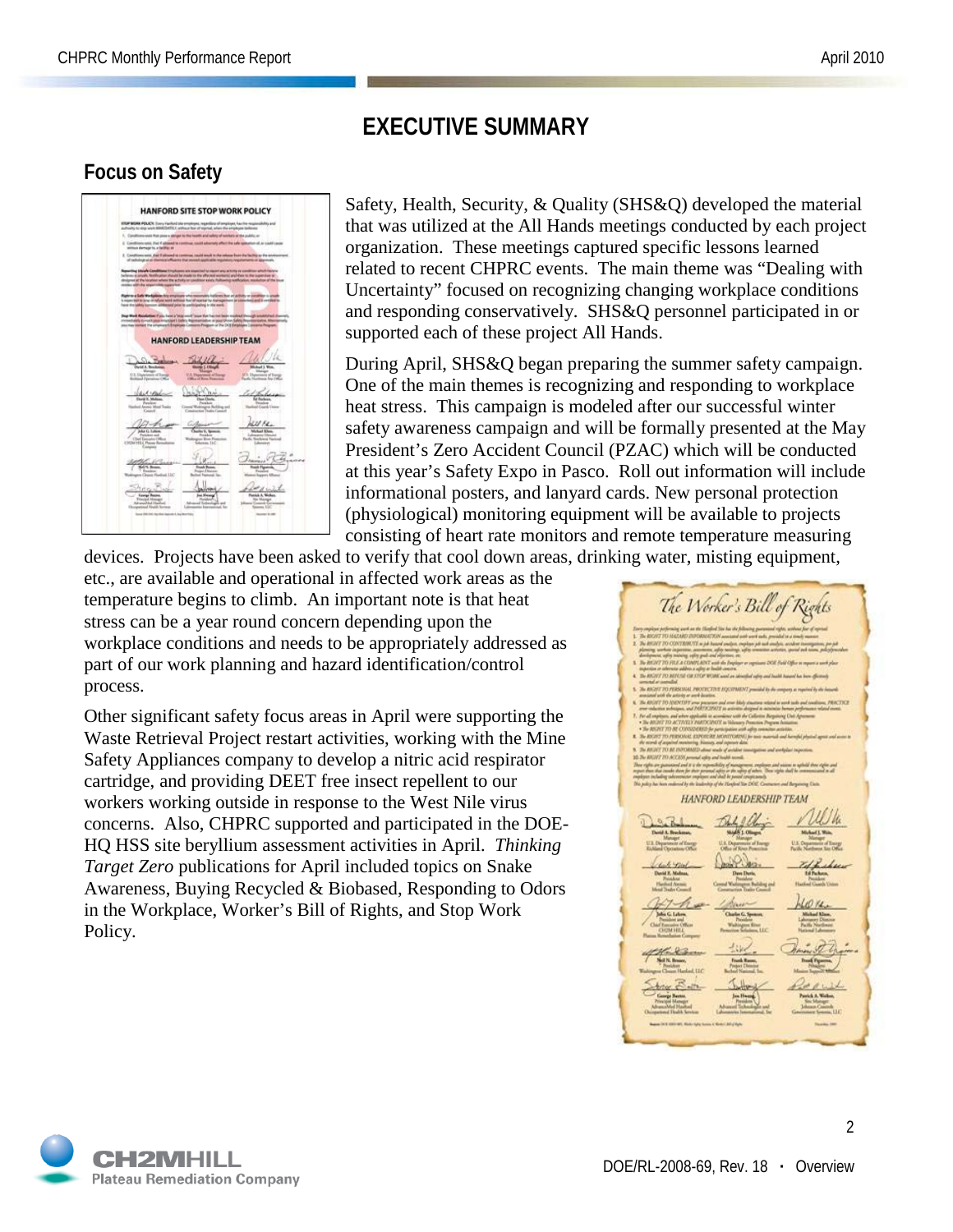# **TARGET ZERO PERFORMANCE April 2010**

CHPRC continued focusing on integrating safety programs in all program and project areas.



**Total Recordable Injury Case (TRC) Rate** – The 12 month rolling average TRC rate of 0.84 is based upon a total of 25 recordable injuries for the period. Four cases are under review requiring additional information. The EM TRC rate for CY 2009 equals 0.97.

**Days Away, Restricted or Transferred (DART) Workdays Case Rate** – The 12 month rolling average DART rate of 0.34 is based upon a total of ten cases. DART rate performance continues with solid and steady performance in the green range. The EM DART rate for CY 2009 equals 0.40.

There were no TRC or DART Cases reported in April.

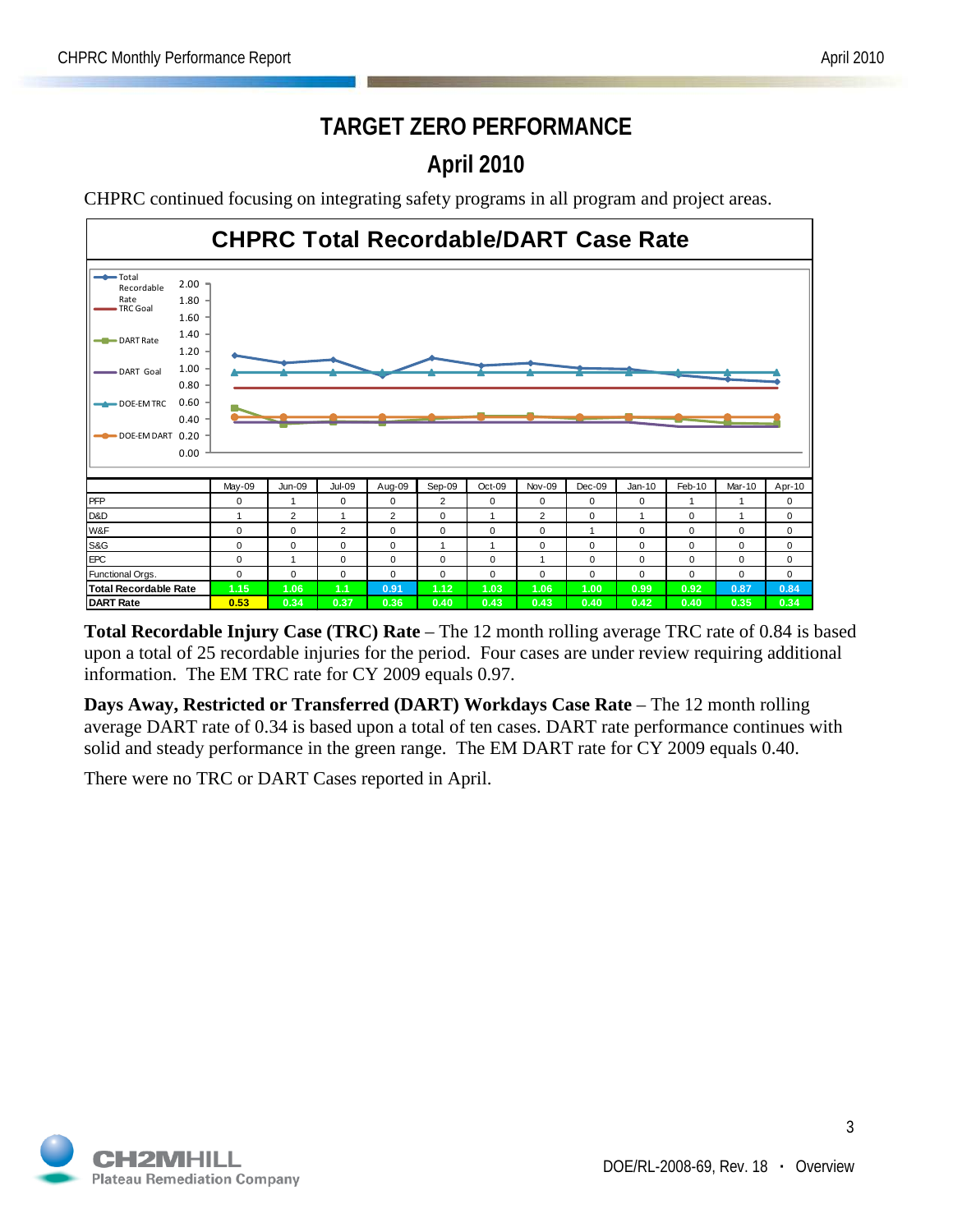

**First Aid Case Summary** – Forty seven first aid cases were reported in April. Minor cuts closely followed by strains were the leading injuries during April 2010. In many cases the involved employee struck the injured appendage on a piece of equipment involved in the task the employee was performing causing a minor cut/scratch. Overexertion and slips/trips/falls were involved with nearly 33% of this month's injuries.

## **PROGRAM SUMMARIES**

## **Safety, Health, Security, and Quality**

CHPRC's safety program continues to improve safety performances statistically in TRC and DART rates, running below Environmental Management (EM) calendar year (CY) rates for 2009. Trend analysis of other significant Performance Indicators is improving, with the exception of contamination spread. The upward trend in contamination events was due to glove breaches at the Plutonium Finishing Plant (PFP) and discovery of contamination outside of posted areas at Decontamination and Decommissioning (D&D) project. An evaluation of glove failures at PFP is being performed to determine if changes in work practices or materials are warranted.

CHPRC continues to develop leading performance indicators and is evaluating the effectiveness of the current data presented routinely to senior management.

While the Quarterly Trend Analysis report did not identify recurring events of significance, we remain concerned with fundamental work practices and continue to monitor conduct of work and work practices.

Respiratory protection practices were reviewed as a result of the Nitric Acid exposure event at PFP. In addition to more explicit guidance for selection of engineered controls and personnel protective equipment (PPE) combinations for breach of confinement (both radiological and chemical), CHPRC is working with a filter manufacturer to certify a combo filter for use with nitric acid.

Independent Assessment of the Engineering, Projects and Construction (EPC) organization was conducted to evaluate EPC's implementation of programs, procedures, and policies as they relate to

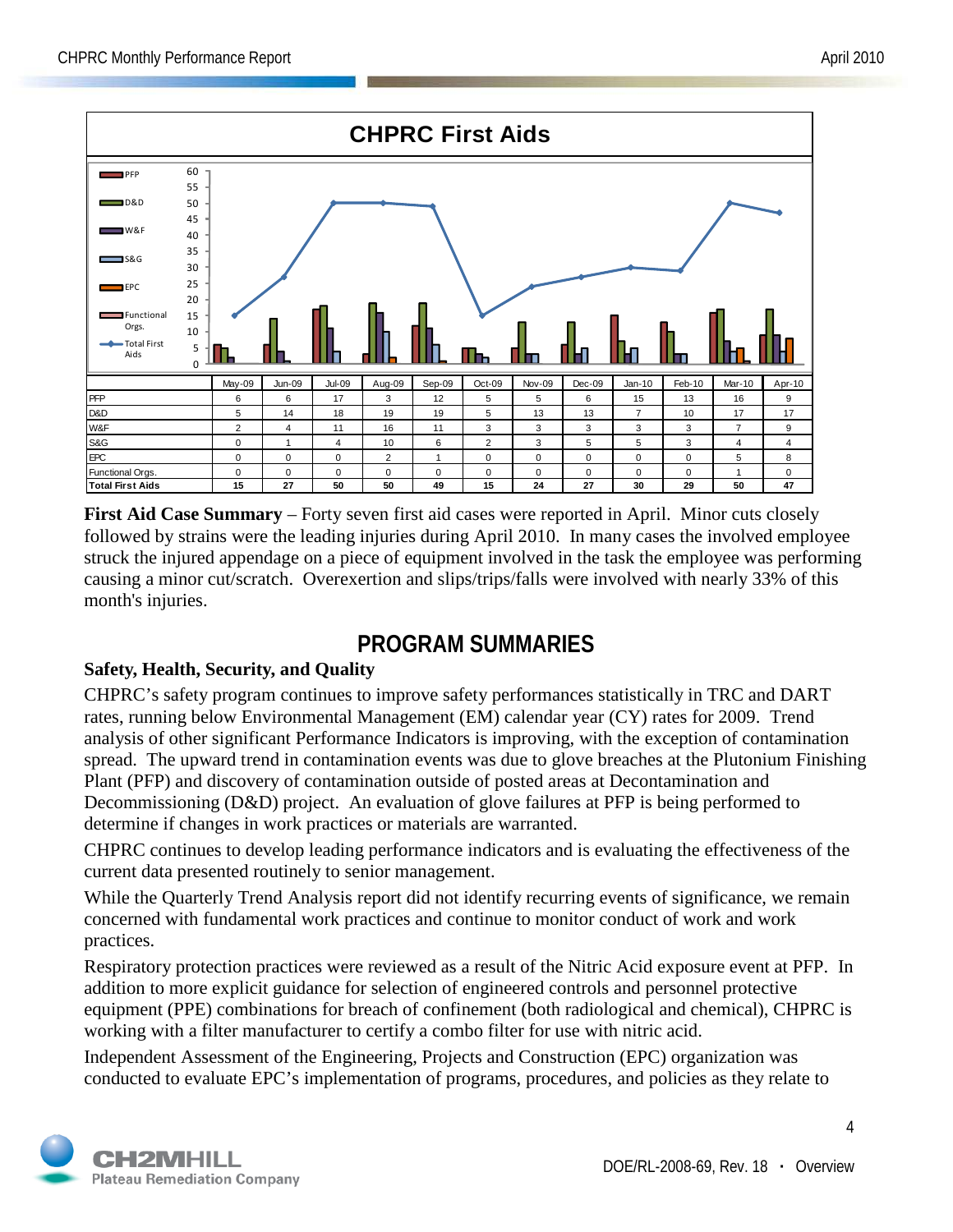conduct of work. The assessment focused on the adequacy, compliance, and in-field execution of work activities and processes that support the project's mission.

The EPC management team was very experienced and exhibited a high level of leadership. The EPC organization had programs/processes in place that supported its current mission. Many of these programs were well-documented and maintained, with some being very effective. However, some of the programs reflected the status of a project recently restructured and in the process of going through a transition. As an example, the Emergency Preparedness and Hazards Communication (HAZCOM) programs were not well implemented. Senior management at EPC and the assessment team endorse the need to develop programs and/or improve on the implementation and administrative maintenance for many of its existing programs. While EPC routinely demonstrated the ability to perform work activities in a safe manner, failure to address this issue could limit its performance. As a result of this assessment six condition reports have been entered into Condition Reporting and Resolution System (CRRS).

#### **Environmental Program and Strategic Planning (EPSP)**

A site-wide review of underground storage tanks for hazardous waste (RCRA Subtitle C) and regulated substances such as petroleum products (RCRA Subtitle I) was conducted by the Environmental Protection Agency. The list of tanks evaluated included 59 under CHPRC work scope. One issue was noted. The fuel storage tank for the emergency generator at PFP did not have the required overfill prevention device. A field citation was issued which requires the payment of a \$420.00 penalty and corrective action within 60 days.

The annual compliance assessment of the Cold Vacuum Drying Facility (CVDF) was conducted by Washington Department of Health on April 27. The review was very thorough and several documents were reviewed and/or requested. No issues have been identified to date by WDOH. A written report is pending.

Elevated readings for some isotopes data was reported from the near facility ambient air monitoring network. Results from monitors in the 100K area and from a monitor near B-Plant for the second half of calendar year 2009, were higher than historic values. The B-Plant readings appear to be an anomaly, while the 100K data were similar to the first half of the year and were expected due to the D&D activities in the area and the proximity of the monitors to that work. Final approval for re-location of ambient air monitors in the 100K area was received from WDOH. This approval will allow the monitors to be moved away from locations that were appropriate during facility operations but are too close to D&D locations and in some cases within the footprint of areas that may need to be excavated.

RL accepted a revised white paper addressing alternative asbestos management for U Ancillary Facilities demolition work. This will allow CHPRC to demolish facilities with asbestos in place.

A Class I Modification to change the schedule for preparation of the IDF risk budget tool was submitted and approved by Ecology in mid-April. The justification was delay in completion of the TC&WM EIS, and first waste acceptance at IDF currently anticipated no earlier than 2019. This approval allows CHPRC to avoid an unnecessary cost.

Opportunities were identified to achieve a 50% schedule confidence for each PBS for both ARRA and contract life-cycle. Strategic Planning developed a three-year spend plan and manpower projections in support of RL and HQ budget meetings and performed Pertmaster® risk analyses in support of several baseline change requests.

CHPRC completed the 218-W-4B Alpha Caissons Technical Information Report (CHPRC-00585), and issued it on April 19, 2010.

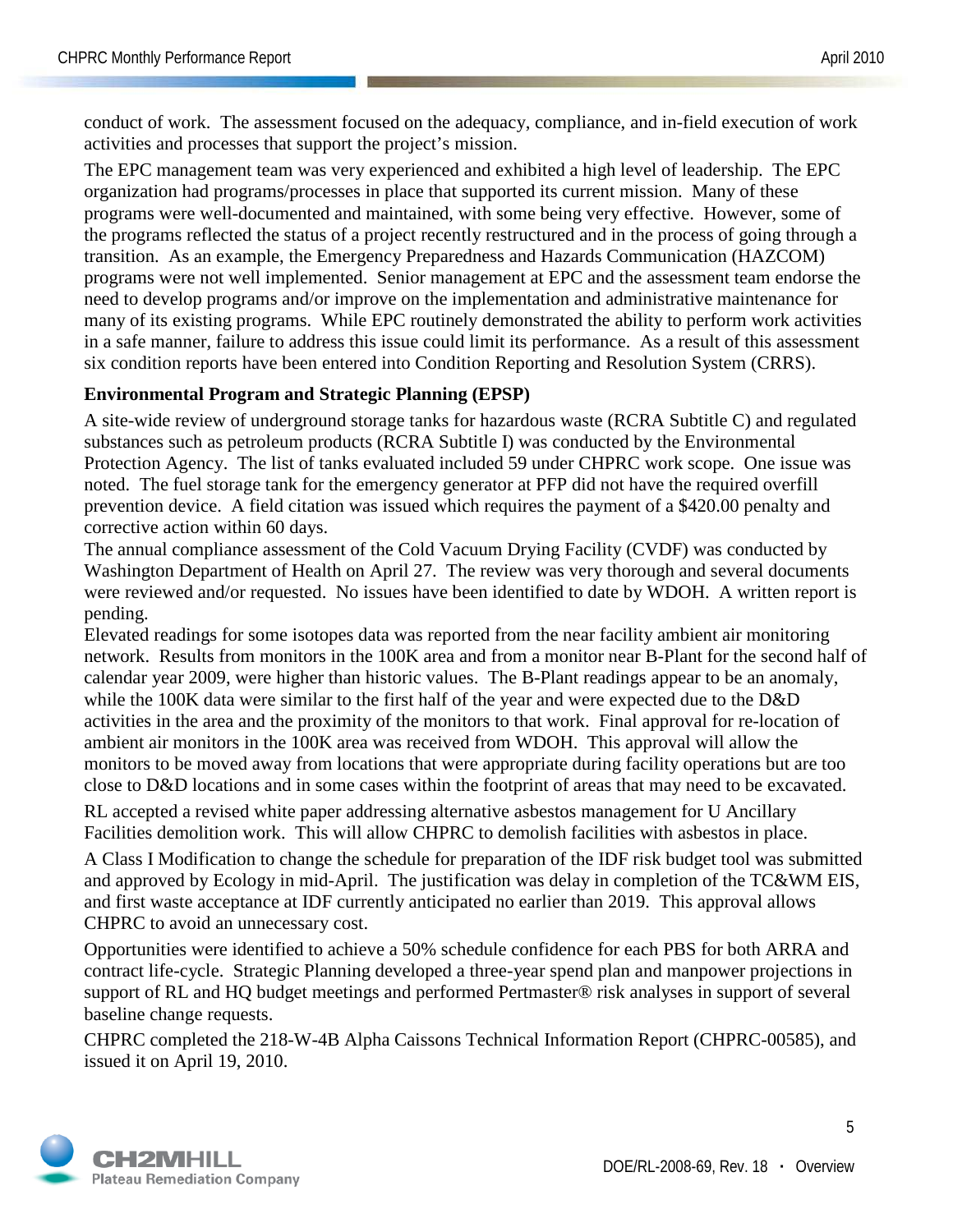The Remedial Design Report Annotated Outline has been completed and all approvals received, and several others are under review by regulatory agencies and/or DOE.

The Computer-Based Authoring System (CBAS) continues to evolve into an integral tool.

During the month of April, one Independent Assessment, one worksite assessment and the following four surveillances were completed:

- QA-EQA-SURV-10-019, Surveillance of the 100-K and STP: Review planning activities of NEPA values into T-Plant Documents. No issues were identified
- QA-EQA-SURV-10-020, Risk Assessment Modeling: Determine if Modeling Function is in compliance with the EQAPP. Two findings were identified.
- QA-EQA-SURV-10-021, Determine if planning of PCB paint samples complies with procedure GRP-EE-01-2.12. No issues were identified.
- OA-EOA-SURV-10-064, WESF: Review Stack 296-B for compliance with Method 114 (NESHAPS).

## **Business Services and Project Controls**

In April 2010, CHPRC approved and implemented twelve (12) baseline change requests, of which five (5) are administrative in nature and did not change budget, schedule or scope. The remaining seven (7) change requests are summarized in the Baseline Change Requests section of this report.

Property Management initiated the annual inventory of Sensitive Property in February. A total of 4,507 items will be inventoried. As of April 26, 2,851 items or 63% of the items have been verified. There have been no items reported on Loss/Damage/Destruction reports to date. The target for completion of field work for this inventory is July 21, 2010.

Facility Management accepted from construction three of the eight remaining Phase II ARRA Mobile facilities included in the EPC/S&GW Complex.

The Phase III ARRA mobile office project is underway with the procurement of 34 units. Deliveries commenced on April 2, 2010 and 19 units have been delivered as of April 30, 2010. All units are scheduled for occupancy prior to June 30, 2010.

The Phase IV ARRA Mobile office project will provide five (5) additional units for EPC in the 200 East Unsecured Core Area adjacent to the EPC/S&GW complex. The contract has been awarded to Pacific Mobile Structures and manufacturing is underway.

During April, CHPRC Procurement group awarded/amended \$79M in subcontracts to support Base/ARRA acceleration objectives. Record levels of procurement volume have been processed over the first 19 months of the contract (\$1.1B in new awards including \$449 million for ARRA). The inception-to-date procurement volume encompasses 9,500 releases, 5,200 POs, and 84,600 P-Card transactions.

Performance continues to exceed goals in the Disadvantaged Business, Woman Owned and Veteran Owned categories. Total Small Business awards slipped to 48.8% slightly below the goal this month, primarily due to a \$50M ARRA-funded award to a large business. As a result, the percentage of ARRAfunded work increased to 41% of all actions placed since contract inception. Within the ARRA category, 55% of the ARRA awards have been to small businesses.

Breakdown of procurement sources by dollars:

- Over Ninety four percent of total expenditures (\$1.0B) arise from service and staffing Contracts and amendments.
- Over three percent of the reported expenditures are p-card purchases (\$37M).

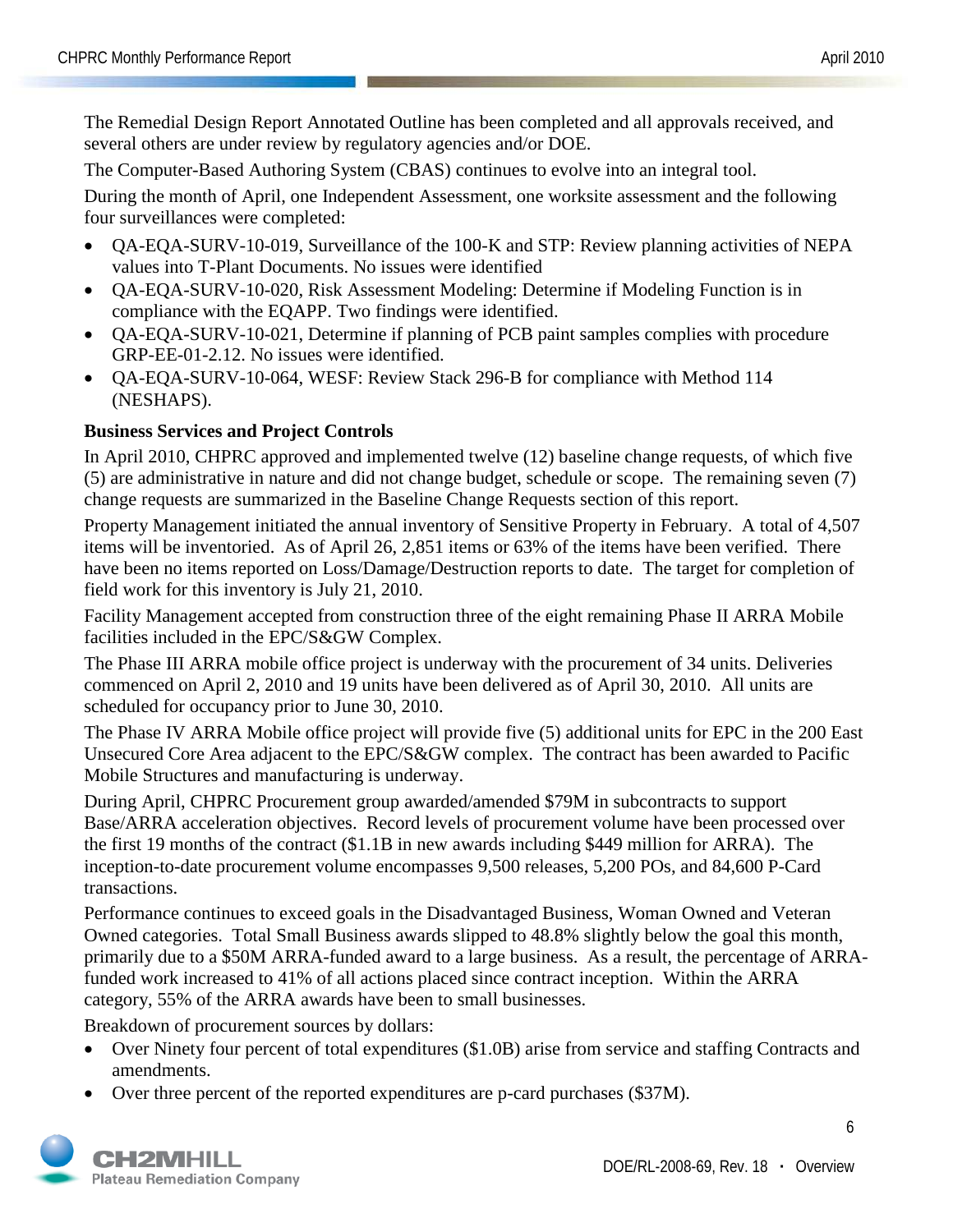• Purchase orders for materials and equipment make up less than 2% of the total expenditures.

The CHPRC Procurement Manager led the Procurement System Review of WRPS under the purview of the DOE-HQ's sponsored PERT independent review process. The participation on the PERT executive committee makes the procurement manager the CHPRC SME for the PERT process which assists greatly for the upcoming PERT review of the CHPRC Procurement System Review in May, 2010.

Vendor contact information from the Passport Vendor Database has been combined with Commodity and Manufacturer information to provide Materials Buyers with a comprehensive tool to match appropriate vendors/sources to each procurement action. This tool greatly reduces time spent in developing the Potential Suppliers List for Requests for Proposal.

General Contractor Skanska USA Building Inc. of Seattle, WA was awarded a \$49M contract on April 29 for the construction of the 200W Pump & Treat Facilities. The contract was sent to DOE RL on April 15 for Local and Headquarters consent and approved on April 29. The project includes all construction work for the Pump-and-Treat BIO Process and RAD buildings, interior work for 4 extraction and injection transfer buildings including the installation of all water treatment process equipment. This is the largest CHPRC ARRA funded contract to date.

Material Services resolved an action having to with purchase of janitorial products and their review by environmental/safety personnel.

Material Services worked with Internal Audit and CHPRC Legal Counsel to conduct a special training class for PCard Approving Managers. Completion of these classes fulfilled a DOE-RL action. PRCMSS was modified to require Engineering approval on an eBOM route list when Quality Level 1, 2, or 3 material is requested.

The SDD-51 on roles and responsibilities between CHPRC and MSA for Spare Parts was finalized. There has been much activity in Spare Parts with respect to HEPA filters during this reporting period, including a new Cat ID and orders for filters at ETF. These are long lead-time items (typically 3-4 months). Due to a consistent failure rate during inspection, the field is ordering ~5% more than needed. AVS and Engineering continue to monitor quality issues.

Interface Management continued to work with MSA on a revision to the CHPRC/MSA Water Systems Administrative Interface Agreement (AIA) to change it into an Interface Control Document (ICD) documenting the details of the boundaries between MSA and CHPRC responsibilities for Hanford site water system tie-ins to CHPRC facilities. The need to have better definition of these boundaries was identified as an issue for the CSB/2704HV water loop which services a combination of CHPRC and WRPS facilities.

Other Interface Management activity in April included:

- Continued support for MSA's development of enhanced Service Delivery Documents (SDDs) for sixty-three services provided by MSA. The enhanced SDDs, which MSA is required to complete, per RL deliverable, by May 15, 2010, are intended to better communicate to end-users of MSA provided services the definition and cost of those services and how to obtain them.
- Providing a recommended response to CHPRC Management to a worker concern related to less than adequate access to vanpooling for daily commutes.
- Development of a new CHPRC/MSA Administrative Interface Agreement for Usage of Non-Regulated "Guzzler" Filter Vacuum Trucks and the Regulated "Guzzler" Filter Vacuum Truck. This AIA was developed on an expedited basis to support CHPRC Construction Forces need for access to MSA managed Guzzlers to support CHPRC work.

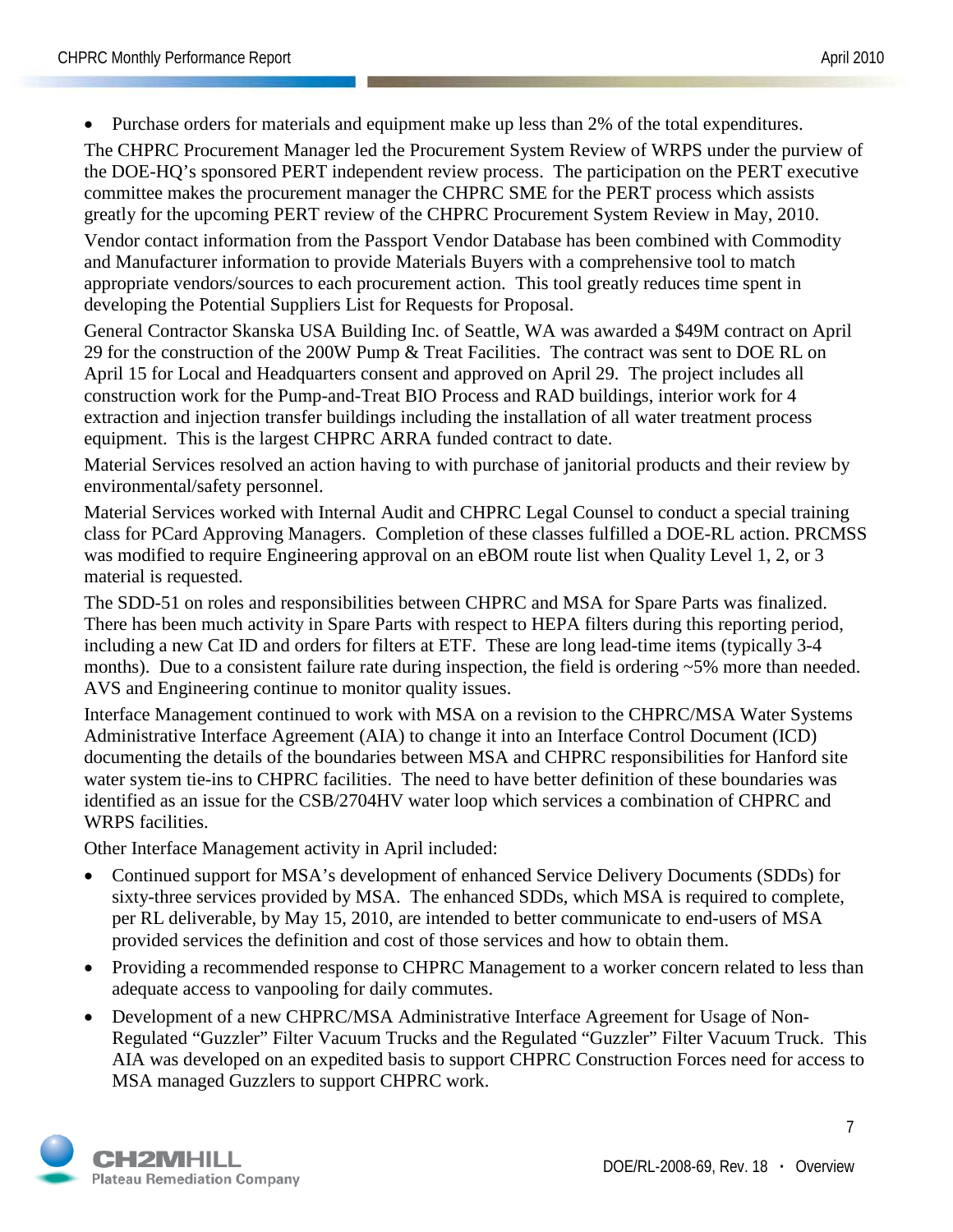- Assisting W&FM Project and S&GWR Project resolve an issue related to continued access to transportation services provided through MSA by commercial trucking companies.
- Developing a draft guide defining roles and responsibilities for acquisition of equipment and vehicles for MSA administered Fleet. The draft guide expands on the CHPRC/MSA Administrative Interface Agreement to clarify when equipment and vehicles are not part of the DOE vehicle ceiling and CHPRC mission unique so that CHPRC can procure them directly.
- Assisting in the development of two Statements of Work required for MSA to give CHPRC Carpenter and Boilermakers access to MSA managed Carpenter and Sheet Metal Shops for performance of CHPRC Base and ARRA work. Access to these shops by CHPRC personnel resolved a long standing issue that had hampered CHPRC work.
- Assisting the W&FM Project on the process to borrow WRPS SCBA units.
- Supporting the EPC-lead Task Team chartered with defining potential near term activities for Phase II of the K-Basins Sludge Project for additional DOE funding. Phase II consists of activities necessary to treat and package the retrieved sludge and transport it to a national repository.
- Supporting development of an REA related to Usage Based Services.
- Working with AMH and MSA on an issue associated with medical professionals referring CHPRC workers to Kadlec Hospital for further evaluation/treatment. CHPRC's policy is that worker and regular government vehicles are not prepared or equipped to provide the proper care should medical attention for a worker become necessary while in route to a hospital. MSA has agreed that when a medical professional refers a CHPRC worker to a hospital, the HFD will provide transportation for the worker. This issue continues to be worked with AMH.
- Participated in the Washington State University (WSU), College of Engineering and Architecture, Department of Mechanical and Materials Engineering (MME) bi-annual two day Advisory Board meeting in Pullman, Washington, as a part of CHPRC's commitment for community involvement and support of education.

## **Engineering, Projects and Construction (EPC)**

A fixed price contract was awarded to Grant Construction for building the Container Restraint System (to be completed in FY 2010).

Project Management support was provided to MSA through the management of six FY 2010 Life Cycle Upgrade projects. This PM support will be transitioned to MSA's newly formed project organization over the next two months.

Central Engineering participated in the In-Process Design Review for the K-East Core Removal Project Preliminary Design. The review, led by CH Nuclear Business Group Chief Engineer David Lowe, was conducted at the SA Technology Loveland, Colorado office. An assessment close out was conducted with the SA Technology project team. A formal assessment report was provided to CHPRC project management.

Central Engineering support in April included:

• Continued to provide technical support to the ARRA facilities projects, including Statement of Work (SOW) review and approval, detailed design drawing checking and approval, calculation preparation, submittal reviews, Facility Modification Packages (FMPs), Design Change Notices (DCNs), Memorandum of Understanding (MOU) review and approval, and field walk downs at the mobile office construction sites.

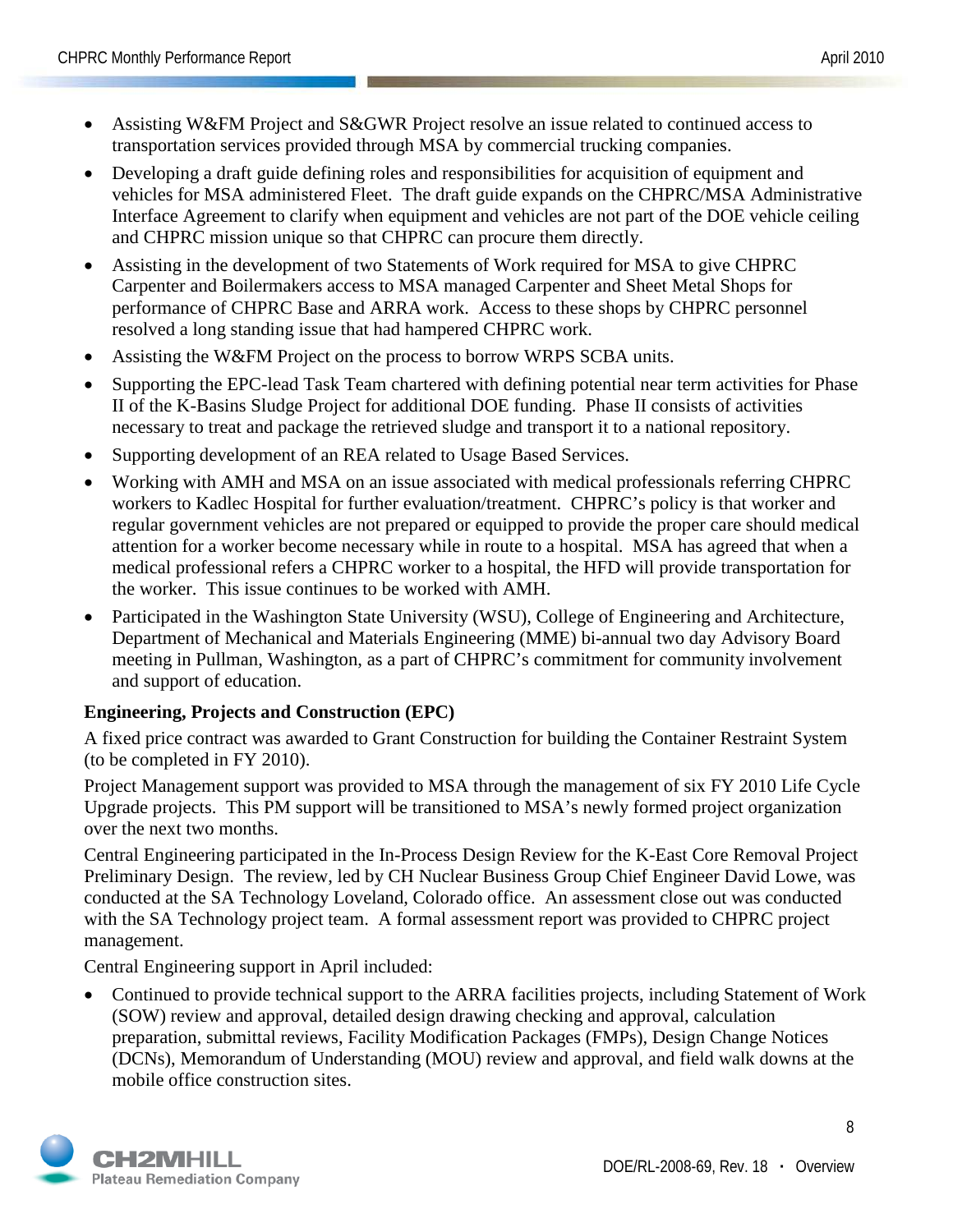- Chaired the April 13-15 Energy Facilities Contractors Group (EFCOG) Engineering Practices Working Group (EPWOG) semi-annual meeting. Several DOE headquarters staff made presentations to the group. Topics discussed ranged from Draft DOE Guides (Safety Instrumented Systems, System Design Descriptions, and Fire Protection Program Criteria) to program overviews by DOE HQ senior staff to technical Best Practices for sharing across the DOE contractors' community.
- Routed a letter for RL's approval to implement new seismic response spectra for the Hanford site. This new spectra will satisfy the requirements of DOE-STD-1020-2002 & DOE-STD-1189 and the SCRD O 420.1B Rev. 4, Section E (5) PRC-Natural Phenomena Hazards Mitigation for DOE Facilities.
- Performed a Work Site Assessment of lookalike equipment alerting techniques as they apply to the 2009 edition of NFPA 70E, Standard for Electrical Safety in the Workplace, Article 130.7(E)(4). The assessment involved PFP, WRAP, 100K and T-Plant. Awareness of the hazards associated with lookalike electrical equipment and the measures being taken to control the hazards were determined to be adequate. The assessment conclusions also noted an especially effective good practice being used at 100K and T-Plant and communicated the technique to the other CHPRC Projects.
- Identified an innovative approach to managing Nationally Recognized Testing (NRTL) Laboratory requirements, identified alternate NRTL service providers and has been using them, recognizing a cost savings from the previous provider.

#### **Communications and Outreach**

CHPRC Office of Public Affairs supported RL with Recovery Act and Outreach activities throughout the month of April.

Recovery Act support included submission of Recovery Act weekly progress reports, progress videos and newsletter article submissions for HQ. Representatives from CHPRC Communications attended the Recovery Act Information Exchange in Washington, D.C., April 27-28, to share challenges and lessons learned and discuss a path forward for implementing and communicating Recovery Act funding.

Communications published a brochure booklet covering the progress CHPRC has made with Recovery Act funding since April 2009 for distribution to workers and external audiences.

The Society for Environmental Journalists (SEJ) toured the Hanford Site on April 23 and visited the DX Groundwater Treatment Facility, one of two pump-and-treat systems CHPRC is constructing with Recovery Act funding. The SEJ is an organization of journalists with a mission to raise awareness and strengthen news coverage of environmental issues.

Public tours of the Hanford Site began and include a stop at the ARRA-funded 200 West Groundwater Treatment Facility construction site where visitors are briefed about the innovative technologies being used by CHPRC to remediate contaminated groundwater, to strengthen and increase news coverage of environmental issues.

Communications produced the following ARRA videos in April:

- Backfilling of the 212-N, -P, and -R building sites
- Resumed shipments of transuranic waste
- Demolition of the 183KW Sedimentation Basin complex
- Removal of a hood from the Plutonium Finishing Plant
- Profile of the subcontractor Carpenter Drilling
- Remediation of the 216-N-4 waste site.

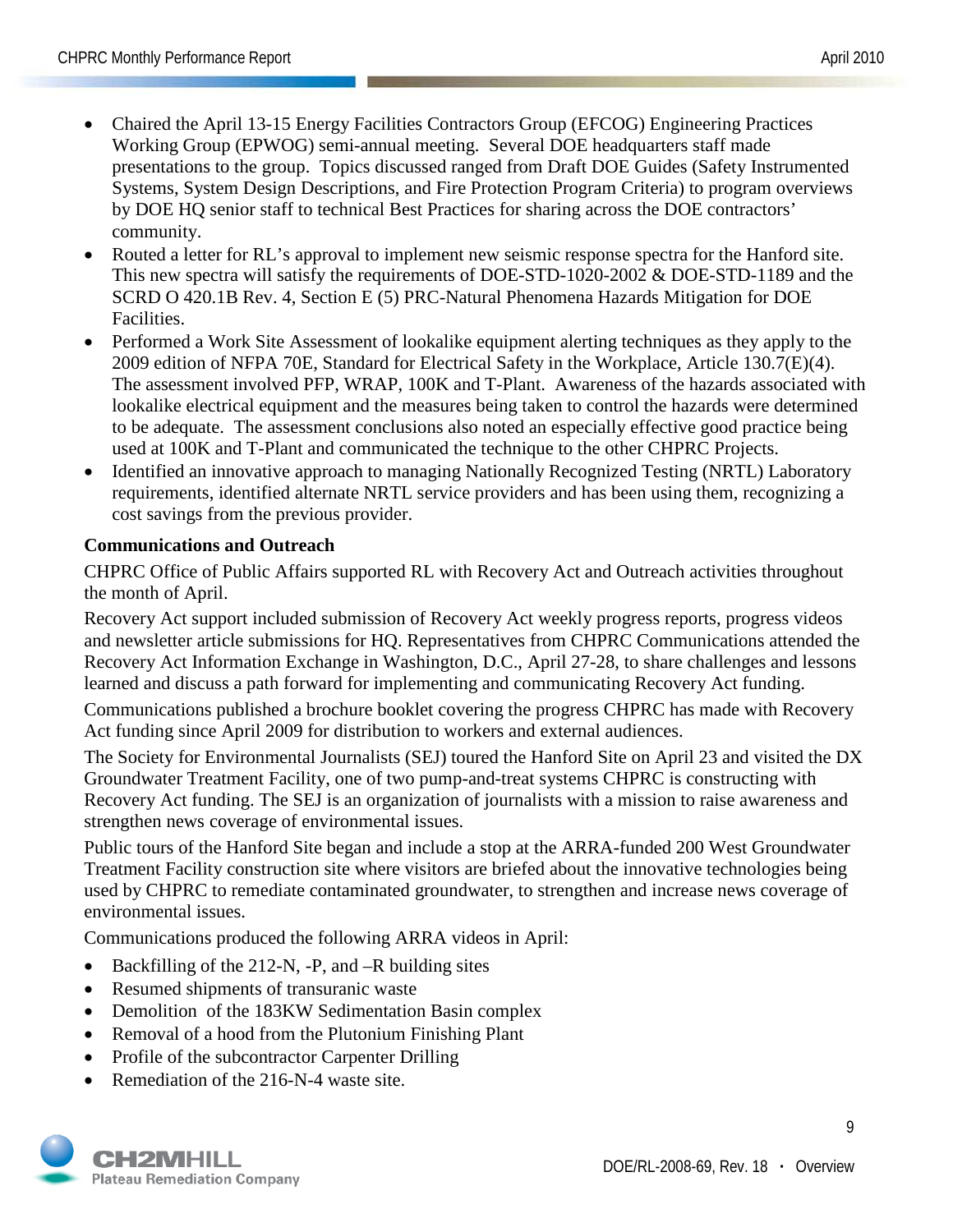Other outreach activities included preparation activities for the Central Plateau and Transuranic Mixed Waste TPA Change Packages public comment period (May 3 – June 17).

In April, CHPRC Project Communications moved project communications support out to the field. Three of the four field based Vice Presidents now have a fully integrated Communications Specialist available to help improve communications with the workforce. These specialists will drive safety, worker involvement, community relations and any other communications efforts.

Communications produced a "Dirty Jobs" type video of EPC VP Kent Dorr going into the field to learn to be a pipefitter. Kent spent half a day with a pipefitting crew working with them and discussing any job related issues they might have. This provided an opportunity to recognize a high-performing work crew. The video will be shared with CHPRC workers.

Other Communications support in April included:

- Completed shooting of Soil and Groundwater video highlighting the 200W Pump and Treat Project. This video will be shown on public tours and will be a great tool to explain to the public how groundwater remediation supports DOE's 2015 vision.
- Wrote, edited and distributed 22 all-employee messages for various departments, projects and initiatives.
- Coordinated the April PZAC meeting by developing the presentation, and providing messaging advice to Safety and the D&D project.
- Partnered with Safety to present an all-hands meeting for PFP, D&D, EPC and Business Services. These meetings included lessons learned from Trench 11, company accomplishments, scope, and an introduction to the employee incentive plan.
- Produced time lapse sequences documenting a glovebox removal at PFP, Demolition at ALE, and the 100DX Pump and Treat facility.
- Wrote the tour script for the 200 West Pump & Treat Facility public tours and provided briefings to four tours which included the public, DOE officials and members of the media.
- Produced the monthly newsletter, On the Plateau, highlighting project and worker accomplishments as well as community involvement.
- Supported CHPRC environmental management efforts by editing, writing, and designing the Green Gazette and a poster campaign focused on alternative transportation, tools used to share environmental objectives with the workforce.
- Supported RL with numerous tours, including congressional staffers, Government Accountability Office, Tribal Officials, Dae Chung, the Principal Deputy Assistant Secretary in the DOE Office of Environmental Management and others.
- Produced a newspaper advertisement for the Small Business Symposium.

## **PROJECT SUMMARIES**

## **RL-0011 Nuclear Materials Stabilization and Disposition**

The PFP project continues to maintain PFP facilities compliant with authorization agreement requirements.

## **American Recovery and Reinvestment Act (ARRA)**

Fifty-six gloveboxes and hoods have been removed from their originally installed locations at PFP with Recovery Act funds. Of these, 47 have been shipped out of PFP for treatment or disposal, with four others loaded and awaiting shipment, and five staged for future size reduction and disposal as Transuranic (TRU) waste. CHPRC has now shipped approximately 1,100 cubic meters of waste from



DOE/RL-2008-69, Rev. 18 **·** Overview

10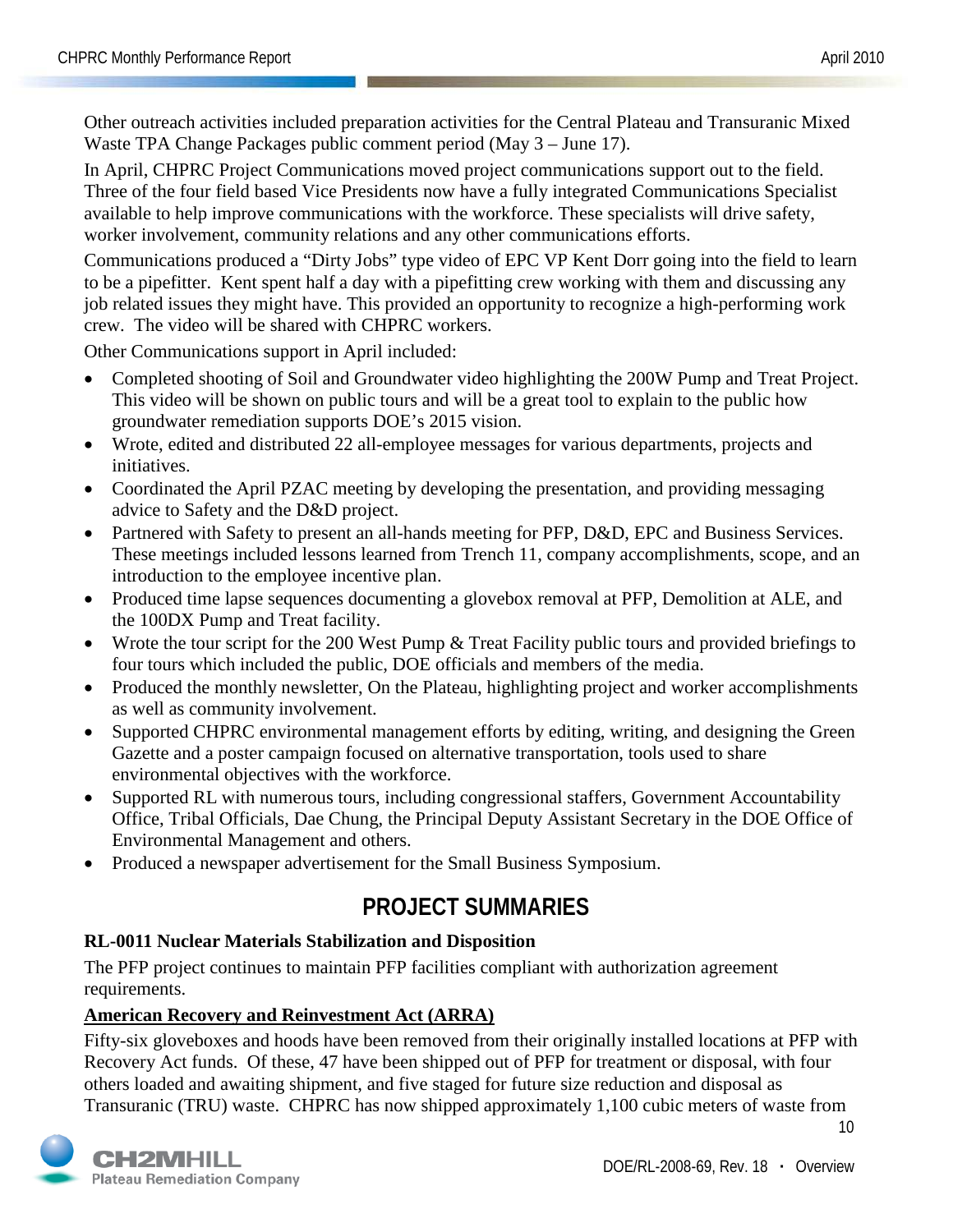PFP with support from Recovery Act funds, including 944 cubic meters of low level and mixed low level waste (LLW/MLLW), 127 cubic meters of TRU waste, and 22 cubic meters of non-radioactive waste.

**234-5Z Laboratory Areas** – The last of the eight gloveboxes and hoods remaining in Rooms 221C and 221D of the Standards Laboratory were removed from building ventilation and prepared for removal from the laboratory. Beryllium clearance samples were taken and analyzed, and the boxes were cleared for release. The first four boxes were transferred to waste operations for packaging and disposal. Process equipment removal continued in the six hoods in Room 139, and preparations continued for cleanout of a glovebox and two hoods in Rooms 180 and 188.

**Plutonium Processing Areas** – In RMC Line, implementation of the recovery plan and corrective actions for a nitric acid exposure in Room 227 in late April neared completion and work is expected to resume on equipment removal from gloveboxes in May. In addition, preparations were initiated for removal of Glovebox HC-60 and fixative was applied to the interior of the glovebox. In the RMA Line, process equipment removal continued on Gloveboxes HA-28, HA-46, and 400. Non-destructive assay measurements were completed on Glovebox 400, which confirmed that it can be disposed of as low level waste.

**Infrastructure Systems** – Non-destructive assay (NDA) measurements on the process vacuum system are now over 60% complete. Training and cold area mockups in preparation for removal of process vacuum system piping were completed, and field crew performance evaluations are under way. A portable glovebox for size reduction of long pieces of vacuum piping removed from overhead runs was fabricated and successfully tested in the mockup area.

During the month of April, 890 feet of asbestos insulation was removed, bringing the total for asbestos insulation removed with Recovery Act funds to more than 9,200 feet.

Installation of a large, electrically operated door and cargo seal was completed to streamline receiving of materials and shipment of waste.

Field construction forces removed a section of the former Protected Area fencing and razor wire and began mobilizing for installation of three new 300 ton chillers.

**2736Z/ZB Vault Facility** - Preliminary survey results indicate the glovebox in Room 636 was successfully decontaminated to Surface-Contaminated Object (SCO) levels. Significant progress was made in disassembly and seal out of process equipment from four of the gloveboxes in Room 642.

**242Z – Americium Recovery Facility** - The 242Z D&D team completed photographing and inspecting fire systems and removing legacy combustibles from the control room. Planning and preparations continued for future entries into the tank room to remove combustible materials, and for the application of contamination fixative throughout the control room.

## **Base**

**236Z – Plutonium Reclamation Facility -** Canyon entries to address issues identified during functional testing of the PRF crane have been completed. Process equipment removal continued on the first and second floor east gallery gloveboxes and preparations for removal of the Pulser and Ph gloveboxes.

## **RL-0012 Spent Nuclear Fuel Stabilization and Disposition**

The first pump skid was recovered and repaired by STP Engineering and 100K operations personnel while additional spare pump skids are being fabricated. Approximately 30% of the bulk retrieval of the sludge from the eighth tank (S5) was completed before the pump began to degrade and was taken out of service. The first of two spare pump skids was delivered to 100K and will be installed and the retrieval re-started.

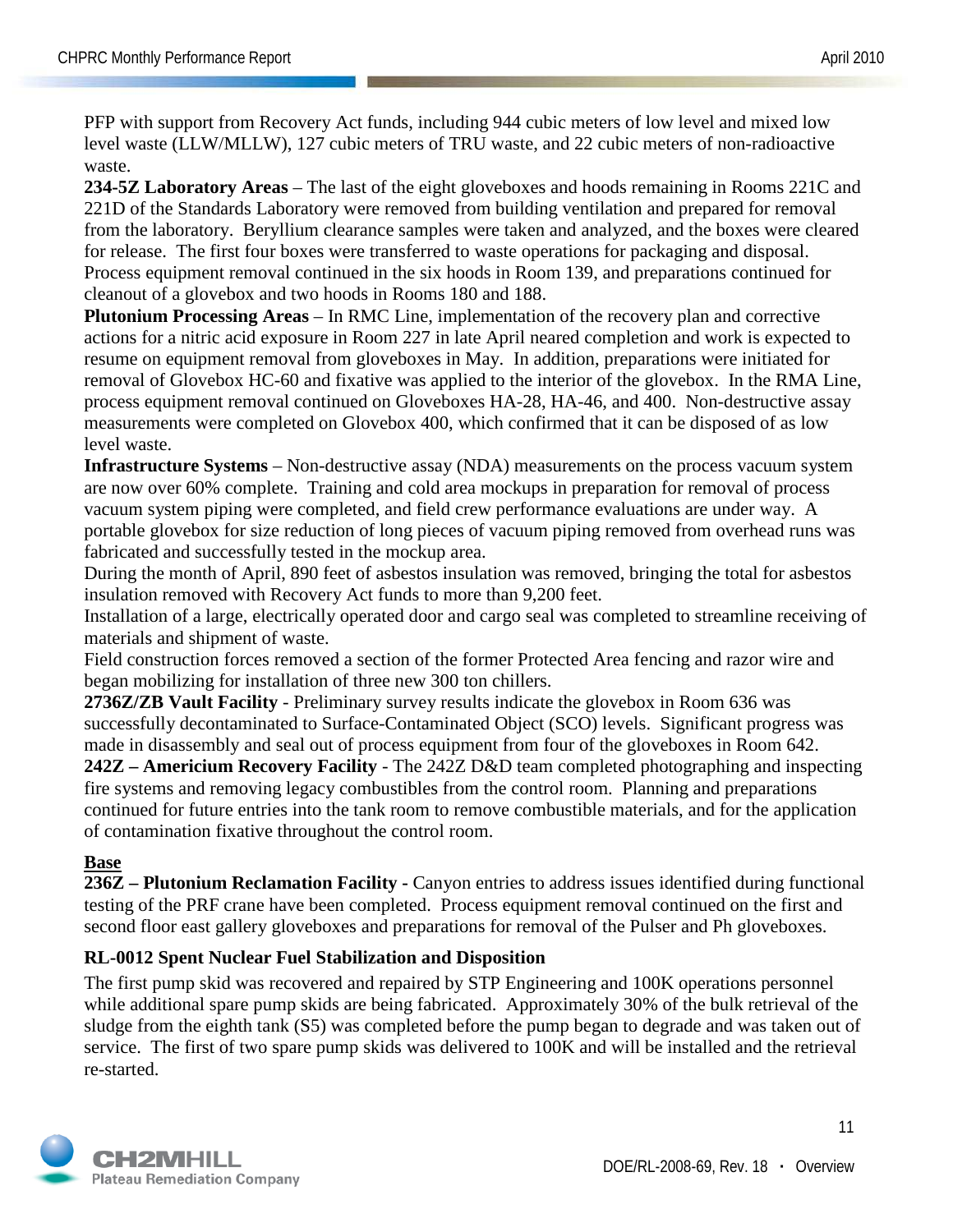CHPRC Engineering, Projects, and Construction (EPC) Project Review Board (PRB) completed the formal review of the Knockout Pot (KOP) Disposition Project Conceptual Design Review (tailored approach per CHPRC procedure). The PRB Chairperson approved the KOP Disposition Project advancing from the Conceptual Design phase on to the Preliminary Design phase with minor comments/actions.

STP Engineered Container Retrieval Transportation System (ECRTS) project personnel met with RL to discuss final resolution of the RL comments on the ECRTS CD-1 package. There were five out of 57 comments that required additional documentation to resolve the comment. This also supports the DOE Technical Independent Project Review (TIPR) which is scheduled for the first week in May. In addition, the Sludge Transportation Storage Cask (STSC) test article successfully passed both the lift and hydro testing and is ready to support connector remotability tests, planned for next month.

Completed delivery of the superstructure and grating material, for the 100K Basin pool mockup at Maintenance and Storage Facility (MASF) (to replicate the monorail support structure of the basin). The water filtration skid is undergoing Factory Acceptance Tests, prior to delivery to MASF.

#### **RL-0013 Waste and Fuels Management Project**

The Waste and Fuels Management Project (WFMP) focused on delivering safe, compliant performance.

## **ARRA**

Weekly and monthly Recovery Act Reporting continued. Shipped 29m<sup>3</sup> M/LLW and completed 132m<sup>3</sup> of M/LLW waste during the month. TRU Retrieval developed schedule for 3A Trench 8 retrieval and initiated preparation of the Retrieval Plan**.** Next Generation Retrieval (NGR) completed installation of the support facilities for the Trench Face Retrieval and Characterization (TFRC) system; occupancy is pending completion of identified punch list items**.** Alpha Caisson Retrieval continued final design of the remote retrieval system and preliminary design of the transfer module, processing cell, and maintenance module. TRU Project repackaged 210 TRU containers, shipped 301 containers, and received 211 containers at T Plant. The Waste Receiving and Processing Facility (WRAP) completed non-destructive examination (NDE) for 374 drums and 379 non-destructive assay (NDA) drums. The Environmental Restoration Disposal Facility (ERDF) container maintenance facility completed construction and turned the facility over to container maintenance operations. In addition, all 14 new roll-on/roll-off-style trucks for transporting containers have arrived on site. The mixed waste disposal trenches received five offsite shipments (27 containers) and shipped two leachate Beall tankers to the Effluent Treatment Facility (ETF).

## **Base**

The WFMP continued maintaining facilities in a safe and compliant condition. The Waste Encapsulation and Storage Facility (WESF) continued support to Energy Savings Performance Contract construction demolition and upgrade activities. The Canister Storage Building completed MHM quarterly interlock checks. The Central Waste Complex (CWC) received 19 on-site transfers (521 containers), three off-site shipments (seven containers), shipped six off-site shipments (45 containers), and 61 on-site transfers (956 containers). Low Level Waste Burial Grounds (LLBG) received the EX-USS South Carolina (Plant 1) Reactor Compartment from the Port of Benton to Trench 94 and placed in final disposition on April 15. The 200 Area Treated Effluent Disposal Facility (TEDF) discharged 55M gallons. Slightly Irradiated Fuel Project awarded George A. Grant, Inc. (general contractor) for Project W-105, Interim Storage Cask Pad #3 (Container Restraint System). The Mixed Waste Disposal Trenches completed the placement of the final six-inch grout lift for waste stabilization on Cells #4 & #10 after a delay pending warmer weather.

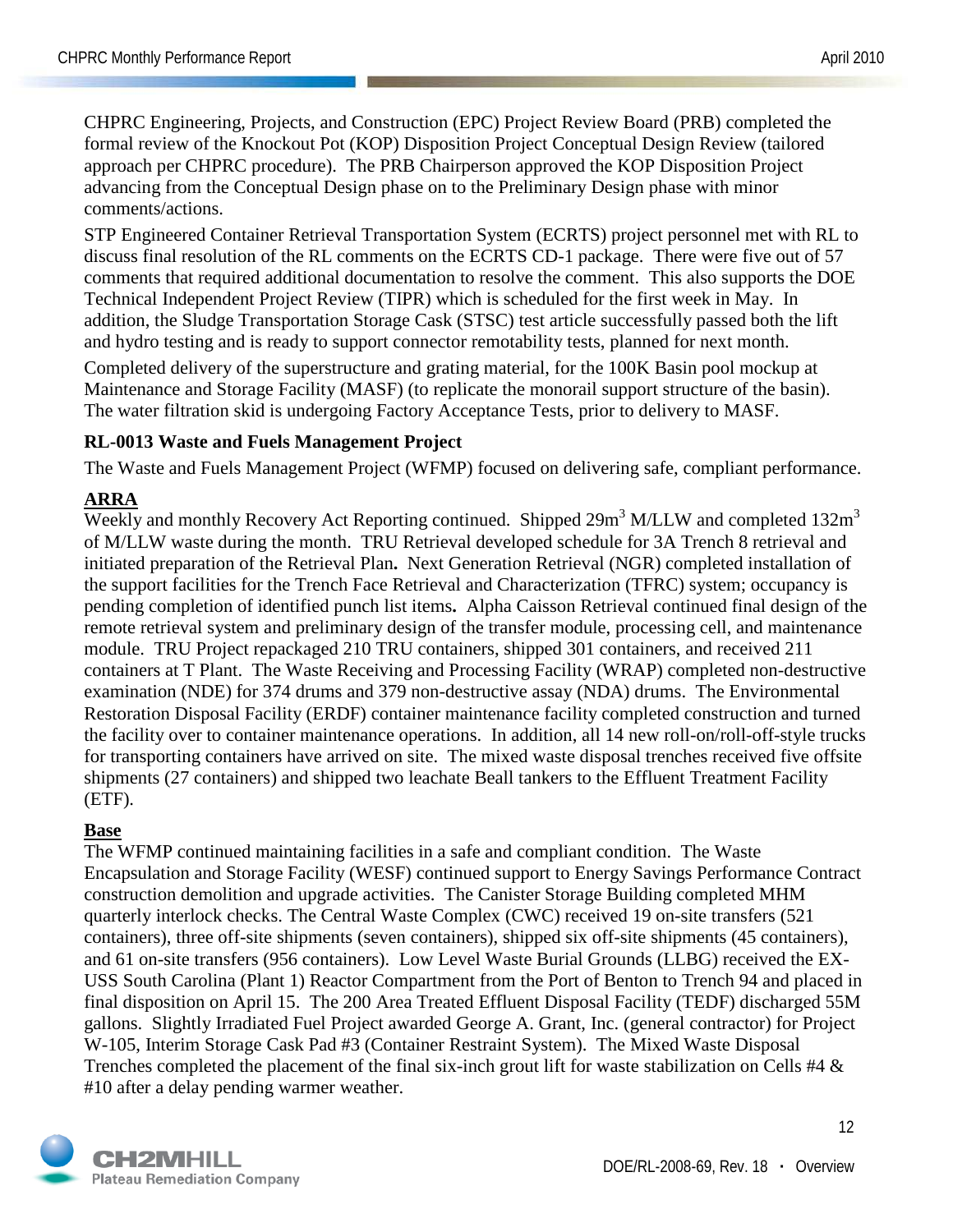## **RL-0030 Soil, Groundwater and Vadose Zone Remediation ARRA**

ARRA dollars are at work across the Central Plateau and along the Columbia River, constructing two groundwater treatment facilities and drilling numerous wells that will be used for monitoring, extracting, and remediating groundwater near the Columbia River. Progress through the end of the fiscal month April is summarized in the table below.

|                                     |                | April            | <b>Cumulative</b> |                  |  |
|-------------------------------------|----------------|------------------|-------------------|------------------|--|
| <b>Activity</b>                     | <b>Planned</b> | <b>Completed</b> | <b>Planned</b>    | <b>Completed</b> |  |
| Welling drilling                    | 47             | 30               | 140               | 144              |  |
| Well decommissioning                | 17             | 38               | 104               | 82               |  |
| 200 West $P&T$ – Final Design       | 3%             | 16%              | 29%               | 47%              |  |
| 200 West $P&T$ – Construction       | 1%             | 3%               | 10%               | 9%               |  |
| 200 West P&T - Testing/Startup      | 2%             | $1\%$            | 12%               | 12%              |  |
| 100 DX $P&T$ – Construction/Startup | 13%            | 15%              | 52%               | 70%              |  |

#### **Base**

Base work includes the pump-and-treat operations, CERCLA remedial processes, and documentation for the River Corridor and Central Plateau. Phase 2 realignment construction actions concluded at the KR4 system, and acceptance testing of affected components was completed. Phase 2 realignment construction actions were completed at the KX system and acceptance testing is 98% complete. The second of three rounds of risk assessment sampling for 100-HR-3 and 100-KR-4 decision units completed. Sampling and groundwater treatment completed in April include the following:

- 238 well locations were sampled with a total of 1,048 samples being collected
- 96 aquifer tube samples were collected from 29 tubes at 16 sites
- 10.1M gallons groundwater treated by ZP-1 treatment facility
- 20.7M gallons groundwater treated by KX treatment facility
- 8.6M gallons groundwater treated by KW treatment facility
- 11.7M gallons groundwater treated by KR-4 treatment facility
- 5.5M gallons groundwater treated by HR-3 treatment facility
- 0.84M gallons groundwater treated by DR-5 treatment facility

#### **RL-0040 Nuclear Facility D&D, Remainder of Hanford**

#### **ARRA**

Completed U Plant Ancillary facilities asbestos abatement in 224U and 224UA. Final preparations to begin demolition are in progress.

The 212-N/P/R building areas were backfilled and contoured and demobilization activities were completed. The final report is being prepared.

Completed lower Arid Lands Ecology (ALE) structures demolition. Completed Cold & Dark utility isolation and demolition preparation activities on six upper ALE structures. Debris pile sites cleanup activities are continuing.

Equipment size reduction activities are continuing for U Canyon following crane repairs of the electrical collectors

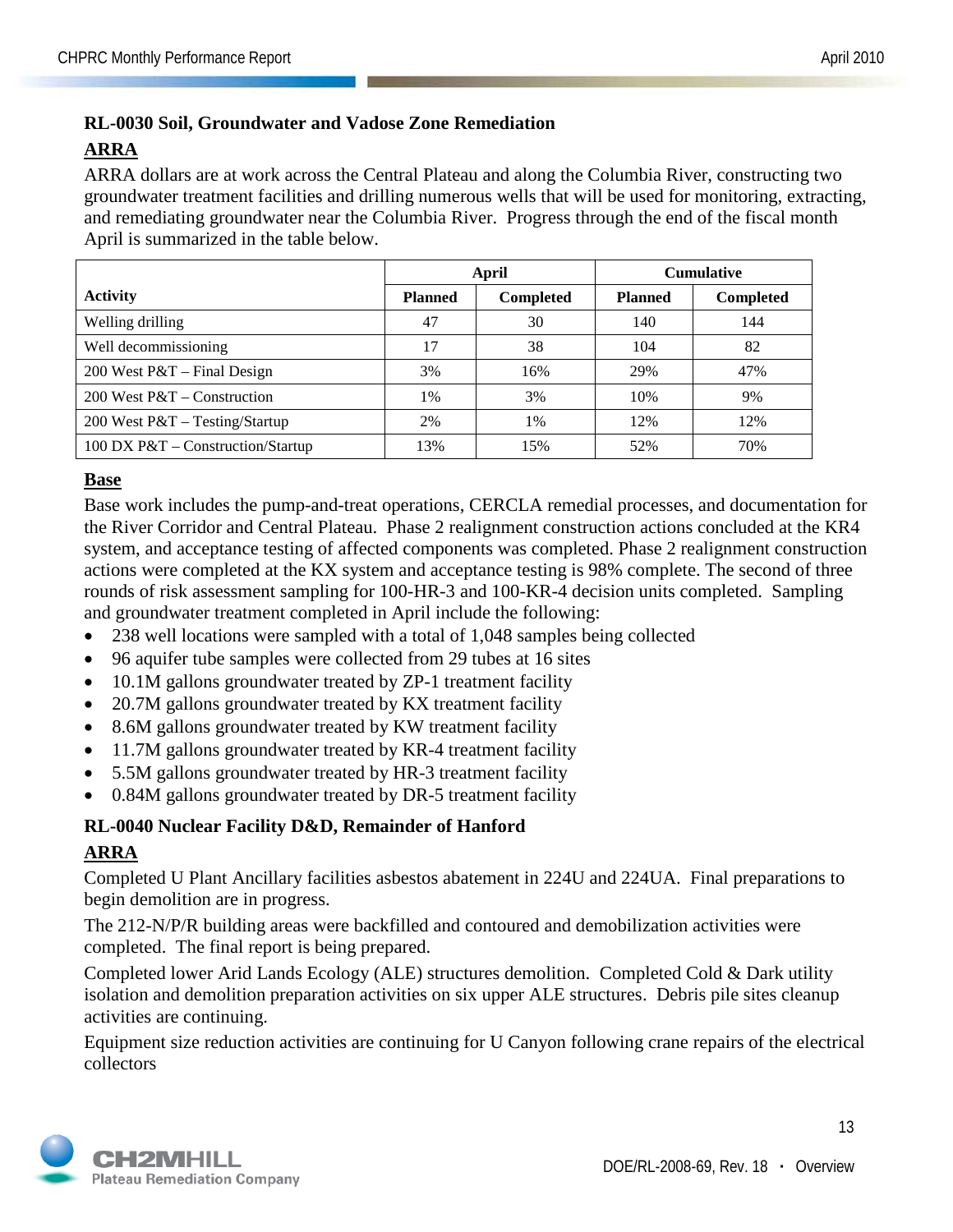Completed cold and dark utility isolation activities on three buildings for the 200E Project and completed demolition preparation activities on five structures.

Remediation activities continued in the Outer Zone at BC Control area, CW-3 waste sites, and Model Group (MG)-1 waste sites. BC Control Area remediated approximately 21,800 tons of soil in April; approximately 25.5 acres of BC Control Area, Zone A, have been cleared to date. In Zone B, approximately 850 acres have been radiologically surveyed. Excavation at one CW-3 waste site (216- N-4) continued with approximately 6,700 tons of soil removed during April. Sampling/surveys have been completed on eleven MG-1 sites. Initial excavation for MG-1 site 600-40 was completed and initial verification samples were collected Completed U Plant Ancillary facilities asbestos abatement in 224U and 224UA. Final preparations to begin demolition are in progress.

The 212-N/P/R building areas were backfilled and contoured and demobilization activities were completed. The final report is being prepared.

Completed lower Arid Lands Ecology (ALE) structures demolition. Completed Cold & Dark utility isolation and demolition preparation activities on six upper ALE structures. Debris pile sites cleanup activities are continuing.

Equipment size reduction activities are continuing for U Canyon following crane repairs of the electrical collectors

Completed cold and dark utility isolation activities on three buildings for the 200E Project and completed demolition preparation activities on five structures.

Remediation activities continued in the Outer Zone at BC Control area, CW-3 waste sites, and Model Group (MG)-1 waste sites. BC Control Area remediated approximately 21,800 tons of soil in April; approximately 25.5 acres of BC Control Area, Zone A, have been cleared to date. In Zone B, approximately 850 acres have been radiologically surveyed. Excavation at one CW-3 waste site (216- N-4) continued with approximately 6,700 tons of soil removed during April. Sampling/surveys have been completed on eleven MG-1 sites. Initial excavation for MG-1 site 600-40 was completed and initial verification samples were collected; the samples are being analyzed.

## **Base**

Planned surveillance and maintenance (S&M) activities continue.

Implemented a Baseline Change Request for disposition of the D-10 tank in Cell 30 for movement to T Plant.

## **RL-0041 Nuclear Facility D&D, River Corridor**

#### **ARRA**

#### **Facilities**

Work continued on 105KE Reactor Disposition preliminary design, core removal characterization (core boring), and regulatory documentation. Hazardous material removal started in March with asbestos setup beginning in April. Demolition activities will start in May with the removal of MO872.

Continued final disposition characterization at 115KE (Gas Recirculation Building); asbestos removal (decontamination) was completed.

Continued demolition preparation activities on 117KE (Exhaust Air Filter Building).

Continued asbestos removal in the 1706KE (Radiation Control Counting Laboratory) and 1706KER (Water Studies Recirculation Building) below-grade levels.

Continued demolition of 183.2KW (Sedimentation Basin).

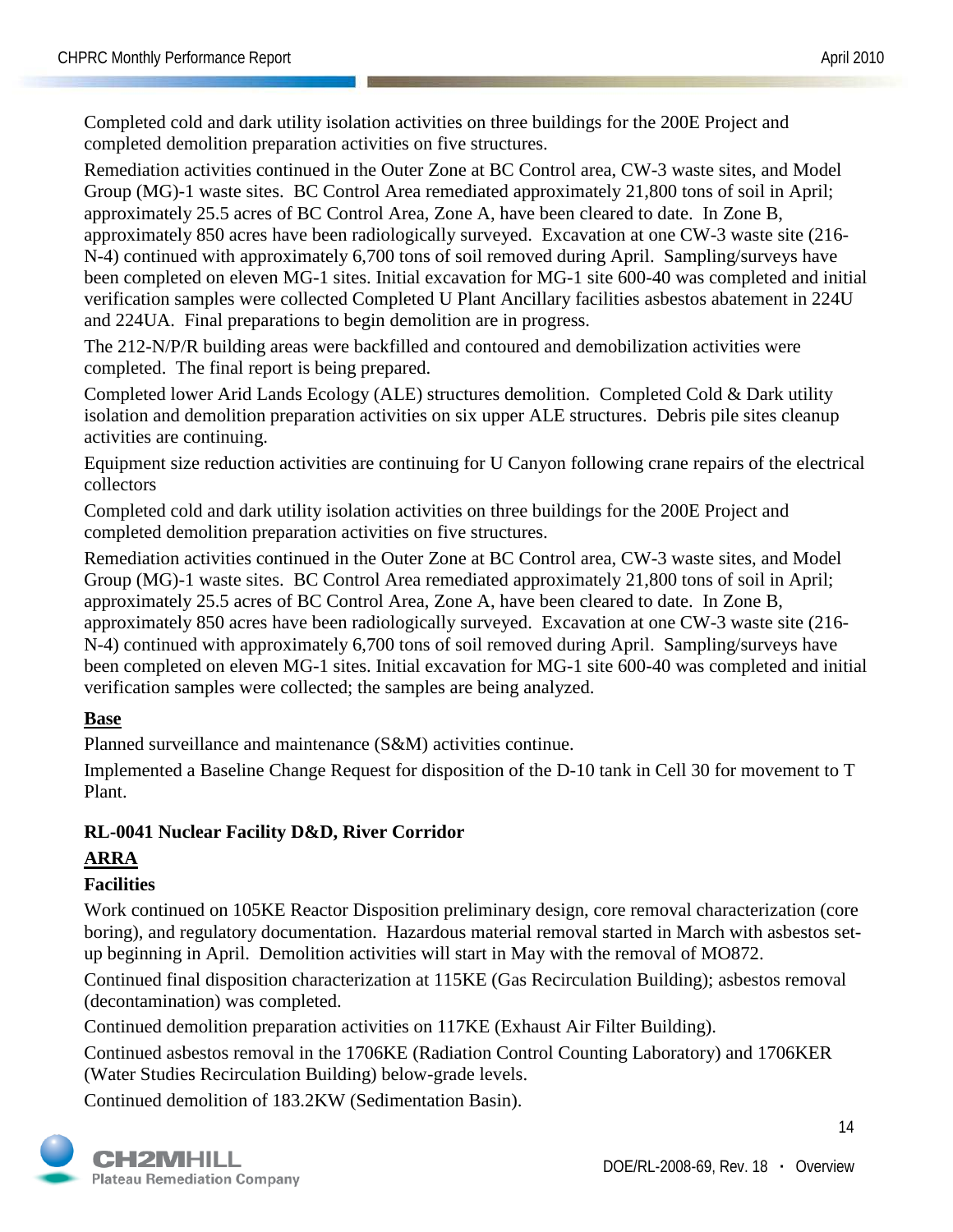Began demolition of the 183.3KW (Sand Filter).

Began characterization and deactivation of the 183.1KE (Head House).

### **Waste Sites**

Continued waste site remediation of the below listed Remove, Treat, and Dispose sites:

|                            |             |            |              | FYTD                  |
|----------------------------|-------------|------------|--------------|-----------------------|
|                            |             | April 2010 |              | $(9/28/09 - present)$ |
| <b>Waste Site</b>          | <b>Tons</b> | Loads      | <b>Tons</b>  | Loads                 |
| UPR-100-K-1 (aka 100-K-42) |             | 0          | 9,320        | 640                   |
| $100 - K - 3$              |             | 0          | 5,507        | 392                   |
| $100 - K - 56$             | 895         | 51         | 7,352        | 528                   |
| $100 - K - 71$             | 1,937       | 134        | 4.975        | 344                   |
| $100 - K - 47$             | 5,627       | 370        | 10,945       | 759                   |
| $100 - K - 53$             |             |            |              |                       |
| $116 - KE - 3$             | 455         | 32         | 888          | 62                    |
| $100 - K - 68$             | 2.893       | 173        | 2.893        | 173                   |
| Sites near 183.1           |             | 0          | $\mathbf{0}$ | $\Omega$              |
| $100 - K - 102$            | 4,604       | 266        | 4,604        | 266                   |
| <b>Totals</b>              | 16.411      | 1,026      | 46,484       | 3,164                 |

Work has been suspended on UPR-100-K-1 pending D4 performing the work of scabbling the diversion wall and breaking the remainder of the floor.

The 100-K-53 pipelines were tapped and residual glycol removed earlier. Pipe materials were size reduced and staged in the excavation for future load out.

Remediation near the 183.1KW Head House commenced. Adjoining sites were excavated as one excavation. The waste was staged to determine if treatment is required for disposal. The excavation was completed to remove the structure associated with the sites. Preliminary samples were taken of the staged waste piles to determine if treatment is required for disposal. Arrangements were made with ERDF for wastes to be treated at ERDF if required.

Excavation was initiated at 100-K-102, which is a recently discovered mercury contaminated site adjacent to the 183.2KW Sedimentation Basin wall. The contamination was deeper than anticipated. Removal of this waste is necessary to progress D4s efforts of removing the 183.2KW.

#### **Other**

Received Sludge Vacuuming Final Safety Analysis Report (FSAR) approval from RL to begin K West Basin Sludge vacuuming. Sludge vacuuming should begin in K West Basin East Bay mid-May with a targeted completion date of September 30, 2010. Continued debris removal from the K West Basin; over 610 units removed to date.

The 100K Area River Water Isolation, Electrical Power Isolation, and the K West Basin Airborne Contamination Remediation Projects have awarded all construction contracts. Construction has started on the new potable/service water line inside the 100K Fence and 100K import water line. Installation of ducting material at the K West Basin is continuing. Fabrication of the Pall Microfiltration Unit is complete; fabrication continues for the Air Handling Units/HEPA filtration skids. The off-site fabrication of the skid-mounted substation continues. Completed mobilization and started off-site fabrication for the Water Treatment Building and Dual-use Water Tank.



15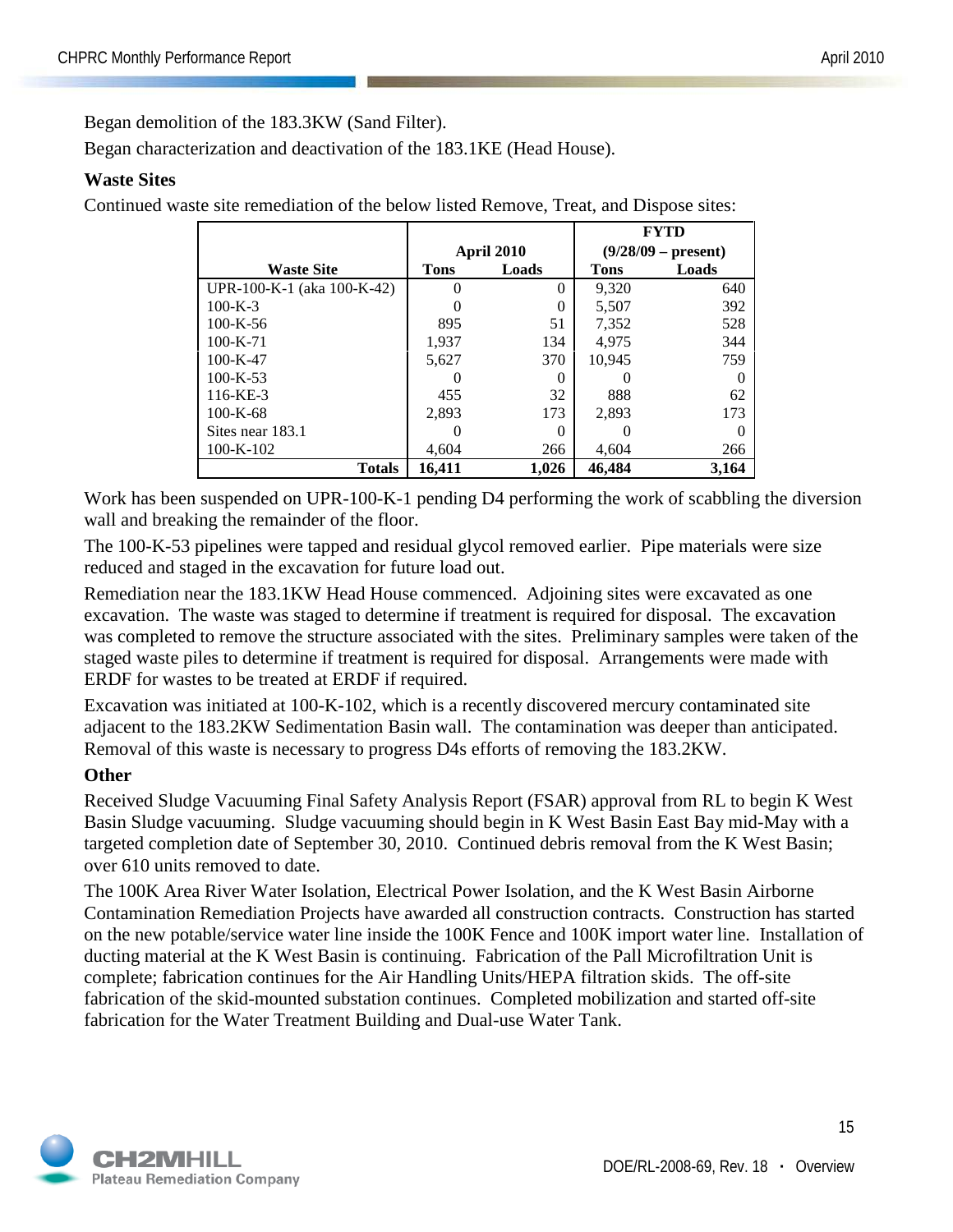### **Base**

## **Facilities**

Initiated characterization and deactivation on 110KW (Gas Storage Facility) and 115KW (Gas Recirculation Building) which will be removed as one action.

Deactivation was initiated on 117KW (Exhaust Air Filter Building).

Accelerated the 118KW (Horizontal Control Rod Storage Cave) from FY 2011. Characterization was initiated. Deactivation was also initiated and is anticipated to complete mid-May.

Characterization and decontamination were both initiated on four buildings which will be removed as one entity. They are the 1717K (Maintenance Transportation Shop), 1717AKE (Electrical Shed), 1724K (Maintenance Shop) and 1724KA (Storage Shed).

Deactivation of 1705KE (Effluent Water Treatment Pilot Plant) was completed; demolition will occur concurrent with 165KE in late FY 2011.

Completed characterization of the 183KE (Chlorine Vault) and initiated deactivation.

Completed 183.5KW and 183.6KW (Lime Feeder Buildings) demolition.

Characterization and deactivation were initiated on four K West mobile offices to be removed as a group (MO236/MO237/MO323/MO955).

## **Waste Sites**

Completed excavation of 100-K-4 Remove, Treat, and Dispose site in February. Verification samples indicated chemical contamination above the lookup values. Additional laboratory and data and risk analysis is being performed to determine if additional excavation is required.

|                   |      |            |      | <b>Cumulative</b>     |
|-------------------|------|------------|------|-----------------------|
|                   |      | April-2010 |      | $(9/28/09 - present)$ |
| <b>Waste Site</b> | Tons | Loads      | Tons | Loads                 |
| 100-K-4           |      |            | 2989 | 209                   |

## **RL-0042 Fast Flux Test Facility (FFTF) Closure**

The Fast Flux Test Facility (FFTF) is being maintained in a low-cost surveillance and maintenance condition. The 400 Area water system continues to operate providing service to other occupants of the 400 Area and water for fire protection. Due to a failure of deep well pump P-16, water is being supplied by a back-up deep well pump P-14. Repair parts for deep well pump P-16 are projected to arrive during the month of April after which repairs will be scheduled. All scheduled annual surveillances were conducted during the month of March. Deficiencies identified during the surveillance are being evaluated and prioritized for resolution.

All scope within the FFTF Closure (RL-0042) project is base funded. There is no funding from the American Recovery and Reinvestment Act.

## **KEY ACCOMPLISHMENTS**

## **RL-0011 Nuclear Materials Stabilization and Disposition**

## **11.02 Maintain Safe and Compliant PFP – Base**

• Administrative controls restricting additions to the tank were implemented to place the tank into compliance with over-fill prevention requirements specified in Washington Administrative Code 173-360-305. This addressed an EPA inspection citation of the PFP Underground Storage Tank (2721-Z-2) for a legacy issue originating at the time of tank installation many years ago.

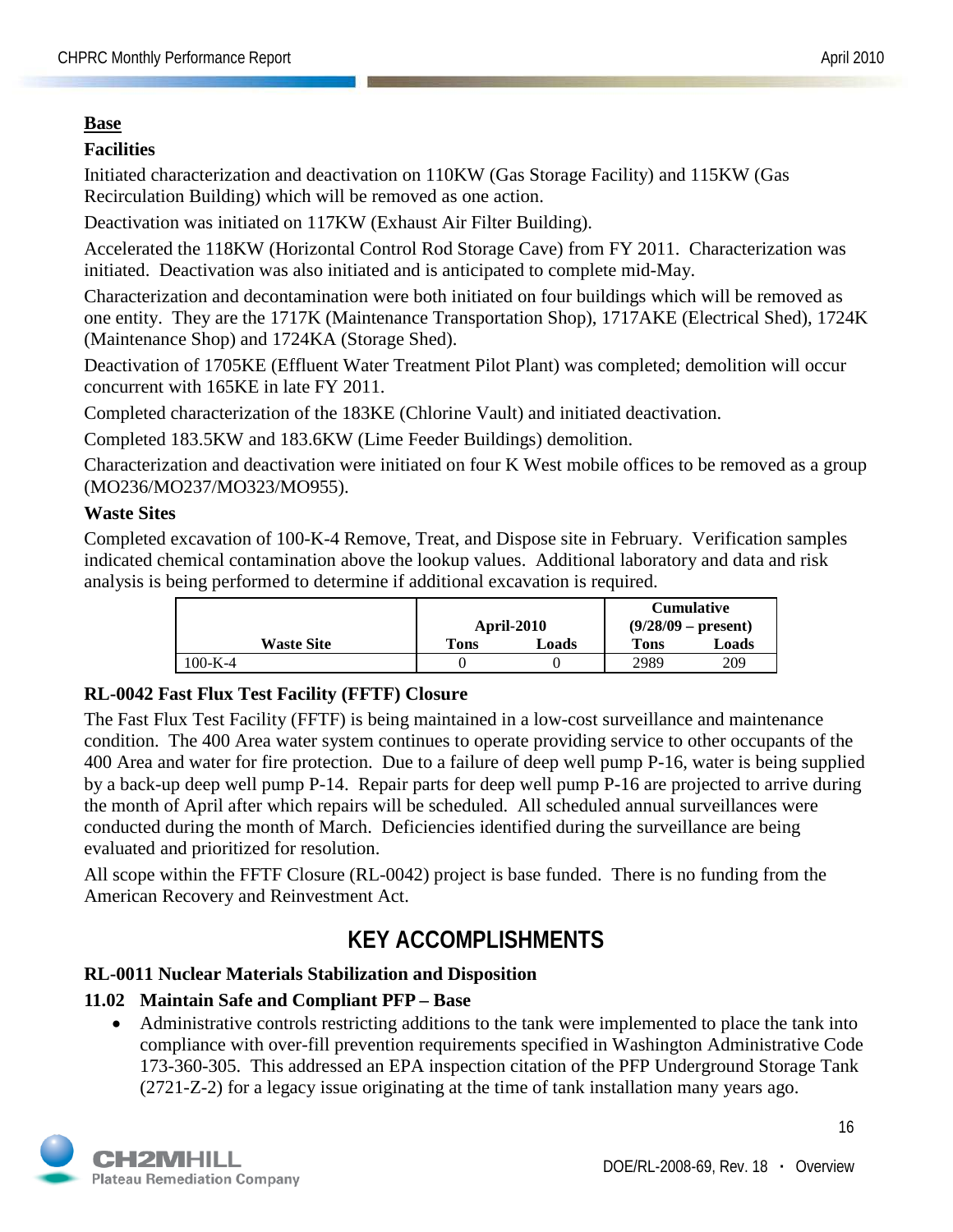## **11.05 Disposition PFP Facility - Base**

## **Plutonium Reclamation Facility (PRF)**

- Process equipment removal from the first and second floor east gallery gloveboxes continued and is approximately 25% complete.
- The canyon crane repairs were completed and the crane returned to service.
- The cleaning of the canyon floor was initiated. This included functional testing of the vacuum cleaning system and initiation of disposition of combustible waste.
- A decision was made to proceed with a Contractor Readiness Assessment for the size reduction of the pencil tanks. Preparation activities have been initiated and key documents prepared.
- Work continued on the preparations for the removal of the Pulser, pH, and maintenance gloveboxes.

#### **11.05 Disposition PFP (234-5Z) Facility – ARRA**

- In RMA Line Room 235B, a new end panel was installed on Conveyor HA-28 and the size reduction and removal of 140 feet of conveyor chain were completed. Size reduction and removal of the conveyor guide rails and supports was initiated.
- In RMA Line Room 232, the size reduction and removal of the internal process equipment for Glovebox HA-46 was started and was approximately 80% complete by the end of April.
- In RMC Line Room 227, the D&D team developed recovery plans for an occurrence resulting in a worker inhalation of nitric acid fumes while isolating external lines to Glovebox HC-227S.
- In RMC Line Room 230C, Glovebox HC-230C-2 was removed and removal actions for Glovebox HC-60 were initiated.
- In the RADTU area, Room 235D, size reduction and removal of the internal process equipment for Glovebox 400 was started and is approximately 90% complete.

#### **234-5Z Laboratories**

#### **Standards Lab:**

- The last of eight gloveboxes and hoods remaining in the Standards Laboratory were removed from building ventilation and fixative was applied to the interiors.
- Four of the gloveboxes and hoods were removed and turned over to PFP Solid Waste Operations (SWO) for packaging and disposal.

#### **Analytical Lab:**

- The 136-1, 2, 3 gloveboxes were separated from building ventilation and staged for removal.
- The 148-1, 2 Hoods had fixative applied to internal surfaces, the hoods were separated from building ventilation, and turned over to SWO for disposal as Low Level Waste (LLW).

#### **Plutonium Process Support Lab:**

• The 191-1, 2, 3 hoods had fixative applied to their internal surfaces; the hoods were separated from their E4 connections and were turned over to the SWO organization for disposal as LLW.

## **242Z – Americium Recovery Facility**

- Photographed the control room fire suppression system for fire department inspection.
- Began taking photographs in the control room to document legacy combustible control removal.

## **2736Z/ZB – Vault Complex**

• Radiological surveys were performed and initial analysis indicates Glovebox 636 has been successfully decontaminated to SCO levels. Preparations were initiated toward separation of the glovebox from building ventilation.

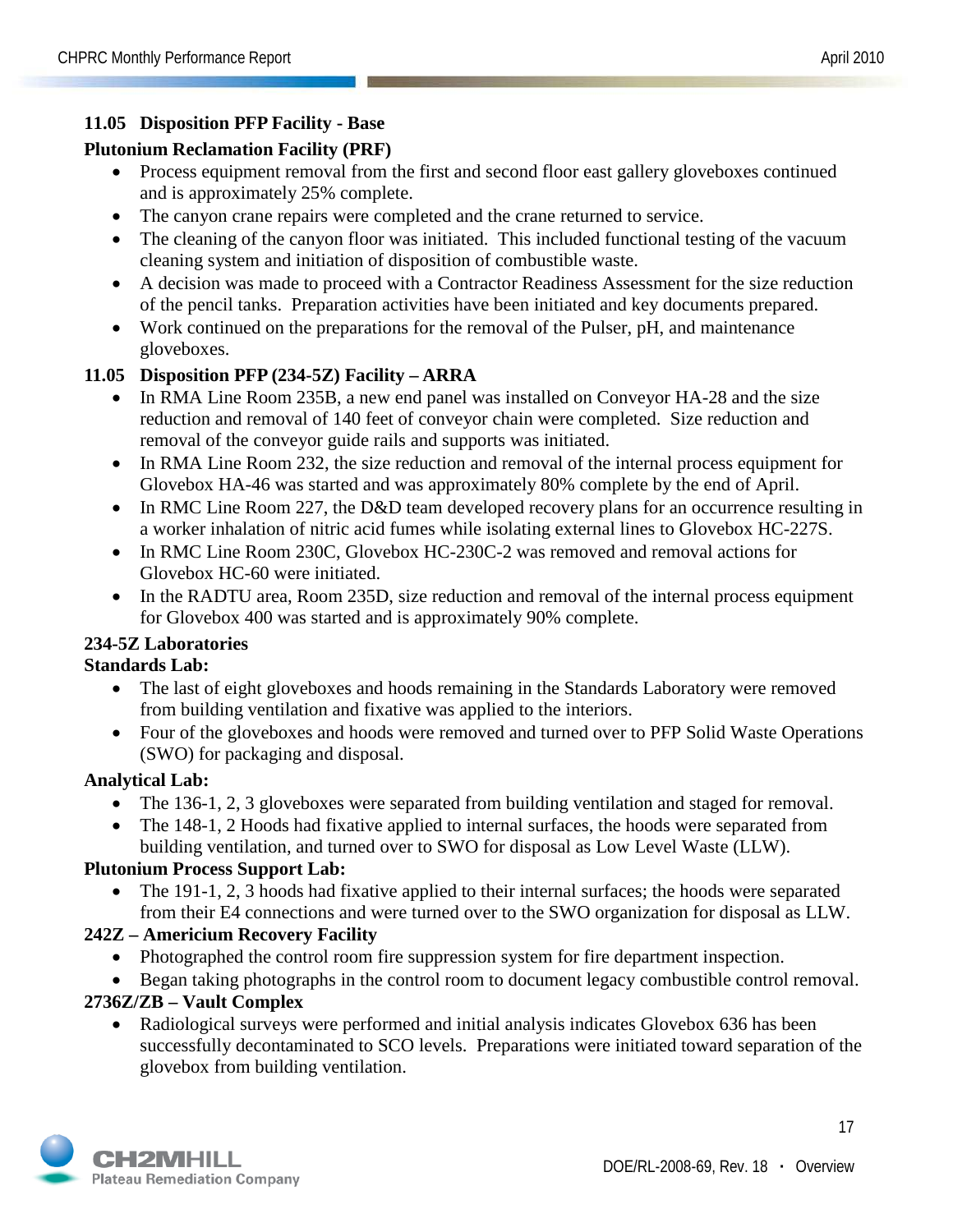- Significant progress was made in disassembly and removal of process equipment from four gloveboxes in Room 642.
- Progress continued on development of the implementation plan to transition the PFP vault complex buildings to the D&D DSA and TSRs.

## **RL-0012 Spent Nuclear Fuel Stabilization and Disposition**

### **Sludge Treatment Project (STP)**

- STP revised the following documents to address DOE Safety & Environmental Division (SED) comments: 1) *Determination if a New Transportation Safety Document is Necessary for the Transportation of the K-East Engineered Container Sludge*, PRC-STP-00213, Rev 1, and 2) *Sludge Treatment Project – Engineering Containers Transportation Safety Documentation Plan*, PRC-STP-00200, Rev 2.
- CHPRC met with RL Transportation Safety to gather information to define a potential alternative to the baseline package configuration and transportation authorization documentation for shipment of the K East sludge to T Plant.
- The Fuel-Special Packaging Authorization (F-SPA) Shipping Evaluation Checklist and supporting analyses for shipment of Settler Tank sludge samples were submitted to RL Transportation Safety on March 26 for approval.
- The Hazards Screening Checklist for removing the filters from SCS-CON-230 (Settler Tank Sludge Engineered Container [EC]) was completed with a determination that any "release is below the Hanford Site dose criterion for classification as an Alert". Emergency Preparedness has reviewed the checklist and analysis and has concurred with the conclusion.
- A contract has been placed to support the preparation of a Statement of Work for the conceptual design of an Alternate Interim Storage (AIS) option for the EC sludge.
- STP and 100K Operations personnel reviewed ECRTS and KOP arrangements within the basin and no significant problems were identified.
- A target inventory of material needed to supply physical simulants to the selected Phase 2 Technical Evaluation testing vendors has been completed. All bulk materials are available. Minor quantities of organic ion exchange media and a stand-in for the Zeolite are required to be procured. PNNL has started a production run to produce a 50/50 mixture of Uraninite/Metascheopite to simulate the uranium oxide present in the K Basin sludge material. This mixture is a key part of the uranium bearing simulant PNNL will be shipping vendors for proof-of-principle testing.
- Property transfer for the 22L mixer-dryer and supporting equipment has been completed from ORP to CHPRC and the loan to Impact Services has been approved.
- *Data Quality Objectives for Characterization of the KW IWTS Garnet Filter Media*, HNF-45802 was approved and issued on April 26.

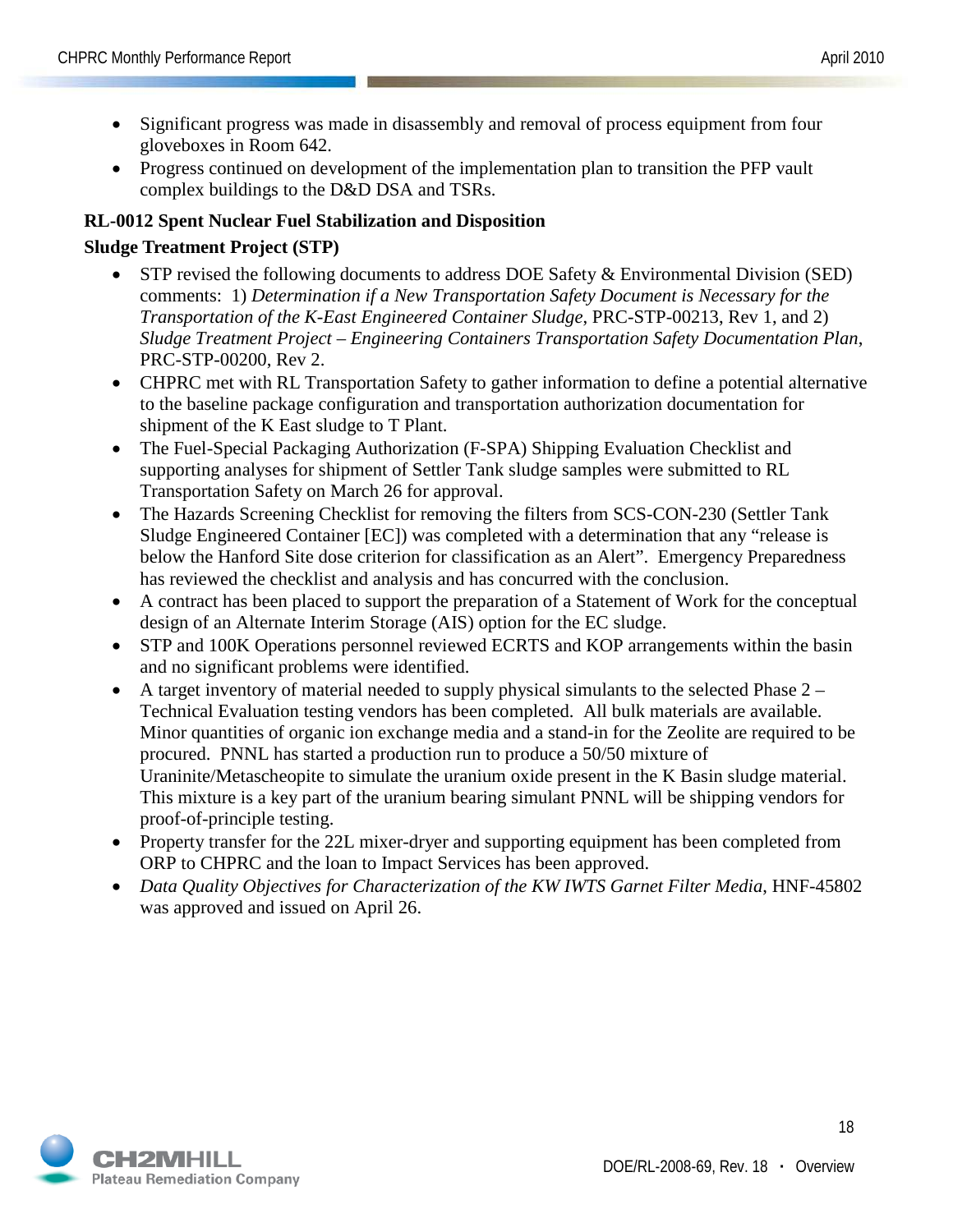### **RL-0013 Waste and Fuels Management Project**

#### **ARRA**

## **13.01 Project Management**

- Training continued for the ARRA funded staff
- Continuing weekly and monthly ARRA reporting

## **13.02 Waste Encapsulation and Storage**

- Disposition of cesium/strontium capsules
	- o Completed development and submittal of technical input for cesium and strontium capsule dry storage in the *Environmental Impact Statement for Retrieval, Treatment, and Disposal of Tank Waste and Closure of Single-Shell Tanks at the Hanford Site, Richland, WA* (TC&WM) EIS)

## **13.04 Mixed Low Level Waste (MLLW) Treatment**

- Shipped 29m<sup>3</sup> of ARRA funded MLLW to treatment facilities, and completed  $132m<sup>3</sup>$
- Public comments on the "P015 Drum" Site Specific LDR Variance were dispositioned and the WDOE is preparing the final approval documentation.
- M-91-42 TPA:
	- $\degree$  25.7m<sup>3</sup> shipped and 52.9m<sup>3</sup> completed during month
	- $\circ$  8,184m<sup>3</sup> shipped and 8,081m<sup>3</sup> completed since January 2003 (Base & ARRA)
- M-91-43 TPA:
	- o 13.6m<sup>3</sup> shipped and  $5.2m<sup>3</sup>$  completed during month
	- o 707m<sup>3</sup> shipped and 667m<sup>3</sup> completed since January 2003 (Base & ARRA)

## **13.05 TRU Retrieval**

- Continued work on Retrieval Corrective Action Plan to address hazard identification & control, and event response improvements.
	- o Performed operational drills
	- o Conducted training on new/revised procedures, Industrial Hygiene sampling, use of metal detector, and acceptable walking paths
	- o Closure of independent review and senior management/RL is in process
- Issued 3A Trench 17 Retrieval Plan RP-1
- Revised and issued work packages for repairing 3A Trench 17 Fiberglass-reinforced plywood (FRP) boxes and removing roof/walls/inspecting Box 82
- Completed subsurface survey around 3A Trench 17 Boxes 13-23
- Continued 4B Trench 11 Recovery Plan to obtain SUMMA canister samples from site of 2/4/10 event and provide basis to move the exclusion area to the trench boundary.
- Developed schedule for 3A Trench 8 retrieval and initiated preparation of the Retrieval Plan.
- Dismantled 4C Process Area tent and began transporting components out of 4C.
- Next Generation Retrieval (NGR)
	- o Installed the ANTECH Neutron and Gamma assay trailers.
	- o Installed the RapidPort® Drum Venting Station.
	- o Satisfactorily completed the Drum Warming Unit factory acceptance test.
	- o Completed installing the support facilities for the Trench Face Retrieval and Characterization (TFRC) system; occupancy pending completion of identified punch list items.
	- o Issued the Trench Face Process System (TFPS) procurement specifications.

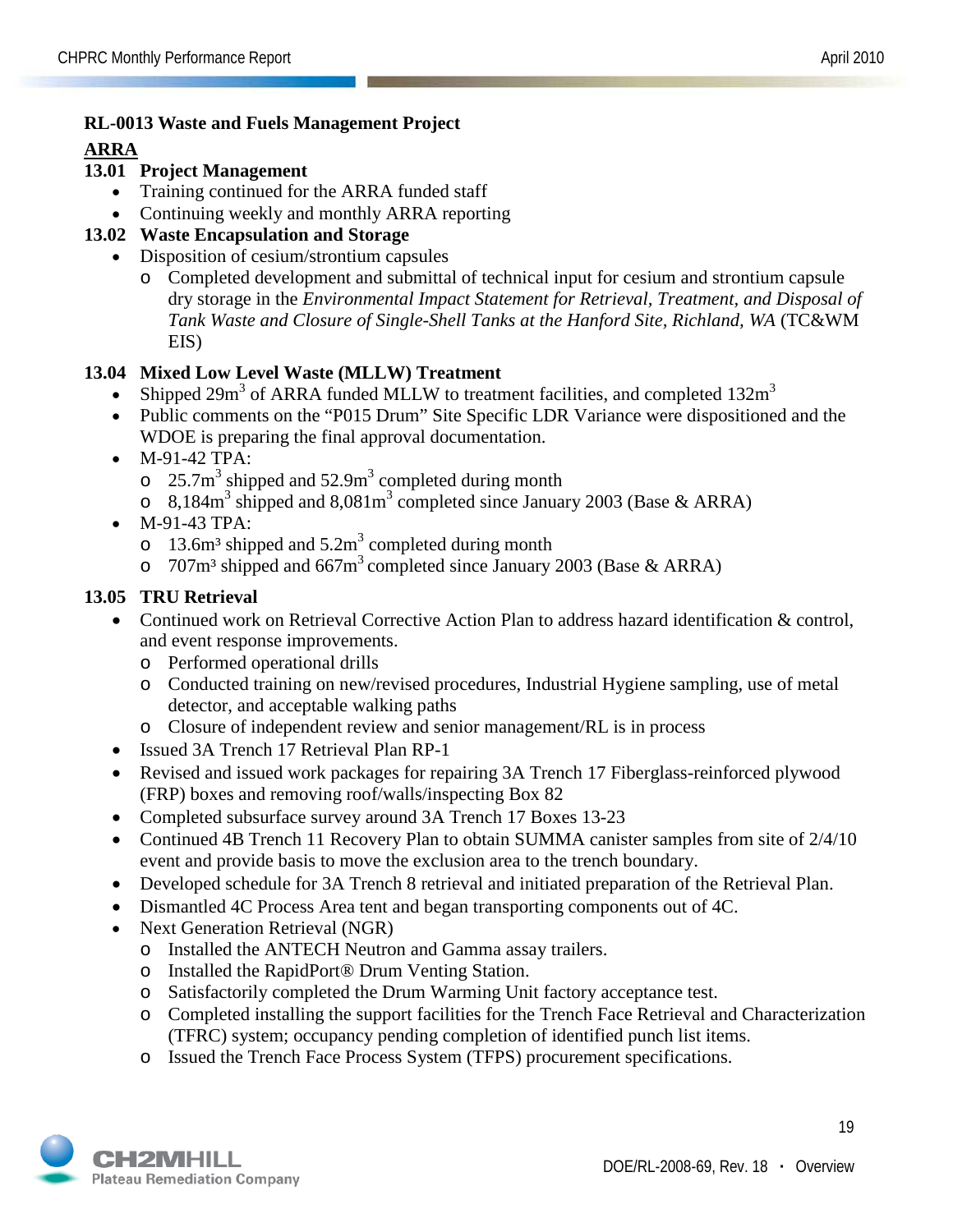- Alpha Caisson Retrieval
	- o Completed draft Fire Hazards Analysis (FHA)
	- o Finalized optimization study recommendations and forwarded to design contractors for integration into the designs; ~\$7M savings.
	- o Issued expression of interest on the Remote Retrieval System; to date four contractors have requested bid documents.
	- o Continued development of Baseline Change Request to align planning with Conceptual Design Report.
	- o Continued final design of the remote retrieval system and preliminary design of the transfer module, processing cell, and maintenance module.

## **13.06 TRU Repackaging**

- 216-Z-9 Repack Campaign Successfully configured a mock-up drum of repackaged 216-Z-9 waste. Mock-up drum X-rayed by CCP the inner can venting process was approved and will be incorporated into the repack process.
- Completed qualifications for the last group of new NCO's achieving the goal of four fullyqualified repack lines operating at T-Plant.
- Repacked 187 drums at T-Plant
- Completed repairs to the Empty Drum Compactor and compacted 210 containers
- Shipped 301 containers from T Plant
- Received 211 containers at T Plant
- Shipped eleven LLW drums to ERDF
- Shipped one empty roll off box to ERDF

## **13.07 Waste Receiving and Processing Facility (WRAP)**

- Non-destructive examination (NDE) 374 drums
- Non-destructive assay (NDA) 379 Non-WIPP drums
- Received 37 drums from the Plutonium Finishing Plant (PFP)
- Continued OJT/OJE for TRUPACT II, NDE, NDA, Shipping/Receiving for nuclear chemical operators (NCOs)
- Supported annual visit from Los Alamos National Laboratory-CO to review Hanford's Comprehensive Inventory Database (CID). Only minor comments were received.

#### **13.10 ERDF Additional Capabilities**

- Issued the Management Assessment of the container maintenance facility
- Operations are preparing to begin routine container maintenance activities at the facility beginning with gasket replacement on several of the roll-off containers
- All 14 of the new roll-on/roll-off style trucks are onsite

#### **13.15 TRU Disposition**

- Allocated 90 SWBs from Next Generation Retrieval to TRU Disposition to support SWB over pack loading for WIPP Shipping; Notice of Potential Change for SWBs submitted to the DOE Contracting Officer.
- Delivered 734 boxes of records to WIPP Records Holding area
- CCP Support:
	- o Supported CCP's CBFO/NMED and EPA audits
	- o Public Release process: clearing documents on schedule at rate of 150 a week

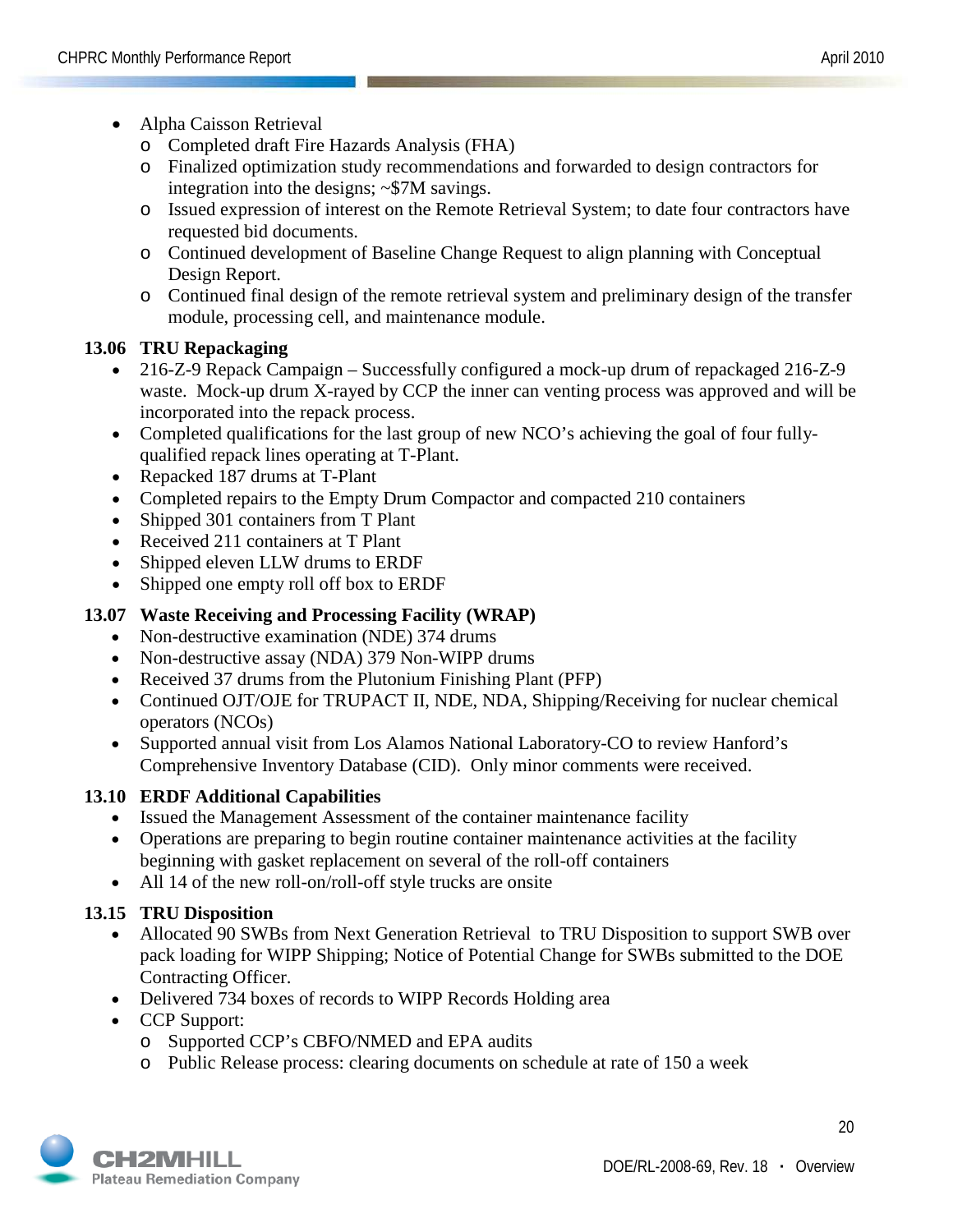#### **13.21 Mixed Waste Disposal Trenches**

- Shipped one leachate Beall tanker to ETF
- Received ten offsite shipments, 43 containers

#### **Base**

#### **13.02 Capsule Storage & Disposition**

- Waste Encapsulation and Storage Facility (WESF)
	- o Continued support to Energy Savings Performance Contract construction demolition and upgrade activities

#### **13.03 Canister Storage Building**

- Completed initial personnel qualification on Multi-Canister Overpack Handling Machine (MHM) Fall Protection practical training
- Completed MHM quarterly interlock checks

#### **13.07 Waste Receiving and Processing Facility (WRAP)**

• Maintained the facility in a safe and compliant condition

#### **13.08 T Plant**

• Maintained the facility in a safe and compliant condition

#### **13.08 Central Waste Complex (CWC)**

- Completed six off-site shipments, 45 container**s**
- Completed 61 on-site transfers, 956 containers
- Received 19 on-site transfers, 521 containers
- Received three off-site shipments, seven containers
- CWC presented Polyurea application onto Fiberglass Reinforced Package (FRPs) containers to the first CHPRC Joint Evaluation Team (JET) which included DOE. Presentation to determine what level of start-up readiness to perform for start of Polyurea onto FRP boxes. DOE will evaluate and notify CHPRC at a later date if DOE agrees with the JET to perform a Management Assessment.
- CWC worked three swing shifts to accept road closure shipments from offsite generators. Worked one swing shift and graveyard to perform fire watch on panel in 2403-WC. Worked two OT shifts to support Ground Water by removing a portion of East fence, prepare a pad for a future well site, and install new fence around the well site.
- On three occasions CWC staffed the Incident Command Post (ICP) due to liquids within CWC buildings to assure scope and actions were within the scope of the CWC MD for "Verification and Sampling of Liquid in the CWC Buildings."
- Low Level Waste Burial Grounds (LLBG)
	- o 218-W-5 Mixed Waste Trench 34 Completed the placement of the final six inch grout lift for waste stabilization on Cells number #4 & number #10, delay was due to waiting for warmer weather.
	- o 218-W-3AE Completed the back fill to grade over Trench16
	- o 218-E-12B Received the EX-USS South Carolina (Plant 1) Reactor Compartment from the Port of Benton to Trench 94 and placed in final disposition on April 15.
	- o 218-E-10 Working with Balance of Site to survey E10 with Rad Rover Tractors to determine extent of conditions in attempt to mitigate contaminated areas/tumbleweeds and to eventually turnover E10 burial ground to BOS. Entire South side is completed; North side will finish in May.

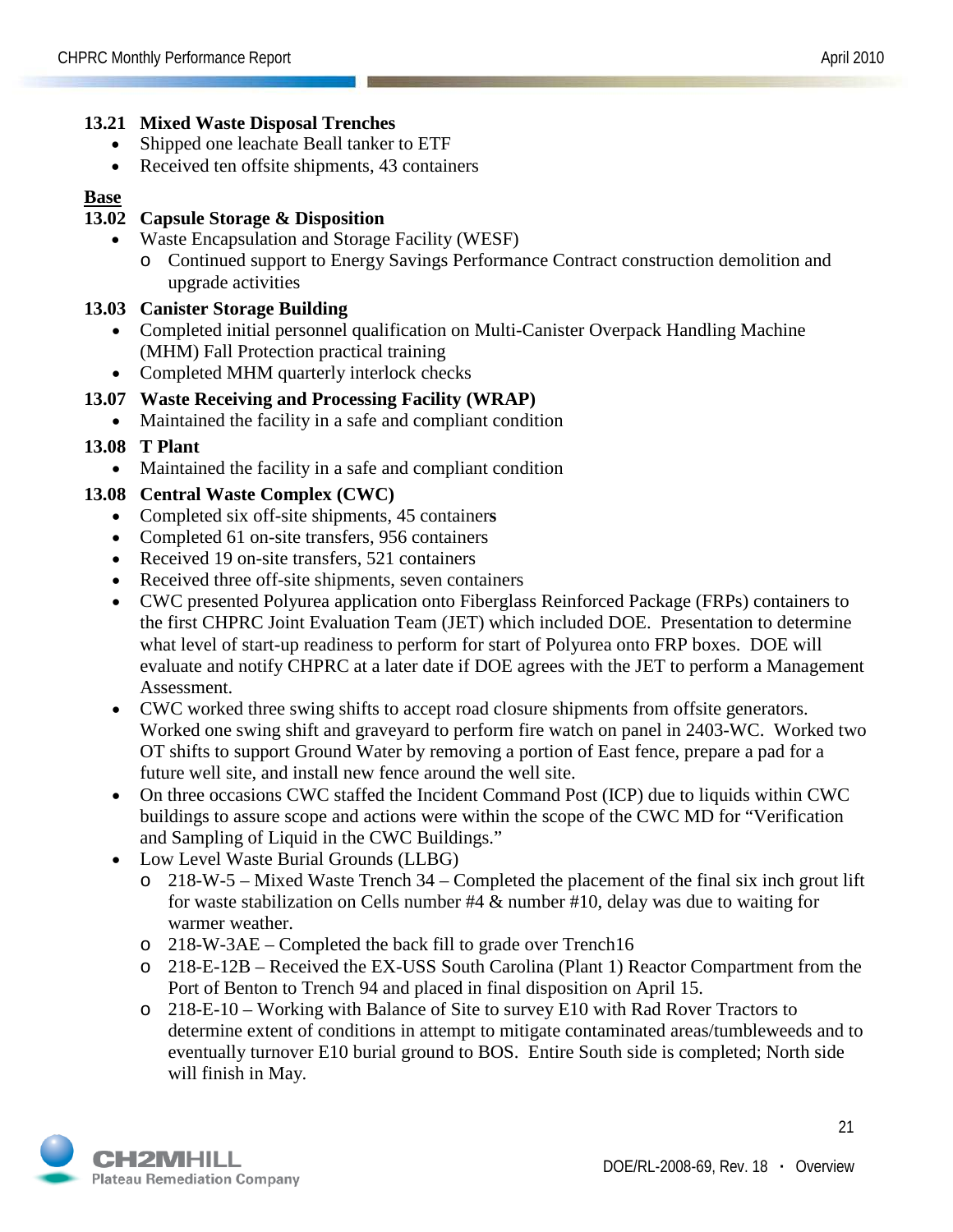### **13.11 Liquid Effluent Facilities**

- Received (April) 65 tankers; (90K gallons)
- Treated (April) 2.6M gallons
- 200A Treated Effluent Disposal Facility (TEDF) discharged (April) 55M gallons
- Received ERDF leachate (75K gallons) at LERF Basin 44
- Received 50k gallons of modu-tank wastewater to LERF Basin 44
- Shipped 80 powder drums to ERDF
- Received eight drums of Waste Sampling and Characterization Facility wastewater
- Pumped 18 customer wastewater drums into the concentrate tanks
- Maintenance activities
	- o Replaced Thin Film Dryer (TFD) distillate heat exchanger
	- o Repaired cooling water blow-down pump (95C-P-2)
	- o Replaced temperature element in TFD room
	- o Completed Department of Transportation running gear inspection for 3 tankers
	- o Performed inspection of rotor on TFD vessel
	- o Completed installation of new PC5000 Leak Detection System [Washington River Protection Solutions (WRPS) ARRA-funded]
	- o Completed repairs to Pump Station #3, Pump 60I-P-A1
	- o Completed installation of scaffold and repaired plugged line on concentrate P-4 loop
	- o Completed repairs to chemical addition pumps 65C-P-8 and 65C-P-9
- 310/340 Facilities
	- o Completed Operability Acceptance Testing; working punch list items
	- o Operating the Retention Transfer System (RTS); 14 batches (421k gallons) discharged to City of Richland
	- o Continued performing preventive maintenance (PM) activities at 310/340 for systems that will remain active after turnover (HVAC, fire, and compressed air)

## **13.12 Integrated Disposal Facility**

• Maintained the facility in a safe and compliant condition

## **13.16 Off Site Spent Nuclear Fuel (SNF) Disposition**

- Slightly Irradiated Fuel (SIF)
	- o Construction contract for Project W-105, *Interim Storage Cask Pad #3 (Container Restraint System),* was awarded to general contractor George A. Grant, Inc.

#### **13.21 Mixed Waste Disposal Trenches**

• Maintained the trenches in a safe and compliant condition

## **RL-0030 Soil and Groundwater Remediation**

## **EPC Projects in Support of S&GRP - ARRA**

- The 200W Area Pump and Treat Project began focused reviews of BIO and RAD drawings to support construction activities, all 90% design drawings anticipated completion June 2010. Thirty-four road crossings have been completed. Welding activities for the transfer piping continued. Construction on the 4-BOP transfer buildings started; Engineering has released all drawings and specifications for construction of the four BOP transfer buildings. DOE approved contract for Skanska through DOE HQ.
- The 100-DX Pump and Treat construction is 70% complete. The final two Ion Exchange Skids were received on May 5, 2010 and all six skids have been moved inside the Treatment building. All PVC piping inside the M1 Transfer building is complete. All the vertical transfer, feed, and

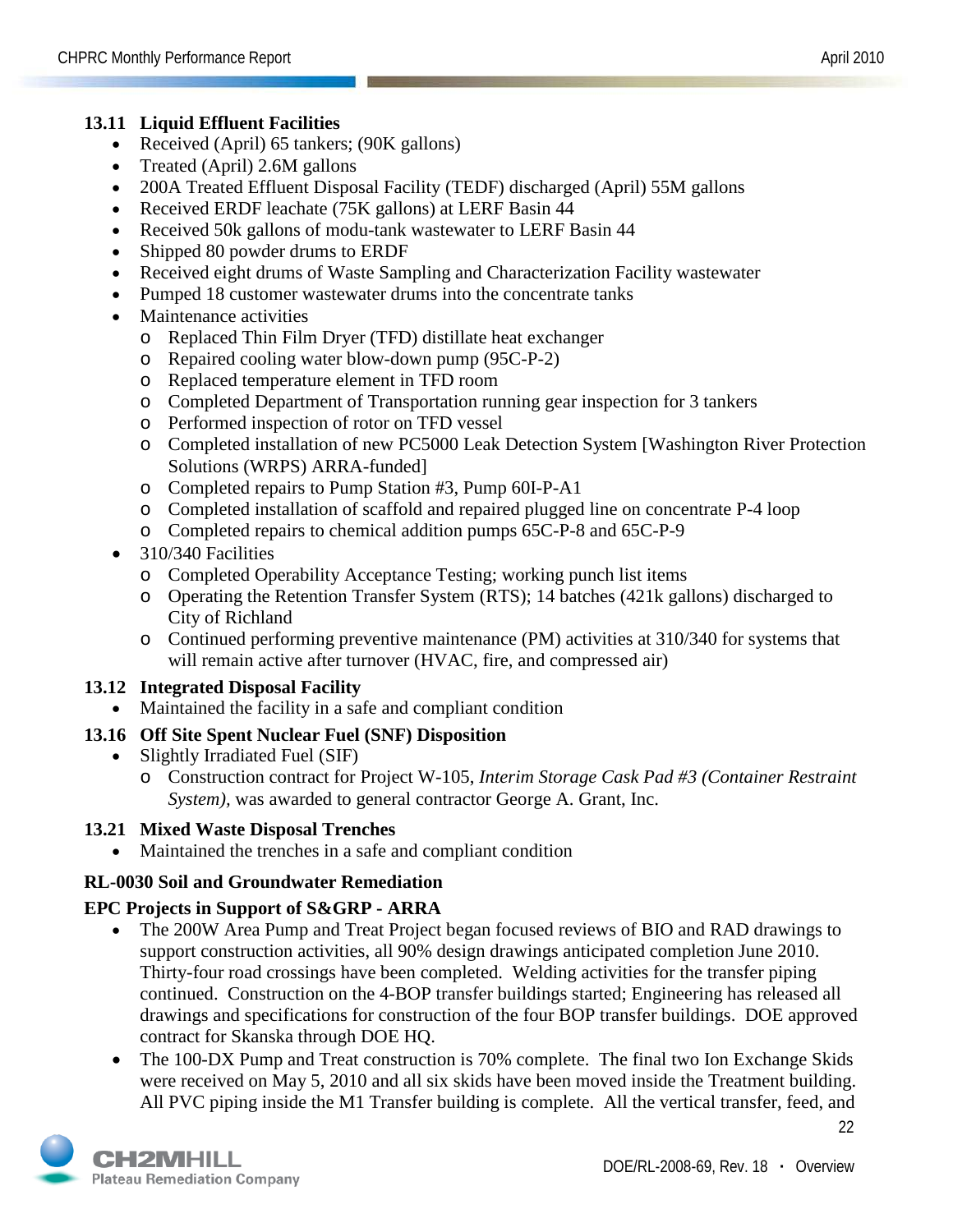booster pumps are installed and anchored. Final tie-ins at the power poles are planned for after equipment installation is complete. Mechanical equipment installation is 75% complete, electrical installation is 50% complete. Electrical well racks are complete at nine extraction well sites. The 100-DX chemical treatment system civil/structural subcontractor completed concrete pours for the acid/caustic sump floors. Forming for sump walls and bases for the chemical tanks was initiated.

### **EPC Projects in Support of S&GRP – Base**

- Work continues on the Phase 2 realignment of the KR4 and KX pump-and-treat systems. Phase 2 realignment construction actions concluded at the KR4 system, and acceptance testing of affected components was completed. Phase 2 realignment construction actions were completed at the KX system and acceptance testing is 98% complete.
- MSA Transportation Services group initiated necessary road improvements to allow safe access to the 100-HX construction site. A design/build specification and RFP were issued for competitive bid for the 100-HX Treatment Building and construction of chemical treatment structures on May 4, 2010. A Statement of Work was issued to FFS Construction and pricing requested for initial outside scope (road crossings, HDPE pipe, power cable, and electrical racks).

#### **Environmental Program and Strategic Planning - Base**

The TPA Change Packages reflecting the Central Plateau Cleanup Strategy Tentative Agreement have been sent out for public review, with the comment period ending on June 30, 2010. Preparations are underway to support the public review process and supporting the project in developing implementation plans consistent with the strategy.

#### **Risk and Modeling Integration Group**

Vadose zone models in support of the groundwater protection calculations for the 200-PW-1/3/6 OU (three cross sectional models) have been completed. Alternatives evaluation calculation briefs for the 200-UP-1 FS report were finalized. Local capture zone model for B/BX/BY plumes have been finalized and presented to RL.

Revised the draft document DOE-RL-2007-34 (STOMP justification for the Hanford Site) and the plan for SIM 2005 release update to incorporate new information for PFP waste streams, tank leak update, and other new information.

Supported RL in developing responses to GAO interrogatories on modeling software management and its use

Presented the graded approach for groundwater protection demonstration to EPA and Ecology.

#### **Environmental Data Management**

Sample Data Tracking Re-design (SDTR) Accelerated Project Plan has been drafted and sent to the customer for review and comment. The plan identifies new software modules to be included in the SDTR that are to be put on a fast track for early deployment. Sampling requirements are doubling due to increased work load especially from ARRA funding.

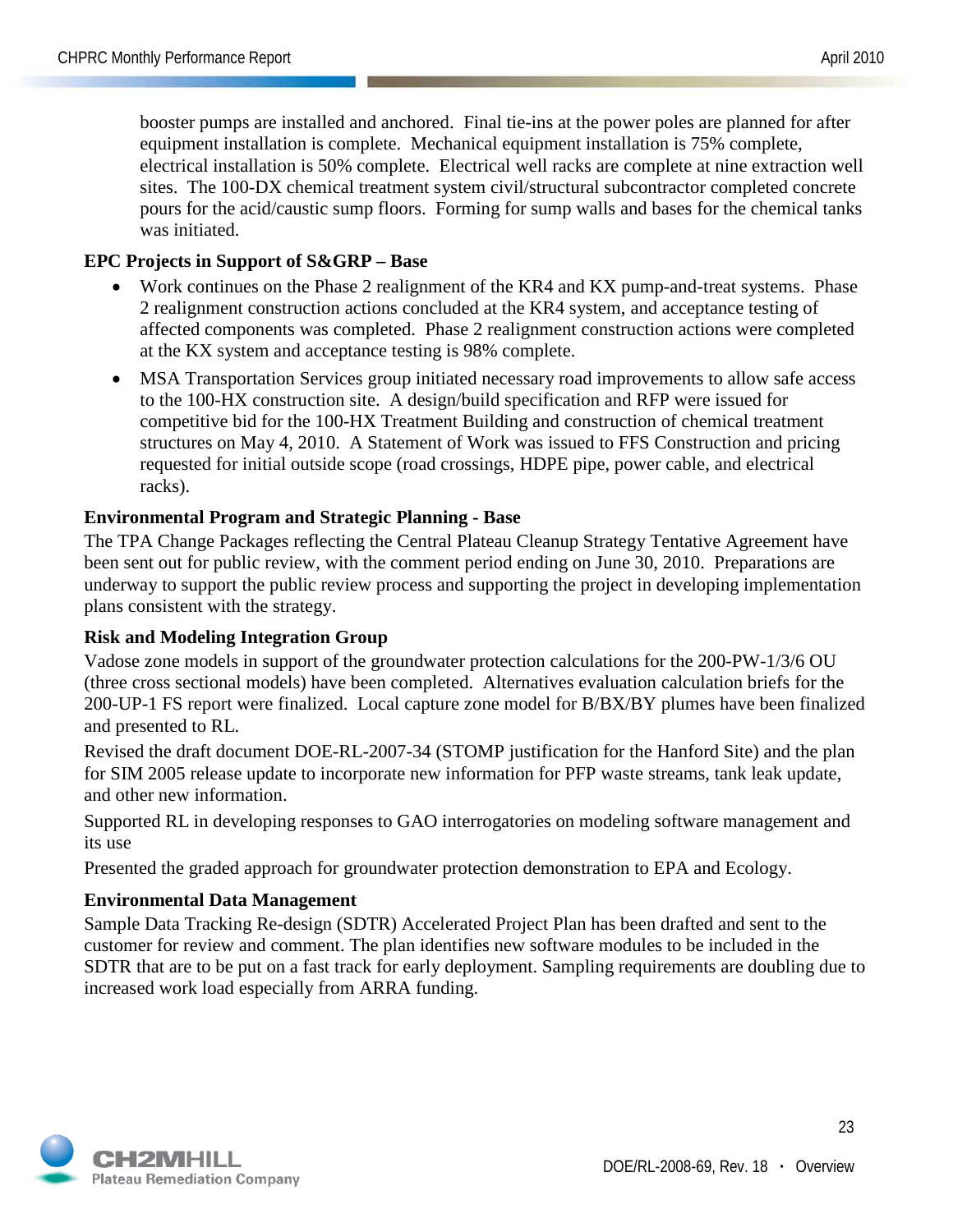|                                   |                | April            |                | <b>Cumulative</b> |
|-----------------------------------|----------------|------------------|----------------|-------------------|
|                                   | <b>Planned</b> | <b>Completed</b> | <b>Planned</b> | <b>Completed</b>  |
| <b>KR-4 RI/FS</b>                 |                | $\theta$         | 2              |                   |
| 100-NR-2 Barrier Emplacement      | 14             | 23               | 66             | 94                |
| 100-HR-3 H Area RPO               | 15             | 0                | 29             | 12                |
| $100$ -HR-3 D Area RPO            | 10             | 6                | 23             | 24                |
| 100-HR-3 RI/FS                    |                | $\Omega$         |                | $\Omega$          |
| 200-BP-5 "K" Well                 |                | $\theta$         |                |                   |
| 00-BP-5 "L" and "M" Well          | 0              | $\Omega$         | $\mathfrak{D}$ | $\mathfrak{D}$    |
| 200-ZP-1 West P&T Expansion 01.11 | 0              | $\Omega$         | 6              | 6                 |
| 200-ZP-1 West P&T Expansion 01.12 | 2              | 0                | 4              |                   |
| $M-24$                            | $\mathfrak{D}$ |                  | $\mathfrak{D}$ |                   |
| 100-BC-5 RI/FS                    | 0              | $\Omega$         | 4              | 4                 |
| Drilling Total                    | 47             | 30               | 140            | 144               |
| Decommissioning Total             | 17             | 38               | 94             | 82                |

#### **Well Drilling and Decommissioning – ARRA**

#### **Notes:**

- *100-HR-3 H Area:* Subcontractor did mobilize in April after Eagle Nesting
- *200-ZP-1 Expansion*: Currently, 12 of 17 wells have been initiated. Additional drill rigs mobilized to recover schedule.

#### **River Corridor**

#### **100-BC-5 Operable Unit - Base**

- The approved Rev. 0 versions of the 100-BC Operable Units RI/FS Work Plan Addendum and the associated SAP were transmitted to RL on April 27, 2010.
- Planning continues for recently approved RI/FS work plan field-investigation activities. This field work will support the development of the RI/FS Report and Proposed Plan that are due November 30, 2011 under TPA target milestone M-15-68-T01. In support of this effort, the first round of spatial and temporal groundwater sampling from existing wells for 100-BC will be initiated in May. Additionally, well-drilling contractor bids have been submitted and will be evaluated in early May.
- The final summary report for the 100-B-27 excavation-site field sampling activities was approved, released, and issued on April 7, 2010.

#### **100-KR-4 Operable Unit - Base**

- The monthly monitoring of cultural resources in the KR-4 Operable Unit occurred April 16, 2010. No problems were observed.
- Phase 2 realignment construction actions were completed at the KX system and acceptance testing is approximately 90% complete. Open items remaining include Wi-Fi outages interfering with wireless communications with extraction wells 199-K-153, 199-K-171, and 199-K-178.
- Average flow through the KR-4 Operable Unit pump-and-treat system during the month of April was approximately 970 gpm, or 88% of treatment capacity. Continued acceptance testing of KX pump-and-treat components impacted by Phase 2. The KW and KR4 pump-and-treat systems are operating at capacity (i.e., 200 and 300 gpm, respectively). The KX pump-and-treat system was operating at reduced capacity with intermittent outages to extraction wells 199-K-153, 199- K-171, and 199-K-178 for acceptance testing.

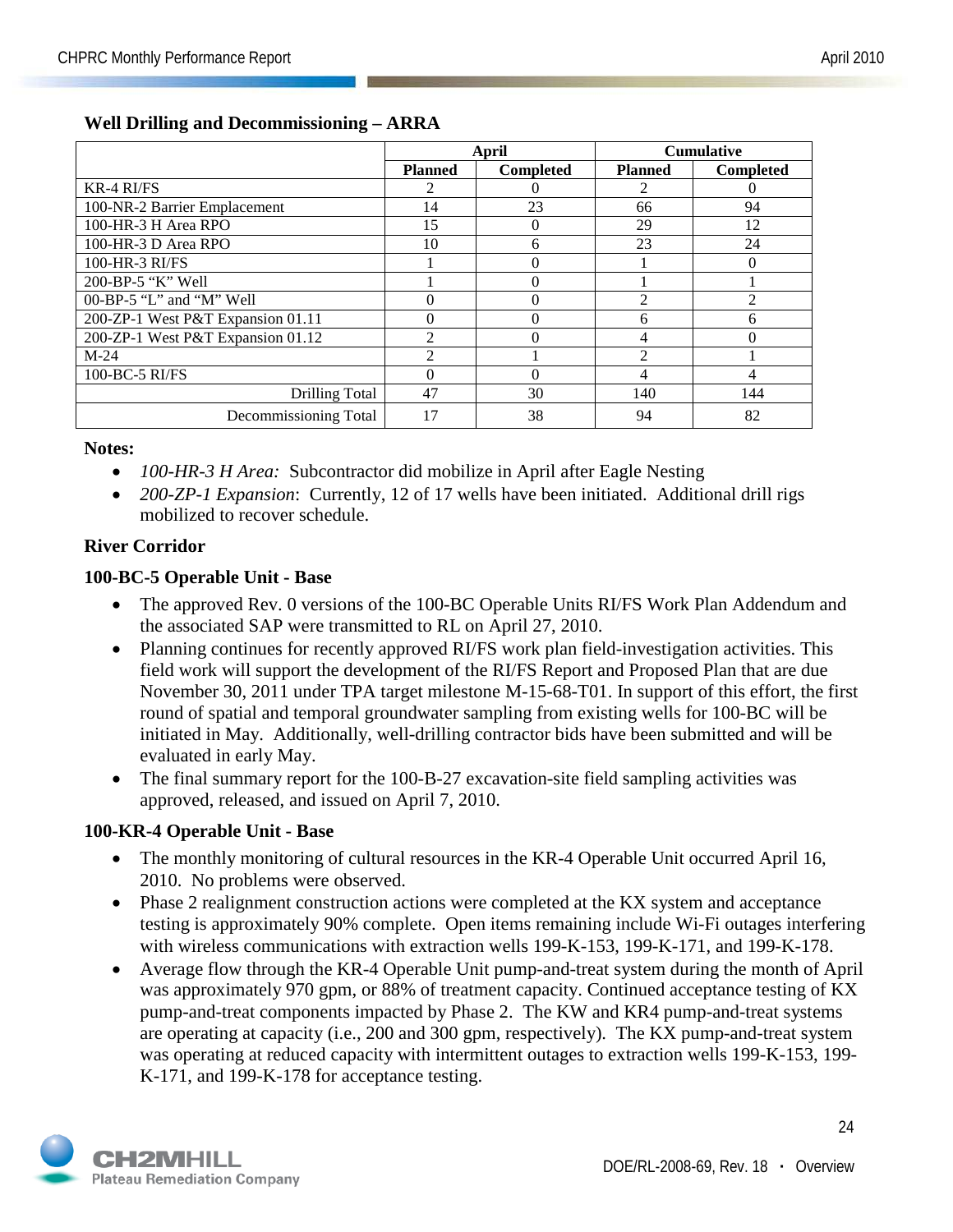- The archaeological survey for three remedial investigation wells in culturally sensitive areas was completed on April 9, 2010 and a draft report was provided to RL on April 23, 2010 for comment.
- RL comments incorporated into the draft revision to the KR4 pump-and-treat system cultural treatment plan (DOE/RL-96-44) and being prepared for issuance. This revision was conducted with consultation with Tribal Nations and revises the 1996 plan to include updated information about cultural and historic resources in the 100-K Area (and vicinity), as well as updated information about the ongoing groundwater remedial actions in the area.

## **100-NR-2 Operable Unit - Base**

- The NR-1/2 OU Proposed Plan to Amend the Interim ROD was reviewed again by both Ecology and EPA. A meeting is scheduled with RL and the regulatory agencies on May 7, 2010, to finalize the document to Rev 0. An expedited schedule is being followed to meet a goal to have the IROD amended by September.
- The Draft B 100-N Operable Units RI/FS Work Plan Addendum and associated SAP documents were submitted to Ecology on April 21, 2010, meeting the 60-day turnaround time deadline of April 22. These documents are currently under Ecology review.
- Draft A of the 100-N Integrated Sampling and Analysis Plan was provided to RL for subsequent submittal to Ecology alongside the 100-N RI/FS Work Plan Addendum and SAP.
- Core samples collected (as part of the 171 well drilling campaign) in February to support evaluation of the Jet Injection were analyzed by Pacific Northwest National Laboratory (PNNL). All results are being incorporated into a final test report, which is being drafted.
- As of April 30, 2010, groundwater samples have been collected from 21 of the newly completed and accepted 171 wells, and additional GW sampling will continue.
- The Draft A Treatability Test Plan (TTP) for allowing the future apatite PRB expansion activities was transmitted to RL on April 28, 2010, for subsequent submittal to Ecology. The TTP is currently under Ecology review. The injection-system fabrication continues along with additional planning activities.
- Total petroleum hydrocarbon (TPH) studies are continuing with Pacific Northwest National Laboratory (PNNL) as planned. This work has been extended to summer 2010 to allow results from recently collected groundwater samples (collected from 21 new wells installed along the TPH portion of the river shoreline as part of the 171 well drilling campaign) to be included into the study. Additionally, samples were collected on April 23, 2010, from the TPH bio-sparging wells (prior to full-scale operation of the bio-sparging system; a WCH project) to further support this study.

#### **100-HR-3 Operable Unit - Base**

- HR-3 operated at near normal levels as the H Area aquifer test continued. Two Ringold Upper Mud (RUM) wells are being reconfigured for long-term operation as extraction wells. Until these modifications are completed, the HR-3 system will run in its pre-test configuration. The system is also being modified to remove an extraction well (199-H-4-3) impeding WCH excavation, and reconnect well (199-H-3-4) as an extraction well to capture the southeast flank of the plume.
- DR-5 recommenced operations after a deep regeneration of all four ion exchange vessels. The earlier exceedances of the discharge criteria were a result of heavy chromium loading in the ion

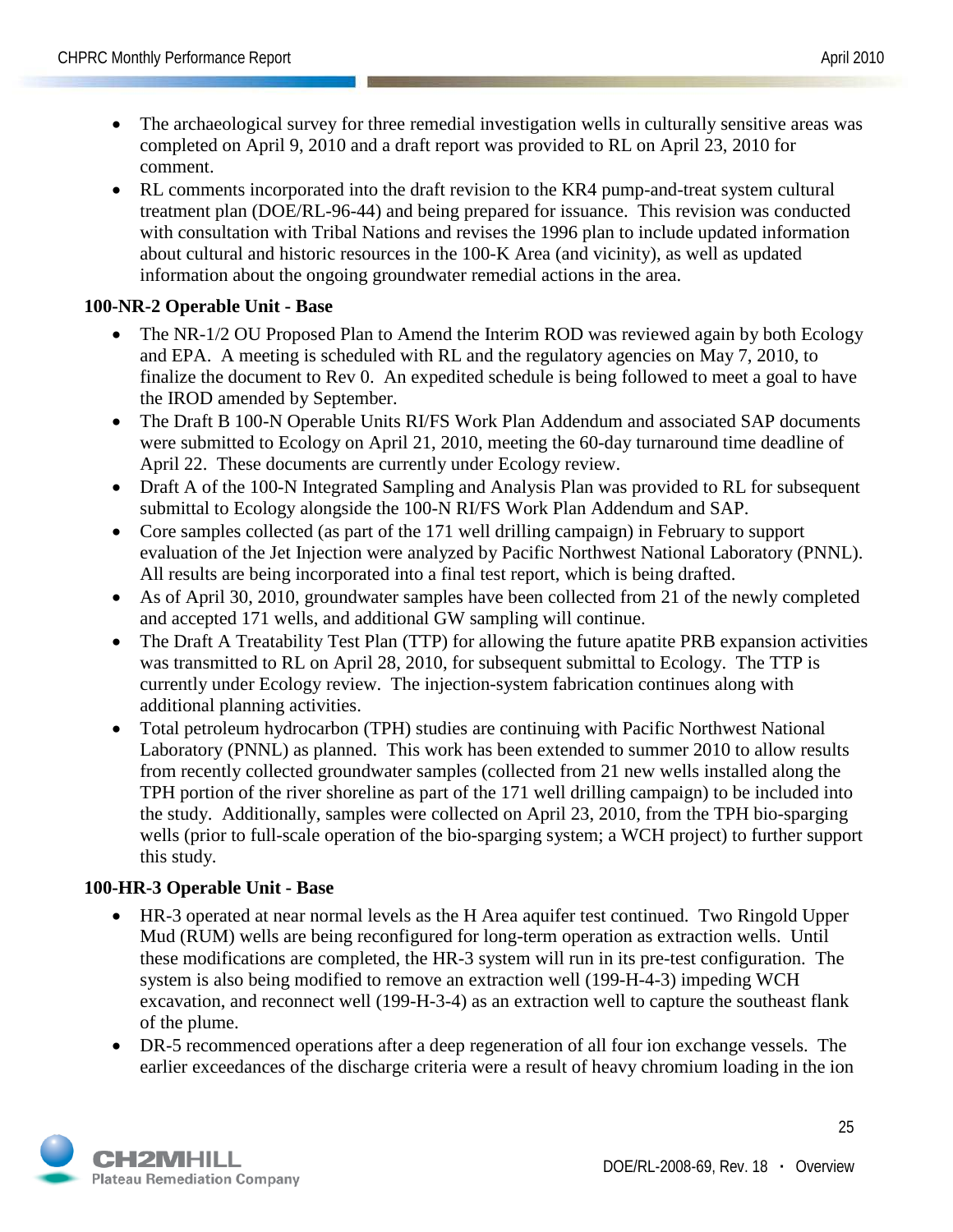exchange media. This will be prevented in the future by additional use of regeneration chemicals and a more frequent regeneration schedule.

- Design activities continued on the HX pump-and-treat facility, with a 30% design review scheduled for May 18, 2010. The SHPO Notice to Proceed was received from RL on April, 27 2010.
- A Treatability Test Plan is being prepared to support design testing of in-situ bioremediation within the area of the southern D "hot-spot" plume. Meetings were held with RL, Ecology, and EPA to present the approach for the test. Useful feedback was provided guide development of the treatability test plan required by newly approved TPA Milestone M-015-115. Design efforts continue, with a 30% design delivered on April 23, 2010.
- The transitional-stage spatial and temporal groundwater sampling event was completed, and aquifer tubes were installed as part of the RI activities at 100-D and 100-H.

## **100-FR-3 Operable Unit - Base**

- The 100-F & IU-2/6 Operable Units RI/FS Work Plan Addendum and associated SAP (Rev. 0) were finalized and approved by RL and EPA on April 12, 2010.
- Planning is underway for RI/FS work plan field-investigation activities. This field work will support the development of the RI/FS Report and Proposed Plan that are due November 30, 2011 under TPA target milestone M-15-64-T01. As part of this effort, the first round of spatial and temporal groundwater sampling from existing wells for the IU-2/6 OUs was initiated, and as of April 30, 2010, a total of 33 of the 35 IU-2/6 wells have been sampled. The 100-F portion of the spatial and temporal groundwater sampling will be initiated in May.

## **300 FF-5 Operable Unit - Base**

• The RI/FS Work Plan and SAP Rev. 0 were signed on April 8, 2010. Drilling is scheduled to begin on May 5, 2010. The PNNL tracer infiltration study was not successful after three attempts; alternatives are being evaluated for presentation to EPA. An engineered lithology is being emplaced at the bottom of the existing excavation at 618-1 in May and will be used in subsequent treatability test plans to evaluate remediation technology delivery mechanisms.

## **Central Plateau**

## **200-UP-1 Operable Unit – Base**

- Continued extraction system design for remediation of the Tc-99 plumes in the vicinity of Waste Management Area (WMA) S-SX. Reached concurrence with DOE on a three-well 80 gpm system.
- A meeting has been scheduled for May 17, 2010 with Ecology to review the U Plant extraction well cleaning effort and status the S-SX extraction system design effort.
- Continued preparation of the 200-UP-1 OU RI/FS report.

## **200-BP-5 Operable Unit – Base**

- A meeting was held April 20, 2010 with Tribal, ODOE, DOE and EPA representatives to review the final draft of the 200-BP-5 conceptual model report and facilitate comments/feedback on the report. The written comment period was extended to May 4, 2010. Lab analyses for K, L and M well samples are complete.
- The sampling of all 14 wells, planned for depth discrete groundwater sampling, was completed. Lab analyses of samples continue.

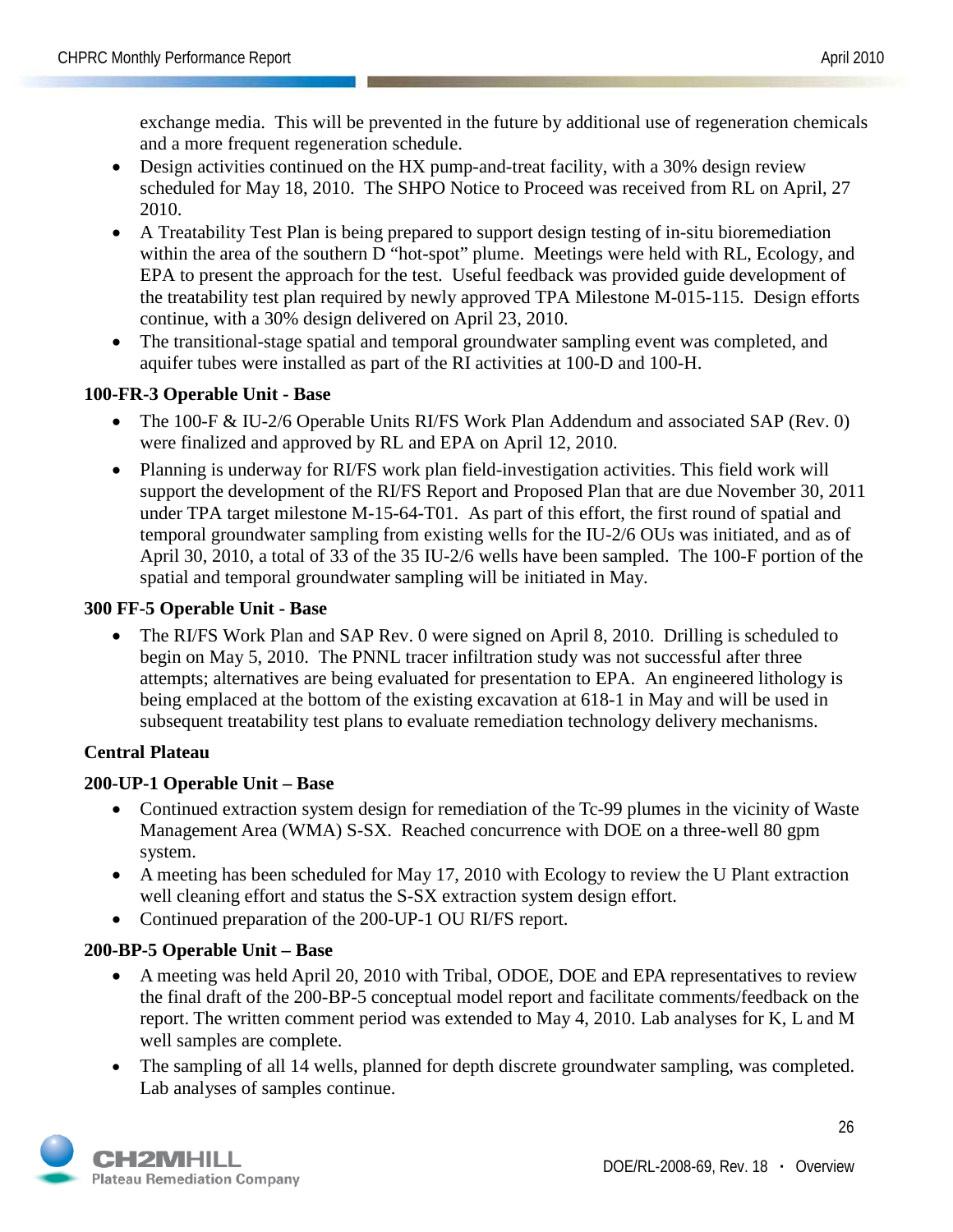#### **200-PO-1 Operable Unit - Base**

• Completed the DOE review of the decisional draft 200-PO-1 Groundwater OU RI Report, DOE/RL-2009-85. DOE comments have been dispositioned and are in the process of being incorporated to produce the Draft A.

#### **200-ZP-1 Operable Unit - Base**

- Ten of the 14 groundwater extraction wells are on line pumping water at a rate of approximately 206 gpm. Extraction well 299-W15-44 is offline as it is in the process of being replaced by new extraction well 299-W15-225. Extraction well 299-W15-36 will be kept offline due to very low flow rates. Extraction wells 299-W15-34 and 299-W15-765 are offline due to electrical problems that are currently being assessed.
- Extraction wells 299-W11-45 and 299-W11-46 are both running and are pumping at a combined rate of ~26 gpm to ETF. A reduced flow rate is required for the next month or two to allow ETF to drain one of their other basins which is full.
- The Decisional Draft Remedial Design Report is current with RL for review and comment. This report was written based on the 90% design that was approved by EPA.
- Drilling and sampling of nine permanent extraction/injection wells is complete. Initiated drilling of three new FY 2010 extraction wells. Two of these wells have reached total depth and are currently being completed. The third well is at a depth of 269 feet.
- EPA comments have been received on the Draft A Performance Monitoring Plan and are currently being addressed.
- Subcontractor has mobilized to the field to support the hookup of the new ZP-1 extraction well 299-W15-225 (EW-1).
- Currently preparing two separate test plans to support laboratory testing of a variety of resins for uranium removal, as well as the testing of activated carbon as a less expensive way of removing Tc-99 from groundwater, as opposed to using resins.
- The Operations and Maintenance Plan for the 200-West Area Groundwater Treatment Facility has been issued to RL for transmittal to EPA for review. EPA comments are due back on May 14, 2010.

#### **200-PW-1 Soil Vapor Extraction (SVE) - Base**

• PW-1 active SVE operations continue.

#### **Regulatory Decisions and Integration - Base**

- The Tentative Agreement that provides the decision document framework for making cleanup decisions in the Central Plateau was signed in late March 2010. In accordance with this agreement and based on DOE's Contracting Officer letter (10-PRO-0214), work has stopped on the decision documents that are not part of the new framework and a proposal is underway to align the Performance Management Baseline to the new framework.
- Received DOE comments on the 200-CW-5 Feasibility Study Draft C and resolution is underway.
- Analysis of the Tier I samples is complete for the K, L, and M wells. Tier II sample analysis by PNNL continues for these wells.
- Ecology comments on the U-8 and U-12 SAP were received on April 2, and the response was transmitted to Ecology on April 30, 2010.

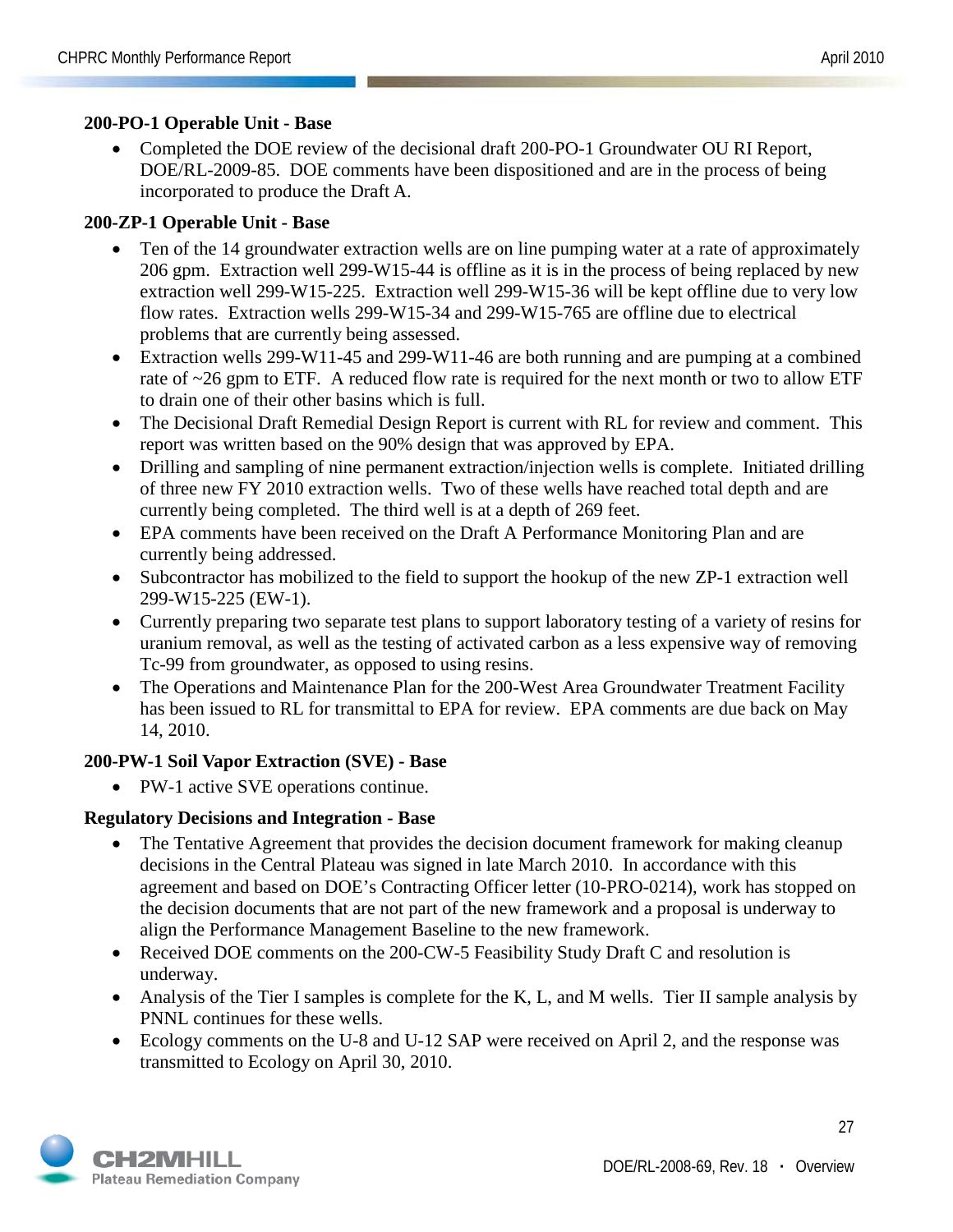- EPA requested an additional 30 days to provide comments on the 200-MW-1 FS. The new anticipated date to receive comments is May 17, 2010.
- The groundwater modeling technical basis document (RAGS 34) completed internal review and is scheduled to be delivered to DOE the third week in May.
- A subcontract was awarded to HGI to perform electrical resistivity study at the U-8 and U-12 cribs.
- Finalization of the NRDWL/SWL closure NEPA EA is expected to be completed and public comment initiated in mid May.
- Completed soil sampling of 200-CW-1 Outer Area Ponds and Gable Pond pipeline.
- Subsequent RL comments on the submitted West Lake Draft A SAP to RL are being resolved and incorporated prior to transmittal to Ecology for comment.
- Completed 200-MG-1 Action Memorandum for 37 waste sites in the Outer Area.
- Resolved RL's comments on the Closure Plan and SAP for the Hexone Storage and Treatment Facility and preparation of the Draft A document is underway.
- Completed Quarterly Burial Ground Sampling and Analysis Report for the period of January to March, 2010, per TPA Milestone M-91-40 Requirements.

## **Deep Vadose Zone Treatability Test Project - Base**

Work continues on the deep vadose zone project including the pilot test, desiccation lab testing, uranium sequestration, and soil flushing and grouting. The following summarize key accomplishment for April:

- Drilling of the 20 boreholes needed for instrumenting and logging for the pilot test was completed in April. This includes ten (10) four inch boreholes for logging and ten (10) six inch instrumented boreholes.
- Field work for the 13.8 KV power supply to the BC Cribs Desiccation Pilot Test area continued in April. MSA performed the 13.8 line modifications in the field. The remaining work includes installation of two additional power poles and associated lines and transformers to the test site. This will operate the three phase 480 volt equipment used in the pilot test. Field work for the electrical upgrade will be completed in May.

## **RL-0040 Nuclear Facility D&D, Remainder of Hanford**

## **ARRA**

- U Plant Regional Closure Zone (U Ancillary Facilities D&D)
	- o Continued demolition preparation activities in 224U and 224UA.
	- o Completed asbestos abatement activities in 224U and 224UA.
- U Canyon Demolition and Cell 30 Disposition
	- o Equipment size reduction activities continue with 85% of the large items dispositioned.
	- Implemented the Baseline Change Request for the disposition of Cell 30.
	- A Statement of Work (SOW) has been placed for the cask needed to ship the T-10 tank to T Plant.
	- Significant repairs were made to the bridge crane electrical system.
- 212-N/P/R Buildings D&D
	- o Completed backfill and contour of all three footprints. Response Action Completion Report (RACR) for building removal has been prepared and routed through internal review. Comment resolution is underway. RL review and comment period to follow.
- 200E Project
	- o Began 209E characterization and Cold and Dark planning activities. Started asbestos abatement in 272E.

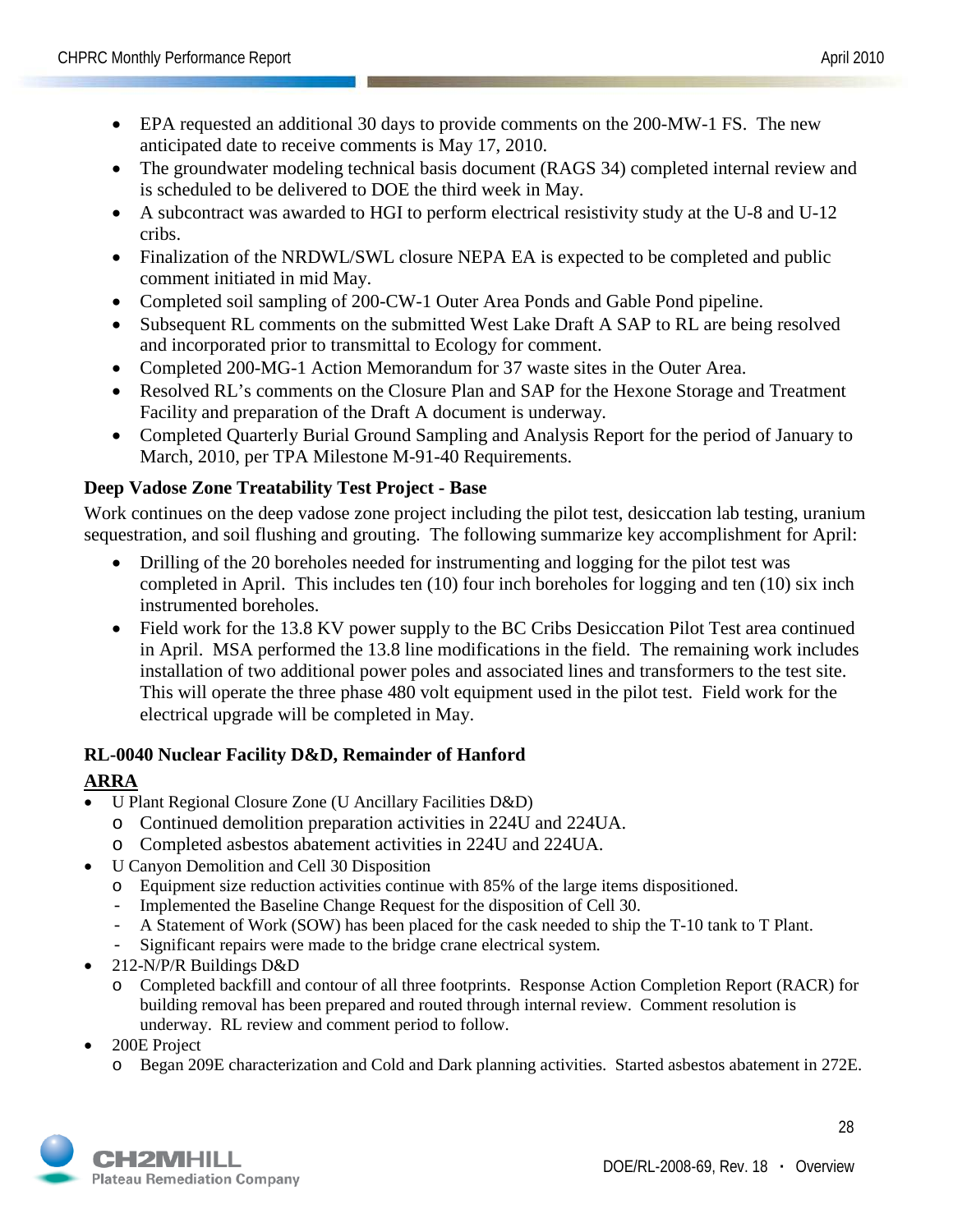- 200-CW-3 Waste Sites
	- o Excavation of the second remove, treat, and dispose (RTD) site (216-N-4) continued in April. Approximately 19,300 tons of soil has been removed and transferred to the Environmental Restoration Disposal Facility (ERDF).
	- o Preparation of the response action completion documentation for waste site 216-N-1 is underway.
- ALE D&D
	- o Completed demolition activities on the lower ALE facilities.
	- o Completed asbestos abatement activities on Upper ALE facilities.
	- o Continued debris pile removal on lower ALE.
	- o Completed demolition preparation on six upper ALE facilities.
- BCCA Waste Site Remediation
	- o Remediation using super dump trucks continued with approximately 100,000 tons cumulative to date of soil removed and transferred to ERDF.
	- o As a result of the helicopter survey and on-going radiological surveys per the Multi-Agency Radiation Survey and Site Investigation Manual (MARSSIM), approximately 850 acres in the 6.7 square miles Zone B have been radiologically surveyed.
- $MG-1$ 
	- o Analysis of sampling data for 600-51 indicates RTD is not required. Closure documents for site 600-51 have been prepared and undergone internal review. Comment resolution is in progress with RL review targeted for the second week of May.
	- o Waste site closure documentation for 200-E-101 was completed, submitted to RL for approval.
	- o Initial excavation for site 600-40 was completed and initial verification samples were collected; the samples are being analyzed.
	- o The Action Memorandum (AM) for the next MG-1 sites was approved April 15, 2010. The Remedial Action Work Plan (RAWP) was updated to include the 37 waste sites added with the approved AM, and provided to RL for informal review. RL comments received informally on April 29. Sampling Analysis Plan (SAP) has been similarly revised and is in internal review, with RL review planned for May.
	- o Site 600-218 Confirmatory Sampling No Further Action (CSNFA) sample results indicate RTD is required. Additional sampling was performed to evaluate the extent of RTD. RTD planning is in process. Cultural review is underway.
	- o Verification sampling of site 600-36 was performed in February to determine whether remediation was complete. Subsequently, additional excavation and sampling have been performed. The latest post-RTD sampling results for site 600-36 indicated that additional excavation is still required.
	- o CSNFA sampling of site 600-262 was performed at depth utilizing an auger. Sampling analysis indicates that no further field activity is required.
	- o Sampling of the CSNFA site 600-38 was completed with results indicating RTD will be required. RTD design and planning are underway.
	- o The Sampling Instruction (SI) was issued for site 200-W-33 and sampling was performed on March 16, 2010. Sample analyses indicate that RTD is required.
	- o Confirmatory sample instruction for 216-S-26 was prepared.
	- o The SI was issued for site 600-37 and sampling is ongoing.

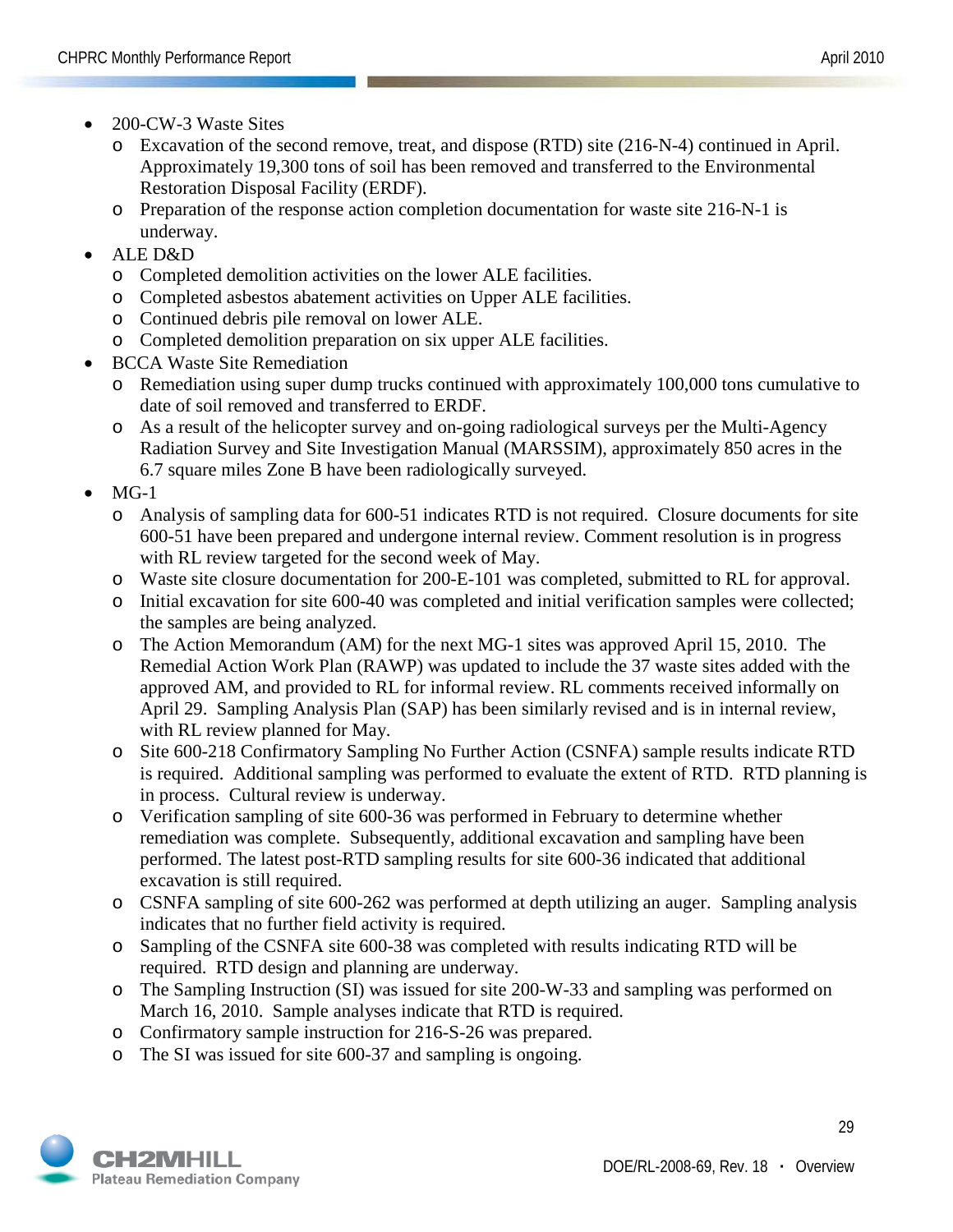## **RL-0041 Nuclear Facility D&D, River Corridor**

#### **ARRA**

## **Facilities**

- Continued design, project definition, and pre-characterization work of 105KE Reactor Disposition. Deactivation work was completed.
- 105KE Reactor core boring started in April with an estimated completion of mid-May. Asbestos and glycol removal also began in April.
- The 115KE (Gas Recirculation Building) final characterization report should be issued in early May after the hazards review board on radiation control samples is completed. Asbestos work was completed. This building will be demolished after 116KE.
- The 116KE (Reactor Exhaust Stack) demolition explosives contract was awarded, and the demolition work package was initiated. Explosive demolition is planned for June/July.
- Demolition planning for the 117KE (Exhaust Air Filter Building) continues. This building will be demolished after 116KE.
- Below-grade asbestos removal continued in the 1706KE (Radiation Control Counting Laboratory) and 1706KER (Water Studies Recirculation Building). The -13 foot and -27 foot floors are being worked, using conventional asbestos bagging where possible and mini-enclosures where the asbestos is particularly difficult to remove. In 1706KER, three cells are complete and the fourth is in process.
- Below-grade demolition of the 183.1KW (Head House) is on hold as adjacent waste site remediation is in process. Once the adjacent waste sites are remediated, the remainder of the below-grade demolition can be performed.
- Demolition continues on 183.2KW (Sedimentation Basin) floor removal. The west floor is removed, and the east floor should complete demolition in May. The 183.2KW walls adjacent to the 183.1KW and 183.3KW will be removed concurrent with removal of those facilities, to ensure structural integrity throughout the demolition process. The concrete rubble is being stock-piled alongside the excavation. The stockpiled concrete will be utilized as clean fill at U Plant (originally the concrete was slated for disposal at ERDF). This saves space in ERDF and avoids U Plant having to procure clean fill. A baseline change request will be processed to remove the ERDF budget from the baseline.
- Glycol removal is progressing well. Glycol has been removed from most 100K facilities, with only six facilities (115KW, 165KE, 165KW, 167K, 105KE and 105KW) remaining to be drained.
- Began demolition of the 183.3KW (Filter Basin), which will allow the end wall of the 183.2KW to be simultaneously removed towards the end of June.
- Demolition of the 183.7KW (Tunnel) will commence once 183.3KW nears completion.
- Began characterization and deactivation of the 183.1KE (Head House). Deactivation will complete after major electrical and water system upgrades are completed this summer.

## **Waste Sites**

Remediation continued on waste sites within 100K Area. Production rates increased significantly due to increased crew sizes and increased experience on the jobsite. There is also increased contaminated soil to clean as overburden soil ratios have been higher than anticipated. This caused more waste disposal than planned. Additionally, the Waste and Fuels Project has made the necessary adjustments to their systems to allow the migration from 20 gross tons per container (container + waste) to 25 net tons of waste to be loaded and shipped for disposal, greatly increasing efficiencies.

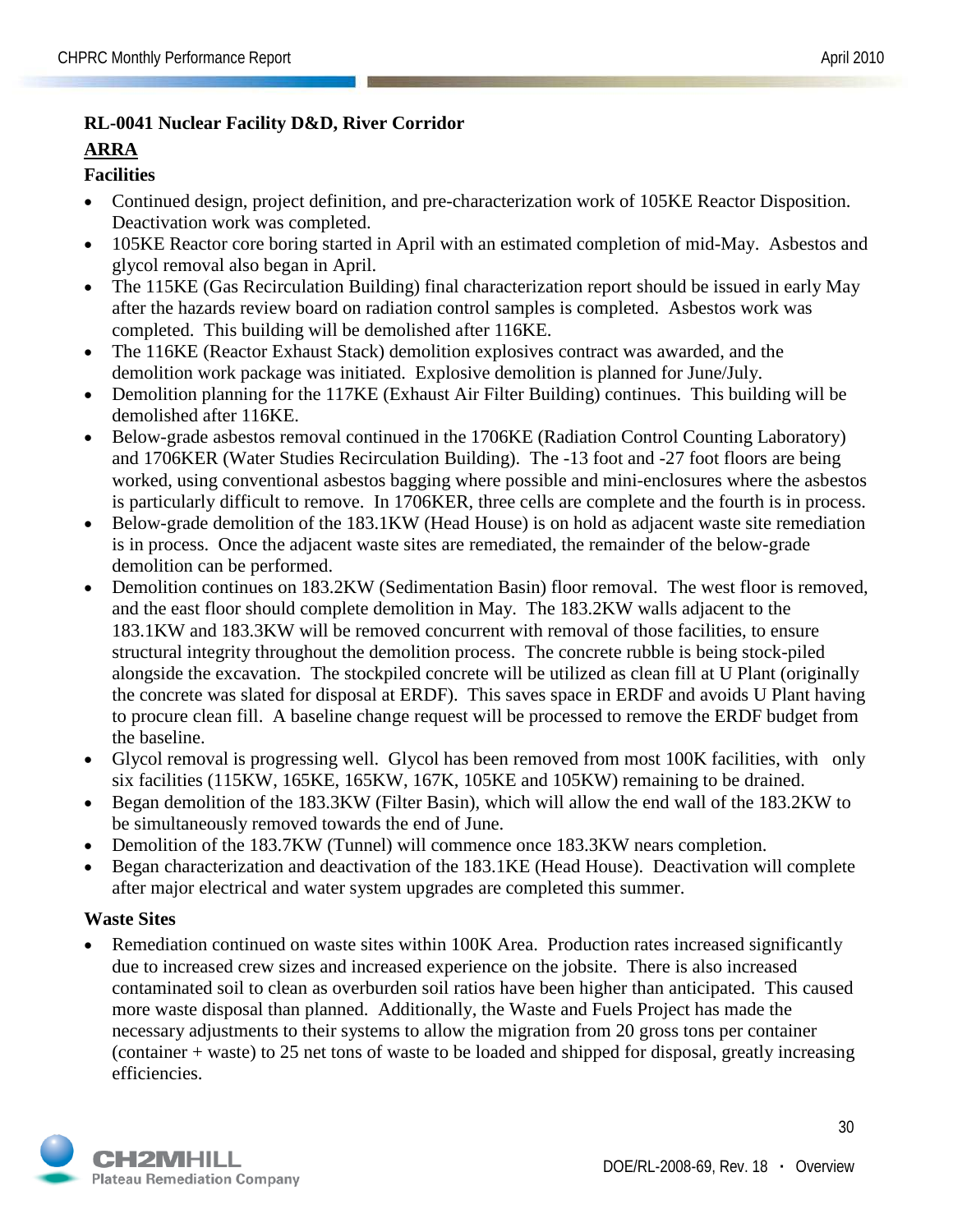#### **Other**

- Started installation of the interior ducting for the K West Basin Airborne Contamination Remediation Project. Fabrication of the Air Handling Units/HEPA filtration is continuing. The procurement of components and fabrication of the skid-mounted mobile substation continues; mobilization will begin in May. Trench excavation and conduit installation started on the A-9 Switchyard. Started field work on the 100B import water line and initiated excavation on the fire loop system. Fabrication of the Pall Microfiltration Unit is complete. Off-site fabrication for the Water Treatment Building and Dual-use Water Tank has started.
- Completed the remaining 60 of 285 units of the second Debris campaign, and completed 130 of 550 units of the final Debris campaign for a total of 610 units removed to date. Received the Sludge Vacuuming FSAR approval from RL to begin sludge vacuuming.

#### **Base**

## **Facilities**

- Initiated characterization and deactivation on 110KW (Gas Storage Facility) and 115KW (Gas Recirculation Building) which will be removed as one action. Both buildings were accelerated from FY 2011.
- Placed the 116KW (Reactor Exhaust Stack) effort on hold after risk analysis indicated that explosive demolition near the 105KW Reactor Building had a slight potential to drop the stack too near the reactor.
- 117KW (Exhaust Air Filter Building) was accelerated from FY 2011. Deactivation initial walkdowns have occurred.
- 118KW (Horizontal Control Rod Storage Cave) was accelerated from FY 2011. Characterization was initiated. Deactivation was initiated and should complete in mid-May.
- Deactivation of 1705KE (Effluent Water Treatment Pilot Plant) was completed when nearby facilities were placed in cold and dark. No further action will be taken until late FY 2011 when demolition of 165KE (Power Control Building) begins, as the two facilities share a common wall.
- Characterization and decontamination were both initiated on four buildings which will be removed as one entity. They are the 1717K (Maintenance Transportation Shop), 1717AKE (Electrical Shed), 1724K (Maintenance Shop) and 1724KA (Storage Shed). New shops are being centrally built in the 200 Area to house those crafts in the out years.
- Diesel generators in the 182K (Water Reservoir Pump House) will be removed and shipped mid-May which completes the above-grade demolition and load-out. The below-grade water reservoir connects directly to 183.4KE clear wells, which provides the service water/fire protection water for 100K. The shut-off valves between these two facilities leak, thus below-grade demolition cannot commence until the new utility systems are operational this summer and the 183.4KE clear well water and this pump well is drained.
- Completed characterization of the 183KE (Chlorine Vault). Deactivation, and the demolition work package, both began.
- Completed 183.5KW and 183.6KW (Lime Feeder Buildings) demolition and load-out, performing the demolition on weekend overtime shifts.
- Leased facility MO872 (Radiation Control Trailer) was disconnected and will be moved out of the 105KE Reactor vicinity in mid-May. New phone/power drops will be installed at its new location on the South edge of 100K.

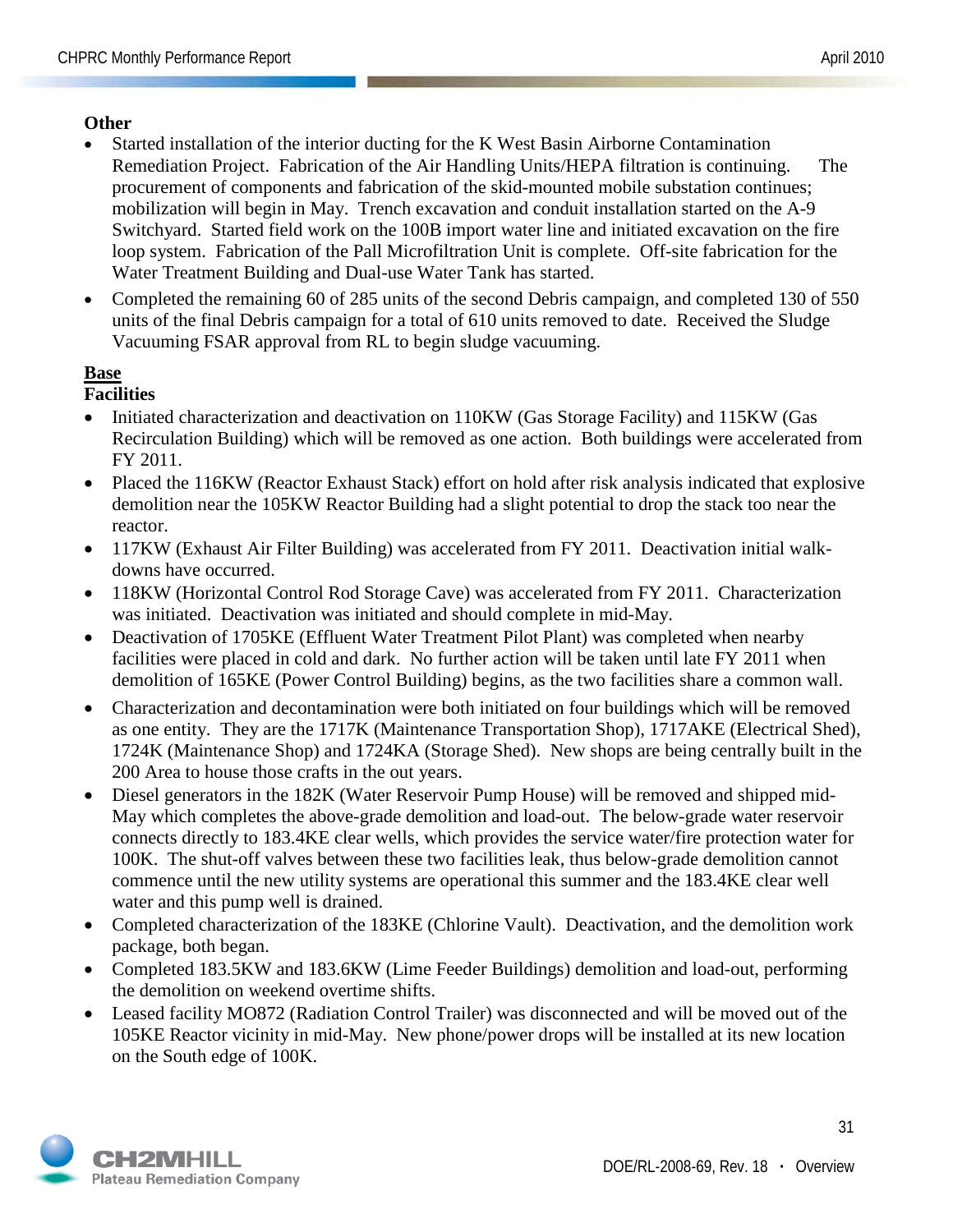- Leased facility MO873 (Craft Trailer) was disconnected. Surveys found potential contamination in the HVAC, so the HVAC will be replaced in mid-May and the old HVAC appropriately disposed of. This trailer will be relocated to the 200 Area around the end of May.
- Characterization and deactivation were initiated on four K West mobile offices to be removed as a group (MO236/MO237/MO323/MO955). Personnel will move into other offices, accelerating this demolition work from FY 2012.

## **Waste Sites**

• Excavation is complete on 100-K-4 (Group 2 Waste Site) and pending data evaluation.

## **MAJOR ISSUES**

## **RL-0011 Nuclear Materials Stabilization and Disposition of PFP**

**Issue Statement** – More effective decontamination agents for gloveboxes/hoods with contamination etched into the stainless steel by historical liquid chemical processes are not currently available. Plans to ready the PFP complex for demolition rely heavily on decontamination of the majority of gloveboxes and hoods to low level waste, followed by direct disposal at the Environmental Restoration Disposal Facility (ERDF).

**Corrective Action** – Additional testing of the Aspigel® product to determine its suitability for use as a supplemental decontamination agent has been completed. A final report has been received from Fauske and Associates, and the test results are promising. PFP Engineering is finalizing a technical basis document for incorporating the use of Aspigel® in the PFP decontamination process and a hazard analysis is scheduled to be completed in May. Demonstration of another product, DeconGel, is planned at 100K Area in May or June.

**Issue Statement** – Implementation procedures for the SCO process at PFP have limited the utilization and effectiveness of this program.

**Corrective Action** – Regulations and policy associated with this process are being reviewed to determine a path forward that will allow full utilization of the SCO process. Changes to the implementing procedure are in progress, with completion planned for July 2010. In the meantime, the Contaminated Equipment – Special Package Authorization (CE-SPA) process has been successfully applied to authorize transport and disposal of three gloveboxes as low level waste which slightly exceeded SCO survey criteria. A broader CE-SPA is under development for use in the future to authorize transport/disposition of other gloveboxes that meet the criteria of the CE-SPA.

## **RL-0013 Waste and Fuels Management Project**

**Issue Statement** – Retrieval Operations stand-down was directed due to week of 2/1/10 events in 4B Trench 11.

**Corrective Actions** – Develop Retrieval Corrective Action Plan (CAP).

**Status** – Excavation and removal activities on hold until hazard identification & control, and event response improvements have been completed which impacts retrieval volume targets and milestones.

**Issue Statement** – Contract issues with AREVA delayed start of preliminary design for Alpha Caisson Project Waste Processing System.

**Corrective Actions** – Evaluate schedule crash/fast-track options to not impact critical path for Project. (October 2010)

**Status** – Potential four-week Project schedule impact.

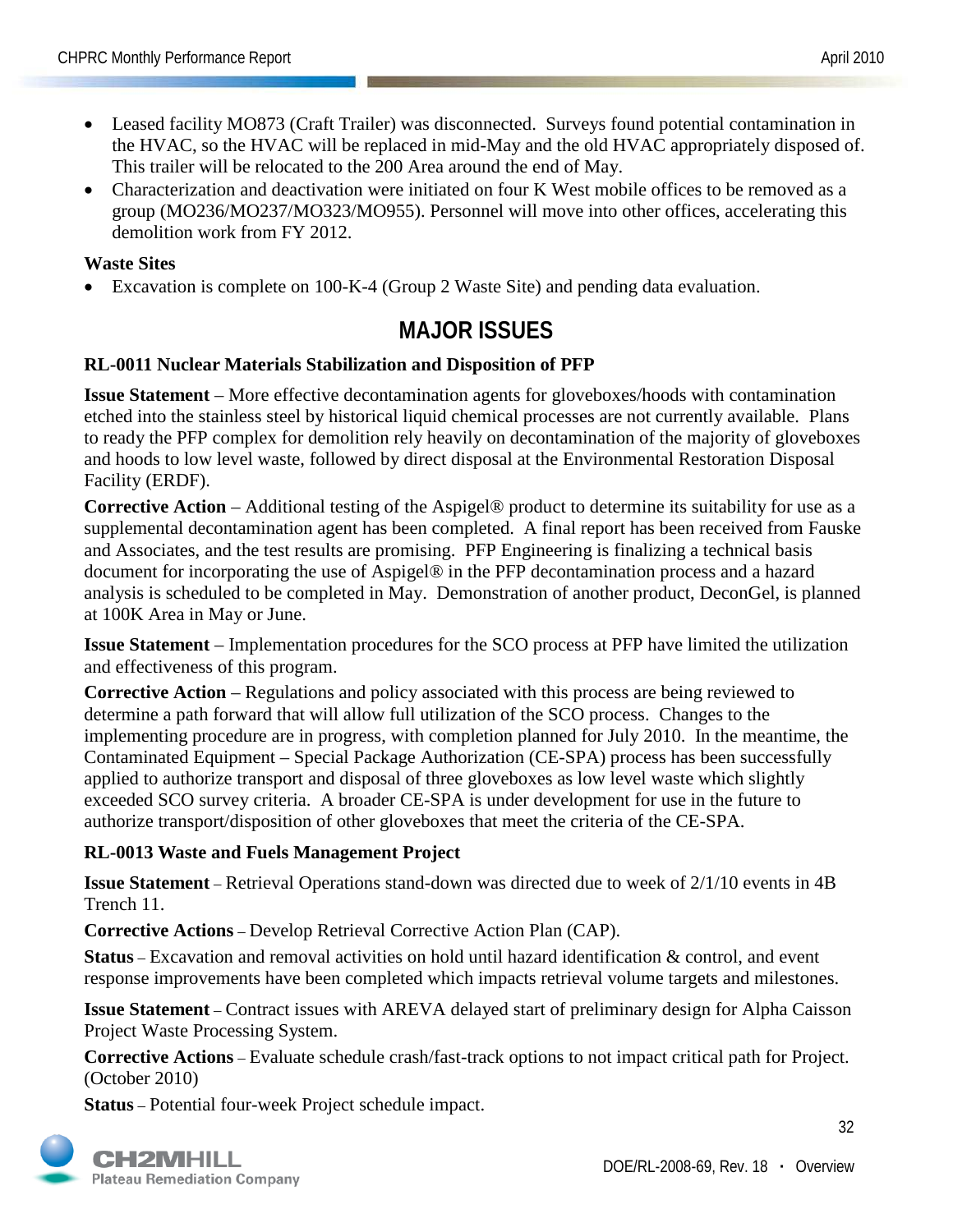#### **RL-0030 Soil & Groundwater Remediation Project**

**Issue** – The NRDWL and SWL Closure Plans have been delayed. Public review of these documents continues to be impacted by delays in completion of the Environmental Assessment (EA).

**Corrective Action** – Work with RL to accelerate completion of the NRDWL/SWL EA. Following public review of the NRDWL/SWL EA, the closure plan can begin public review (see status).

**Status** – The regulatory path forward for the SWL Closure Plan has been resolved. Workshops with Ecology and EPA appear to have resolved comments on the combined NRDWL/SWL Closure Plan. The revised document will be sent to Ecology for their approval. A meeting has been scheduled with RL for May 6, 2010 to resolve any remaining comments on the EA before finalization, which will support a public review scheduled in mid-May. The public review period for the EA has been determined to be 30 days.

#### **RL-0040 Nuclear Facility D&D, Remainder of Hanford**

**Issue Statement** – Determination of a disposition path for the D-10 tank in Cell 30 has potential to be major impact on the U Canyon disposition schedule.

**Corrective Action** – A BCR was developed and approved to remove the D-10 tank to T Plant.

**Status** – The BCR was approved this month.

**Issue Statement** – The contamination in BC Control Area is more wide spread and deeper than indicated in the Engineering Evaluation/Cost Analysis.

**Corrective Action** – CHPRC is utilizing overtime and preparing a baseline change request.

**Status** – BC Control Area remediation is continuing.

#### **RL-0041 Nuclear Facility D&D, River Corridor**

**Issue Statement** – Extent and severity of Contamination in the UPR-100-K-1/100-K-42 waste site (soil associated with the 105KE Fuel Storage Basin leak) is much higher than anticipated. The significance of this higher-than-anticipated contamination is that the work must be conducted under nuclear hazard category three controls, productivity will be at a diminished rate, and a larger volume of contaminated soil will need to be removed.

**Corrective Action –** Mitigation of the issue tied to higher than anticipated contamination levels has not been resolvable to date. Efforts are underway to improve productivity by ensuring the containers are loaded to their maximum weight without exceeding legal load limits. This yields a higher ton per container average with some positive influence on the overall schedule

**Status** – D4 is currently assessing the options for removing the significant contribution of contaminants associated with the discharge chute. Work is on hold until an appropriate path forward is determined.

**Issue Statement** – Necessary clean-up of contamination spread during basin removal was not anticipated. Impacts have not been fully assessed because D4 has not completed demobilization. Additional quantities of contaminated materials have been encountered.

**Corrective Action** – Add additional cover to areas contaminated by D4 equipment staging and decontaminate as the areas become available. Those covered area soils are being excavated and shipped for disposal. This volume and schedule will be included into the BCR/REA process associated with the UPR-100-K-1 issue above or subsequent BCR/REA as needed.

**Status –** Some of the exhumed volume has been captured under a proposed BCR. The remainder must wait until D-4 complete decontamination of equipment and relinquishes the remaining area for remediation. Work in progress.

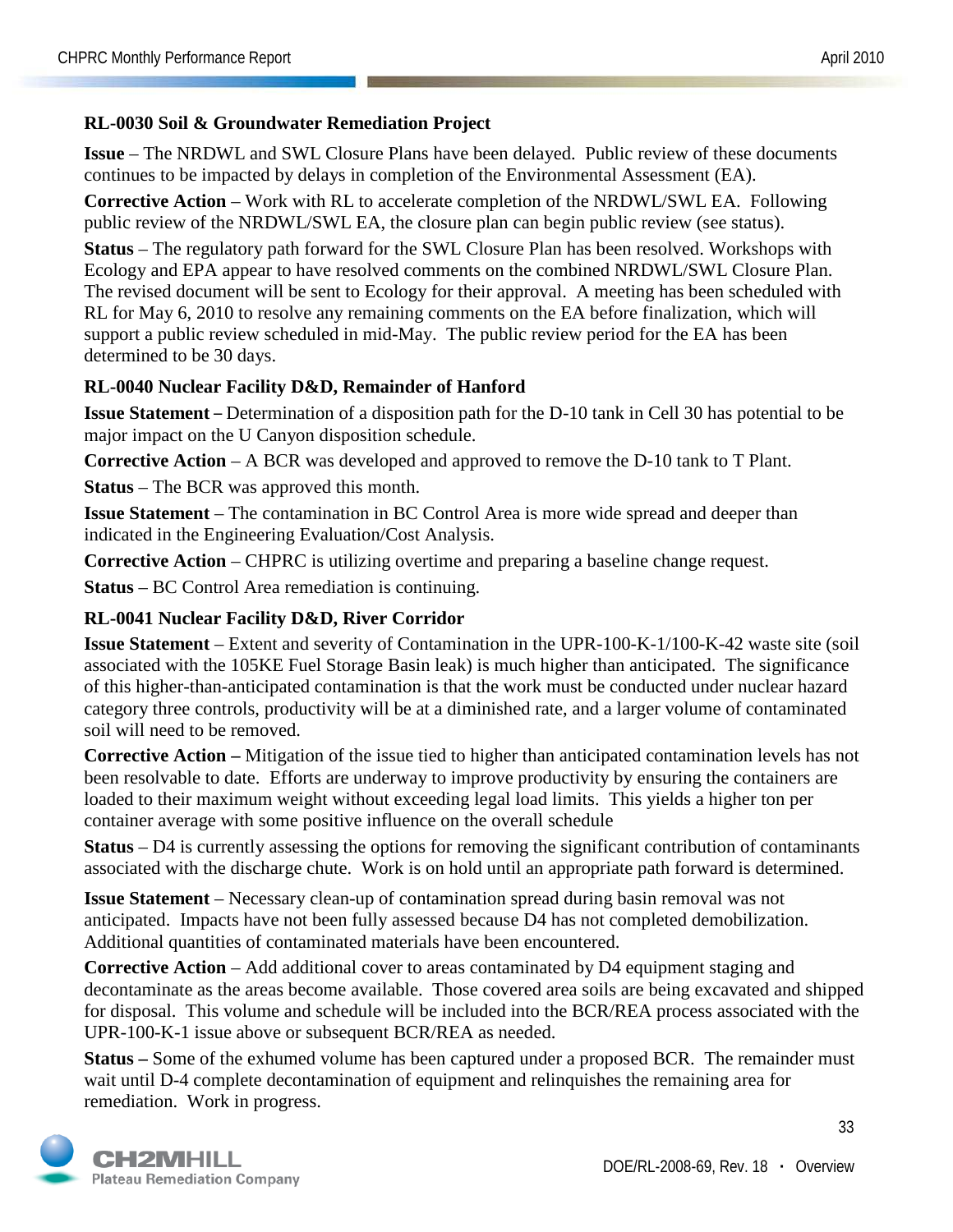**Issue Statement** – Approximately ten new sites have been discovered where radiological or chemical contaminants are being found above cleanup standards.

**Corrective Action** – Two sites were added as part of the Performance Measurement Baseline, Rev. 2; the remainder, along with any future sites, will be added to the contract via the request for equitable adjustment process. Additional sites will be added via BCR/REA processes as they are encountered and defined.

**Status** – BCR/REA processes continues.

**Issue Statement** – Extent and severity of Contamination in multiple waste sites is much higher than anticipated.

**Corrective Action** – Work is continuing on these sites in order to meet ARRA and TPA milestones even though the cost and schedule are impacted.

**Status** – BCR/REA processes continues.

**Issue Statement** – The 100K Utility Projects are behind schedule. Late release of design criteria to support subcontractor bid proposals has resulted in a three-month delay in off-site design and fabrication of the Mobile Substation and Water Treatment System.

**Corrective Action** –Award contracts and mobilize field work as soon as practicable. Address needed design changes to relocate the 13.8KV power re-route poles and routing of underground conduit due to radiation zone postings.

**Status –** The Mobile Substation contract was awarded in March. The contract for 13.8kv power re-route was awarded in April and mobilization is in progress. Completion of re-route field work is expected in July.

Switchyard design and modifications progressed in April with the fabrication and installation of the Oil Circuit Breaker Lifting Devices. Installation of transformers for the mobile substation is expected in August.

The contact for the Dual Water Tank and Water Treatment System was awarded in April. The foundation design and delivery of the building and materials are expected in May. Completion of field work is expected in July.

Design and procurement is complete for the water supply line. Installation of the water supply line inside the fence started in April.

The 230KV Surge Arrestors, 230KV Voltage Transformers, and 230KV and 15KV Switches for Skids are expected for receipt inspection in May. Delivery of the second transformer is expected by September.

The microfiltration unit is expected in May.

Installation of the water supply line outside the fence has been delayed by the Cultural /Ecological review. Completion of field work is expected in June.



34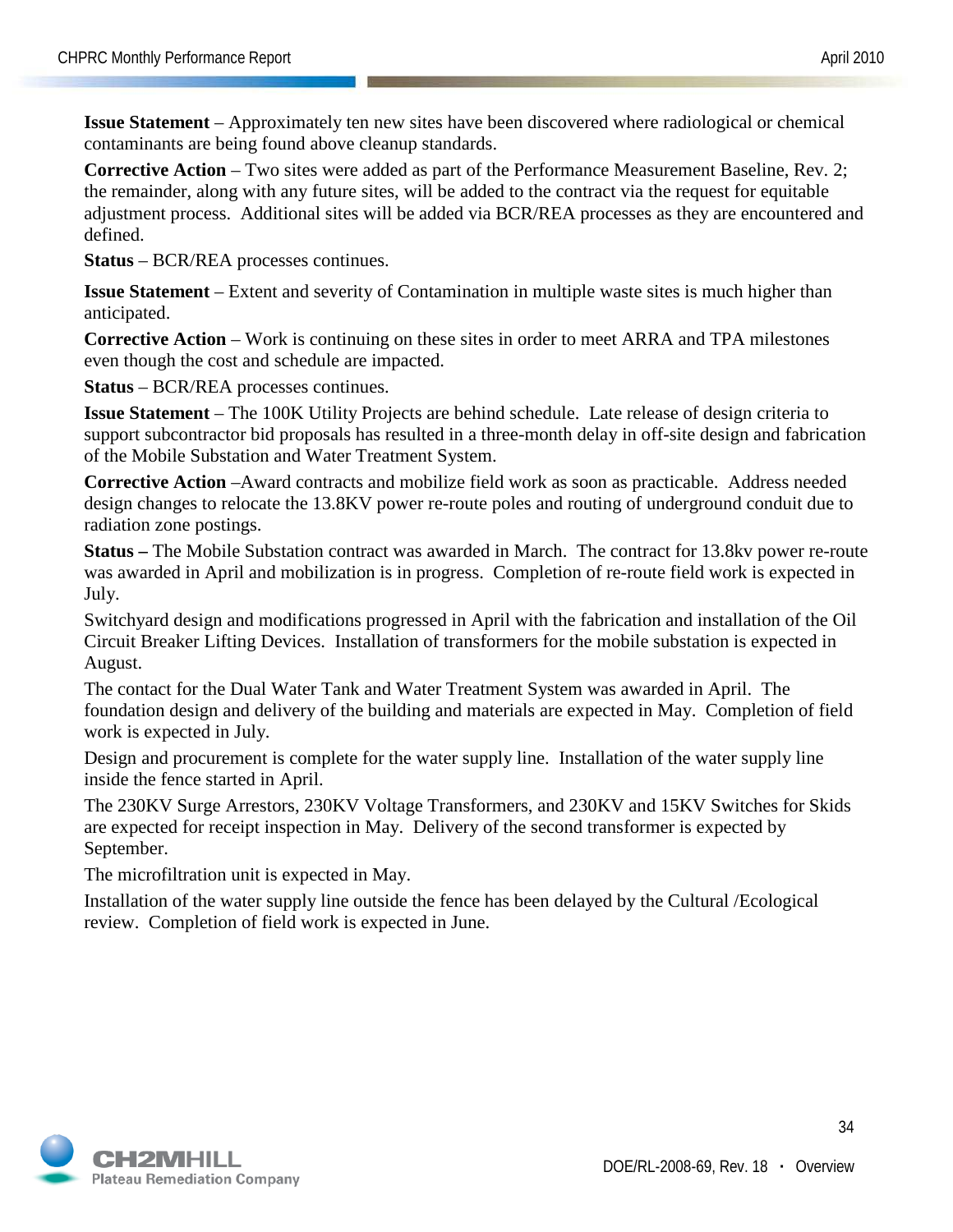

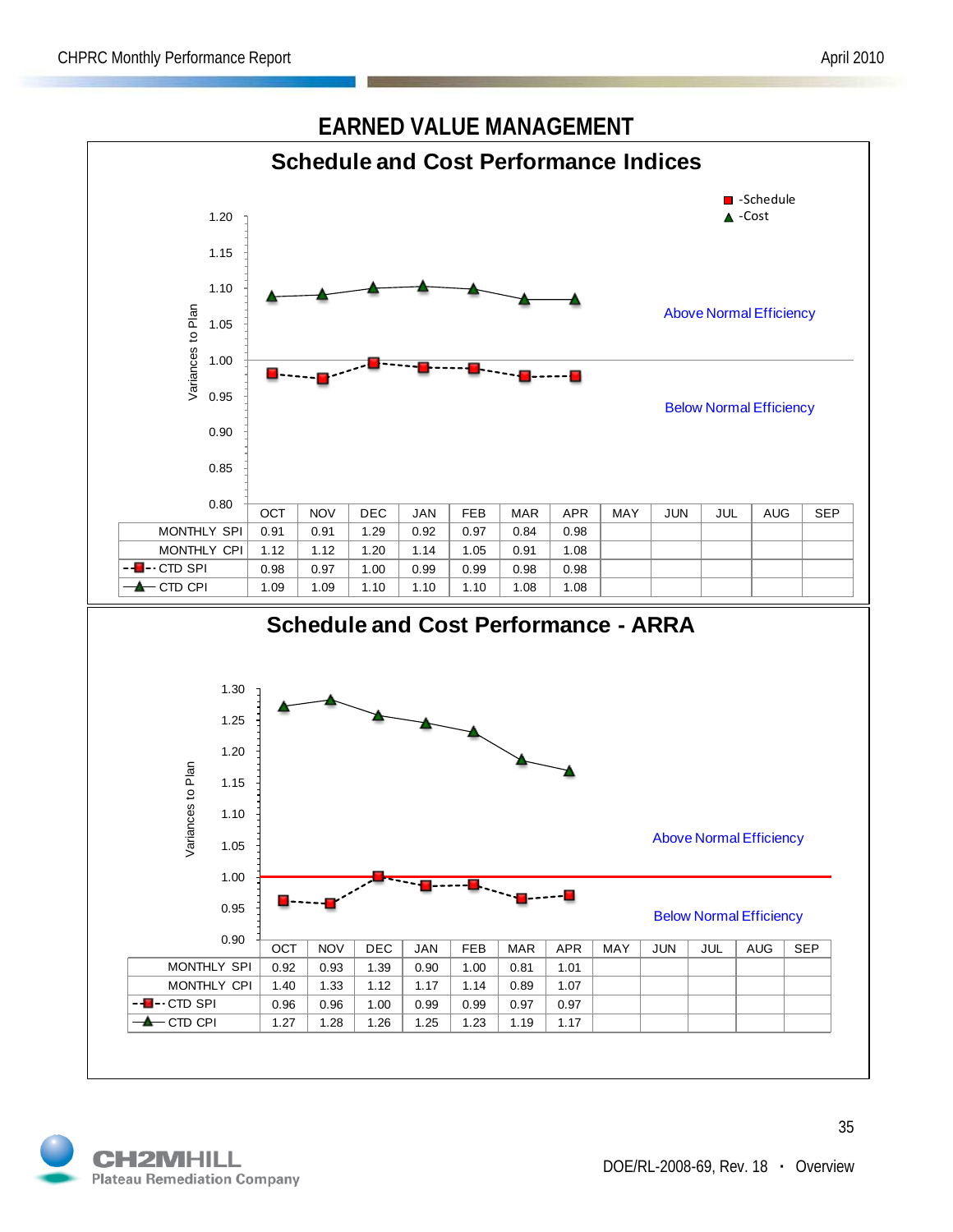

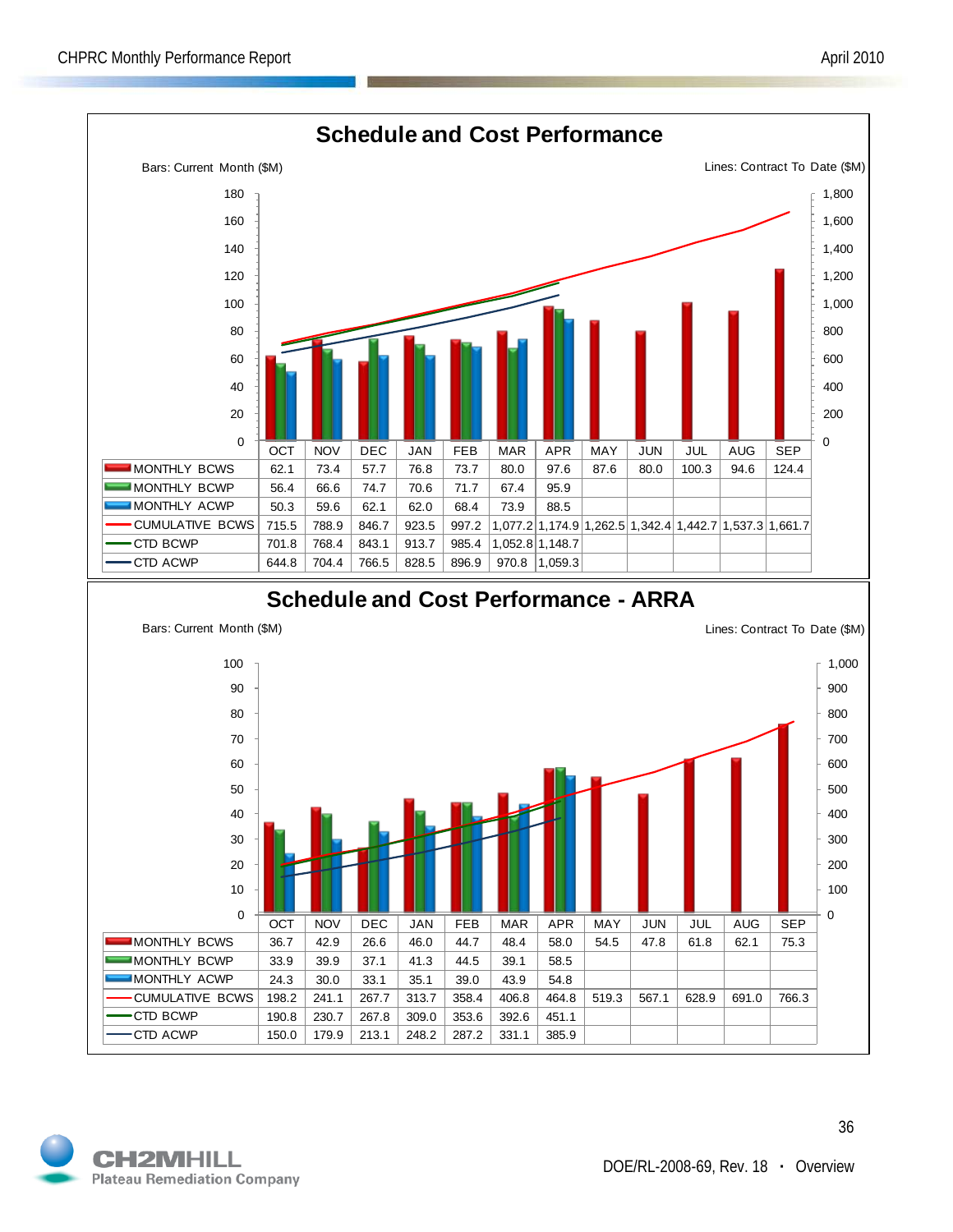## **Performance Analysis – April**

|                                       |                 | <b>Current Period</b> |                      |               |                 |             |
|---------------------------------------|-----------------|-----------------------|----------------------|---------------|-----------------|-------------|
|                                       |                 |                       |                      | <b>Actual</b> |                 |             |
|                                       |                 |                       | <b>Budgeted Cost</b> | <b>Cost</b>   | <b>Variance</b> |             |
|                                       |                 | <b>BCWS</b>           | <b>BCWP</b>          | <b>ACWP</b>   | <b>Schedule</b> | <b>Cost</b> |
| <b>RL-0011 - PFP D&amp;D</b>          |                 | 12.0                  | 10.2                 | 11.5          | (1.8)           | (1.3)       |
| <b>RL-0013 - MLLW Treatment</b>       |                 | 2.1                   | 2.8                  | 3.2           | 0.7             | (0.4)       |
| RL-0013 - TRU Waste                   |                 | 10.1                  | 12.6                 | 10.5          | 2.6             | 2.1         |
| <b>RL-0030 - Soil and Groundwater</b> |                 | 10.5                  | 11.9                 | 8.2           | 1.4             | 3.7         |
| RL-0040 - U Plant/Other D&D           |                 | 7.0                   | 7.2                  | 6.7           | 0.2             | 0.5         |
| RL-0040 - Outer Zone D&D              |                 | 2.2                   | 3.1                  | 4.3           | 0.9             | (1.1)       |
| RL-0041 - 100K Area Remediation       |                 | 14.1                  | 10.7                 | 10.5          | (3.4)           | 0.2         |
|                                       | <b>Subtotal</b> | 58.0                  | 58.5                 | 54.8          | 0.5             | 3.7         |
|                                       | Fee             |                       |                      | 0.0           |                 |             |
|                                       | <b>Total</b>    |                       |                      | 54.8          |                 |             |

## **ARRA Performance by PBS (\$M)**

#### **ARRA**

The Current Month favorable Schedule Variance (+\$0.5M/+0.9%) reflects:

- The RL-0013 positive variance (+\$3.3M) reflects the following subproject performance:
	- o RL-0013 MLLW Treatment variance is within reporting thresholds due to the receipt of final ERDF transport trucks scheduled for prior months, partially offset by less than planned MLLW shipments due to the delay in receipt of waste from the Retrieval Project and delayed procurement of a Large Type A container due to lack of qualified suppliers.
	- o RL-0013 TRU Waste variance is due to the recovery of understated prior period Next Generation Retrieval training and site preparation activities and a realignment of retrieval metrics to reflect impact of unknown item in Trench 10; partially offset by a delay in hiring/training for TRU Characterization due to delays in the initiation of full Central Characterization Project (CCP) characterization program.
- The primary contributors to the RL-0030 positive variance (+\$1.4M) that exceed reporting thresholds are as follows:
	- o 200-ZP-1 Operable Unit (+\$2.3M) due to the implementation of BCR-R30-10-001R0 (200-ZP-1 Incorporated Project Final Design). With the implementation of this BCR, the cumulative BCWS through April 2010 decreased from \$13, 043K to \$10,949K, resulting in a positive point adjustment that led to the current month positive schedule variance.
	- o 100 HR-3 Operable Unit (+\$0.6M) due to installation of equipment inside the DX process and transfer buildings ahead of schedule.
	- o Ramp-up and Transition (-\$1.6M) The Soil & Groundwater building concrete foundation which was placed in February 2010 required removal and replacement. The foundation had been installed incorrectly due to misinterpretation of drawings; continuing contractor staffing issues on the EPC1 shop construction activities; and delays in finalizing layout of Phase IV mobile

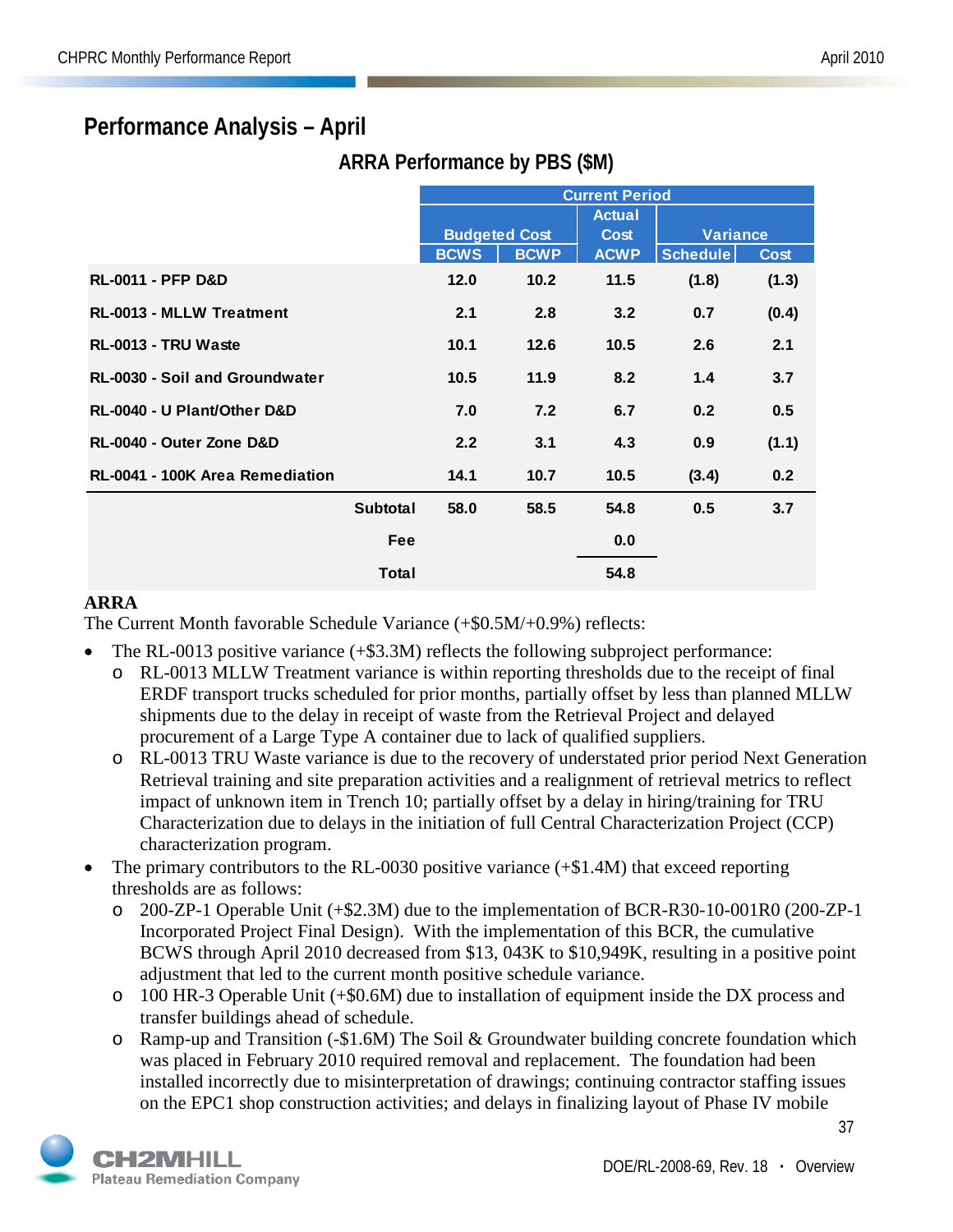units. The project team meetings have taken place and corrective actions identified to avoid further slips.

- The RL-0040 positive variance  $(+\$1.1M)$  reflects the following subproject performance:
	- o ARRA RL-0040.R1.1 U Plant/Other D&D The 209E Project (-\$0.2M) is slightly behind due to issues with Bio-Hazard and Radiological contamination issues, offset by a positive variance for U Canyon due to implementing the Baseline Change Request in April (+\$0.4M) and U Ancillary Project has been able to make-up schedule delays (+\$0.1M).
	- o ARRA RL-0040.Rl.2 Outer Zone D&D Due to implementation of baseline change requests BCR-R40-10-005R0 and BCR-R40-10-007R0, which related to BCCA and 600 Area Old Central Landfill (600 OCL) (+\$1.4M) and delays in the start of design for the barriers over 600 Central Landfill and the Non-Radioactive Dangerous Waste Landfill (NRDWL) pending agreement on the closure plans (-\$0.6M); also, the ALE Facilities (-\$0.2M) are behind due to the delayed start for the 614 Building demolition which is offset by the 212NPR Project (+\$0.2M).
- The RL-0041 negative variance (-\$3.4M) is due to the following:
	- $100K$  Area Project (Facilities and Others) (-\$2.9M) The positive schedule variance is K West Deactivation (+\$2.3M) due to removing easier, smaller debris units first. The Debris Disposition project has experienced staff members (the baseline assumed a staff that would not be experienced in debris removal operations, so a learning curve was built into the schedule). 105KE Reactor (+\$0.2M) positive schedule variance is due to implementation of BCR-PRC-10- 024R0 moving activities from ARRA to Base. This is offset by overruns in Utilities (-\$4.4M) where award of several contracts was delayed due to late release of design media for contact bid proposal submittals, Facilities (-\$1.0M) due to placing demolition of the 183.1KW Head House on hold until the adjacent waste site is remediated, 183.2KW Sedimentation Basin floor being stock-piled instead of disposed of in ERDF, and 115KE/117KE being re-prioritized for demolition after the 116KE stack.
	- o Waste Sites (-\$0.5M) The negative Waste Site schedule variance is accounted for as the site is yielding more contamination than planned, closure documents are not being prepared and issued on time, and wastes requiring staging for sample results and laboratory data are not available on time. The previous month showed -\$0.6M schedule variance primarily due to unavailability of access to waste sites. For recovery of schedule, selective overtime is being worked to regain additional schedule, document preparation is being expedited, and consideration of WBS changes for more accurate reporting is being considered.
- The RL-0011 negative variance (-\$1.8M) is due to the following variances that exceed the reporting thresholds:
	- o (-\$0.7M) 234-5Z Process Facility and Labs Room 227 emergent scope related to recovery actions from a nitric acid inhalation, lower than expected decontamination effectiveness, and HA28 Glovebox in Room 235B work delays due to a number of false Continuous Air Monitor (CAM) alarms. It is expected that these schedule delays will not be recovered until the end of the fiscal year.
	- $\circ$  (-\$0.5M) Facility Modifications Project delays associated with completion of chiller design, lack of engineering resources associated with alternate exhaust system design and installation. Chiller schedule recovery is expected to occur by the middle of June. The recovery plan for the alternate exhaust system work scope is being evaluated and a recovery schedule is being developed.

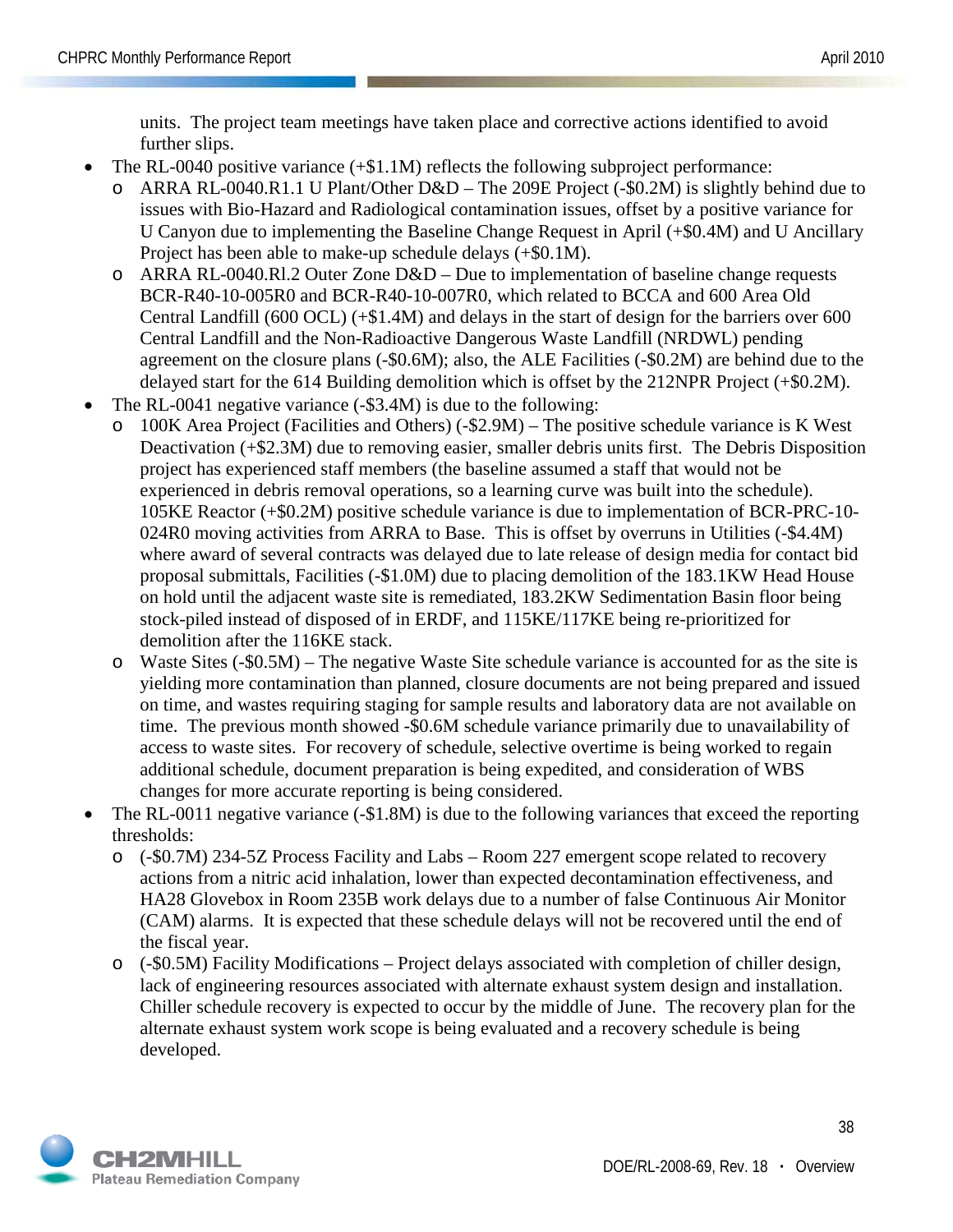- o (-\$0.4M) Balance of 234-5Z Unplanned mock-up work was necessary to improve assurance of the proficiency of work crews to maintain contamination control to support process vacuum piping removal. Expected schedule recovery for process vacuum piping – October, 2010.
- o (-\$0.2M) 2736Z/ZB Work package priorities and engineering paperwork caused delays in removal of NDA equipment from Room 637 and clean out of process support equipment from room 641. Expected schedule recovery - November, 2010.

The Current Month favorable Cost Variance (+\$6.7M/+6.3%) reflects:

- The primary contributors that exceed reporting thresholds to the RL-0030 positive variance (+\$3.7M) are as follows:
	- o 200-ZP-1 Operable Unit (+\$1.7M) Efficiencies experienced during construction of road crossings and the installation of HDPE transfer piping. The project was able to take performance for completion of several road crossings in April that were near completion in March.
	- o 100 HR-3 Operable Unit (+\$1.6M) Efficient performance of work during installation of equipment inside the DX process and transfer buildings. The DX project continues to underrun and a positive cost variance is expected at project completion.
	- o Well Drilling (+\$0.5M) NR-2 well drilling efficiencies are being realized with the drilling subcontract by using faster and less expensive well drilling technology (sonic drilling). Savings are achieved in the well drilling activities as well as the corresponding support cost.
	- o Ramp-up and transition (-\$0.3M) Result of an over accrual by two of the trailer supply vendors. No impact to total contract completion cost.
- The RL-0013 positive variance (+\$1.8M) reflects the following subproject performance:
	- RL-0013 MLLW Treatment variance is within reporting thresholds due to higher costs for ERDF maintenance facility due to additional safety and environmental requirements; partially offset by efficiencies in the disposal of 435.1 Compliance waste.
	- o RL-0013 TRU Waste TRU Retrieval performance allocation taken for previous months' engineering and planning support costs for Restart activities, and efficiencies in training; partially offset by continuing to incur increased allocation for additional office space as a result of increased ARRA expenditures, and unaccrued costs for prior work for Next Generation RH Waste Retrieval System design.
- The RL-0011 negative variance (-\$1.3M) is due to the following variances that exceed reporting thresholds:
	- o (-\$0.4M) D&D Project Management Time card corrections, and increased craft walk-in resources to support cross-cutting D&D functions.
	- o (-\$0.4M) G&A/DD Overhead allocations directly related to the PRC accounting practice of distributing cost based on the Project's actual cost (i.e., Project Services Distribution, G&A, and Direct Distributables).
	- o (-\$0.3M) 234-5Z Process Facility and Labs Progress was negatively impacted in April by a nitric acid inhalation event, false CAM alarms, and insufficient craft resources while labor costs for the teams remain relatively constant.
	- o (-\$0.3M) Facility Modifications Early receipt of Chillers impacted by delay in design and ability to begin installation as planned. Recovery is expected in May.
	- o (-\$0.1M) Balance of 234-5Z Expended resources to support unplanned mock-up simulations rather than removing process vacuum piping.
	- o (+\$0.2M) 242-Z Time card corrections for RCTs in training who were assigned to D&D field work scope and utilization of overtime to maintain schedule.

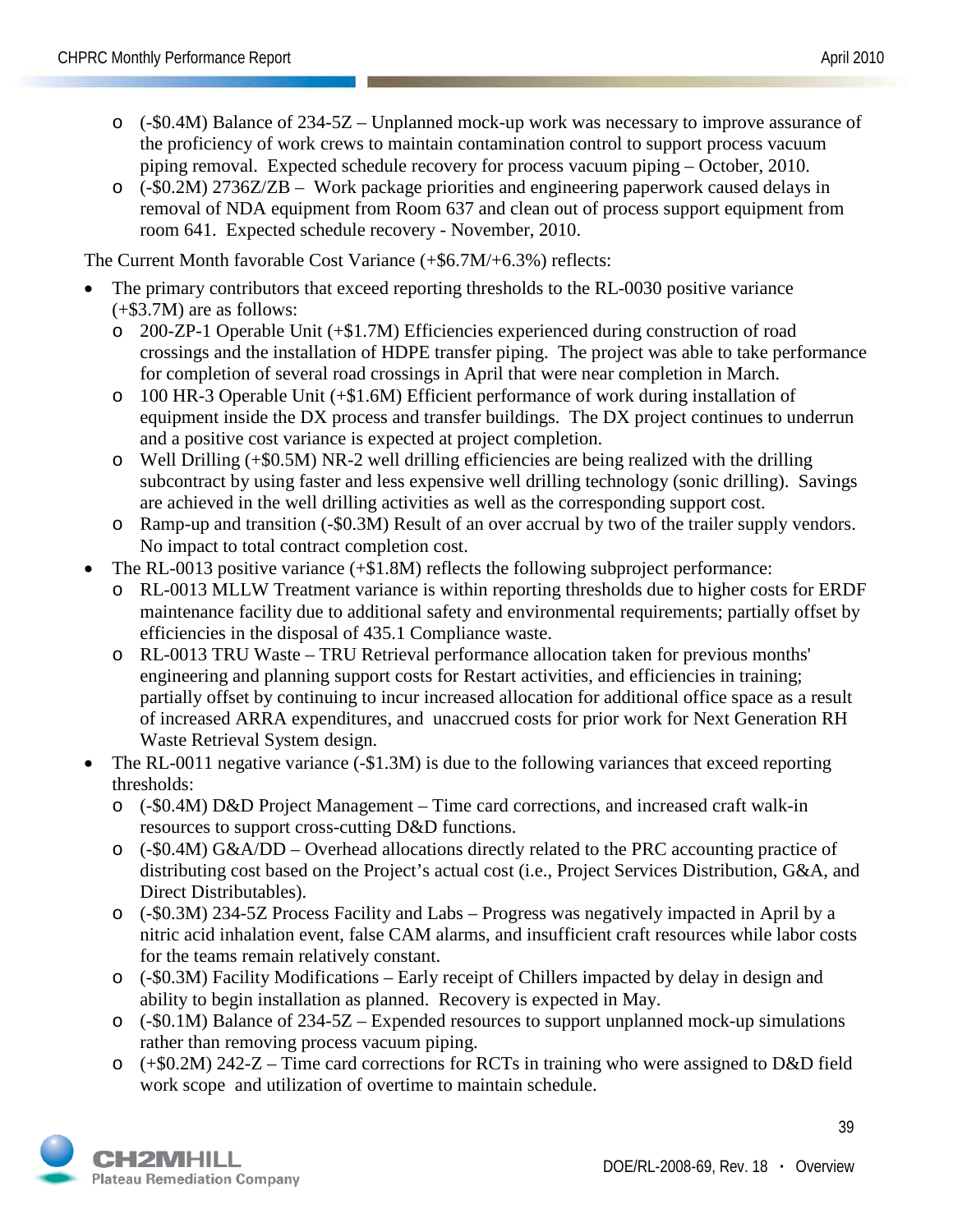- o Recovery this negative cost variance is not expected to continue to grow as more efficiencies are recognized during execution of D&D work scope.
- The RL-0040 negative variance (-\$0.6M) reflects the following subproject performance:
	- o ARRA RL-0040.R1.1 U Plant/Other D&D The U Ancillary Project current month overrun of (-\$0.6M) is due to using more resources than planned to recover schedule and inefficiencies related to delays from respirator operation issues and new scaffolding requirements. Also, the cost for additional trailers (-\$0.5M) contributed to the current month overrun as well as the 209E Project (-\$0.2M). This is offset by (+\$0.1M) with efficiencies gained with Cold and Dark and Waste Identification Form teams. Also, capital equipment costs were lower than budgeted  $(+\$0.1M)$  as well as the 200E Project  $(+\$0.6M)$
	- $\circ$  ARRA RL-0040.R1.2 Outer Zone D&D The current month unfavorable cost variance is primarily related to the purchase of additional gamma spectrometry survey equipment (-\$0.2M). Costs associated with the greater depth of contamination in the BC Control Area and the resulting larger volume of soil requiring removal and disposal were offset this month by a correction to previous ERDF charges which had been incorrectly assigned to this project. In addition, the 212-N/P/R Project (-\$0.9M) overrun is due to close-out documentation taking longer than planned and prior months costs for ERDF were incorrectly billed to the BC Control Area. This is offset by an underrun in the ALE Project  $(+0.8M)$  due to efficiencies with the lower buildings requiring less asbestos abatement than planned.
- The RL-0041 variance  $(+\$0.2M)$  is within reporting thresholds.

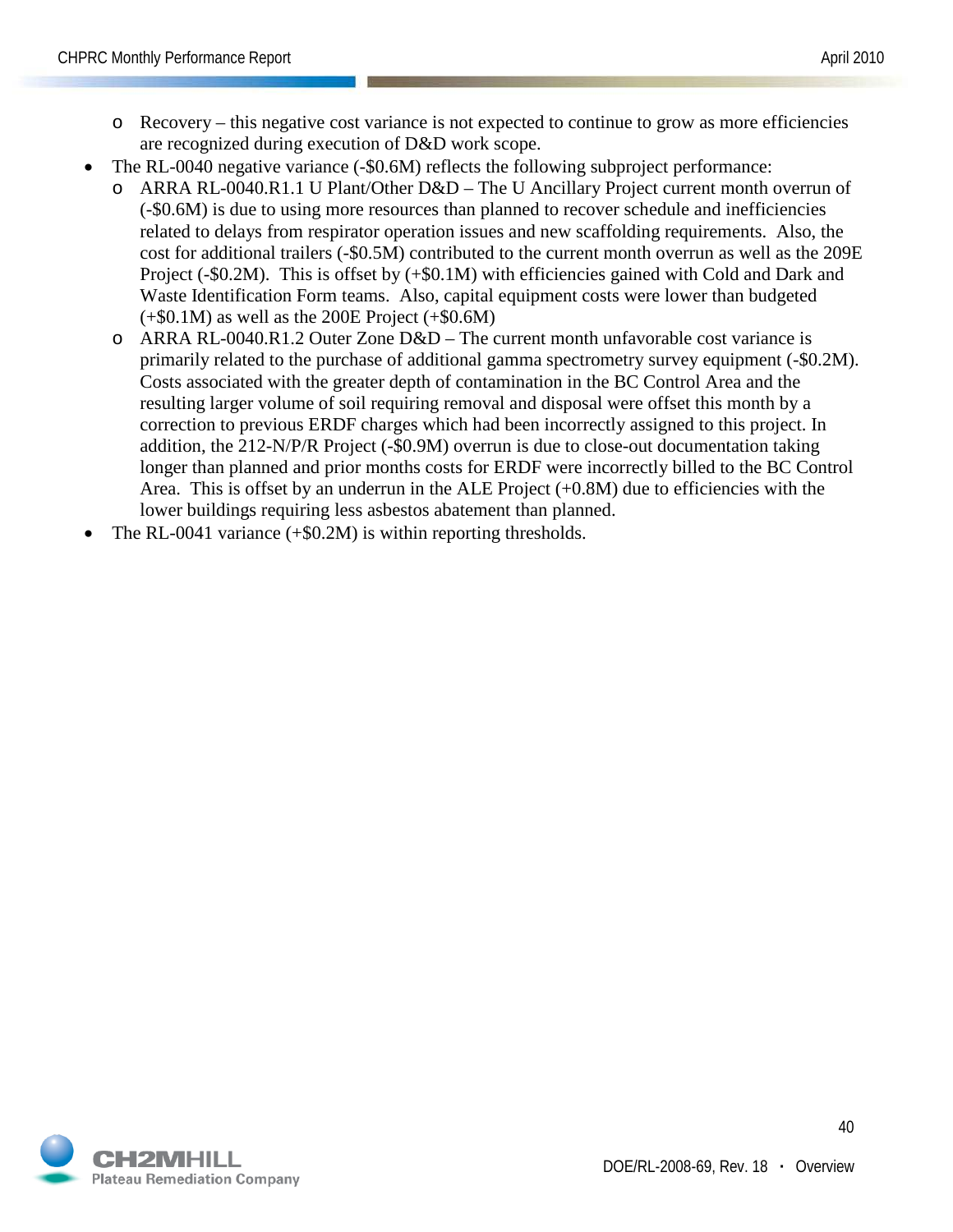|                                           | <b>Current Period</b> |                      |               |                 |             |
|-------------------------------------------|-----------------------|----------------------|---------------|-----------------|-------------|
|                                           |                       |                      | <b>Actual</b> |                 |             |
|                                           |                       | <b>Budgeted Cost</b> | <b>Cost</b>   | <b>Variance</b> |             |
|                                           | <b>BCWS</b>           | <b>BCWP</b>          | <b>ACWP</b>   | Schedule        | <b>Cost</b> |
| RL-0011 - Nuclear Mat Stab & Disp PFP     | 5.2                   | 5.0                  | 4.1           | (0.2)           | 1.0         |
| RL-0012 - SNF Stabilization & Disp        | 7.7                   | 6.6                  | 6.4           | (1.1)           | 0.2         |
| RL-0013 - Solid Waste Stab & Disp         | 9.5                   | 8.8                  | 8.5           | (0.7)           | 0.3         |
| RL-0030 - Soil & Water Rem-Grndwtr/Vadose | 15.3                  | 13.5                 | 12.2          | (1.8)           | 1.2         |
| RL-0040 - Nuc Fac D&D - Remainder Hanfrd  | 0.5                   | 1.7                  | 1.2           | 1.2             | 0.5         |
| RL-0041 - Nuc Fac D&D - RC Closure Proj   | 1.4                   | 1.6                  | 1.2           | 0.2             | 0.4         |
| RL-0042 - Nuc Fac D&D - FFTF Proj         | 0.2                   | 0.2                  | 0.1           | 0.0             | 0.1         |
| <b>Subtotal</b>                           | 39.6                  | 37.4                 | 33.7          | (2.3)           | 3.7         |
| Fee                                       |                       |                      | 2.4           |                 |             |
| Total                                     |                       |                      | 36.1          |                 |             |

## **Base Performance by PBS (\$M)**

#### **Base**

The Current Month unfavorable Schedule Variance (-\$2.3M/-5.7%) reflects:

- The primary contributors to the negative variance (-\$1.8M) that exceed reporting thresholds are as follows:
	- o 100 HR-3 Operable Unit (-\$0.9M) Primarily due to delays in HX design activities that have also now impacted field work (distribution of electricity and piping, erection of HX process building, and full scale bioremediation). While initial field work has been delayed, no impact is expected to project completion dates for the HX pump and treat facility.
	- o Regulatory Decision/Closure (-\$0.5M) Delays associated with implementation of the Multi-Incremental Sampling and suspension of decision document activities to align with the Central Plateau tentative agreement. The project is in the process of preparing a BCR to align with the new Central Plateau Closure strategy.
	- o 100 KR-4 Operable Unit (-\$0.3M) Primarily due to delays to the PLC upgrade work scope. Much of the significant upgrade work is being coordinated to take place during the KR-4 outage that is to begin in June. No overall impact to project completion is expected.
	- Integrated Field Work  $(+\$0.3M)$  Due to delivery of the borehole logging truck in April that was originally planned to be delivered last September. This scope was carried over into FY 2010.
- The RL-0012 negative variance (-\$1.1M) reflects the 100K Area and STP variances including: contracting delays in the Phase 2 scope as terms and conditions are being negotiated (-\$0.4M); lower production in the Settler Tank Retrieval activities due to the pump failures (-\$0.1M); delayed start of the settler tank sampling activities until the retrieval completion nears (-\$0.1M); delayed start and slower progress towards the Preliminary Design scope and testing for the KOP Disposition subproject while preparing for the CHPRC EPC PRB approval of the Conceptual Design (-\$0.2M); delayed start of both Multi-Canister Overpack (MCO) subcontracts and MCO processing upgrades, while management determinations and engineering analysis completed (-\$0.3M). Recovery actions

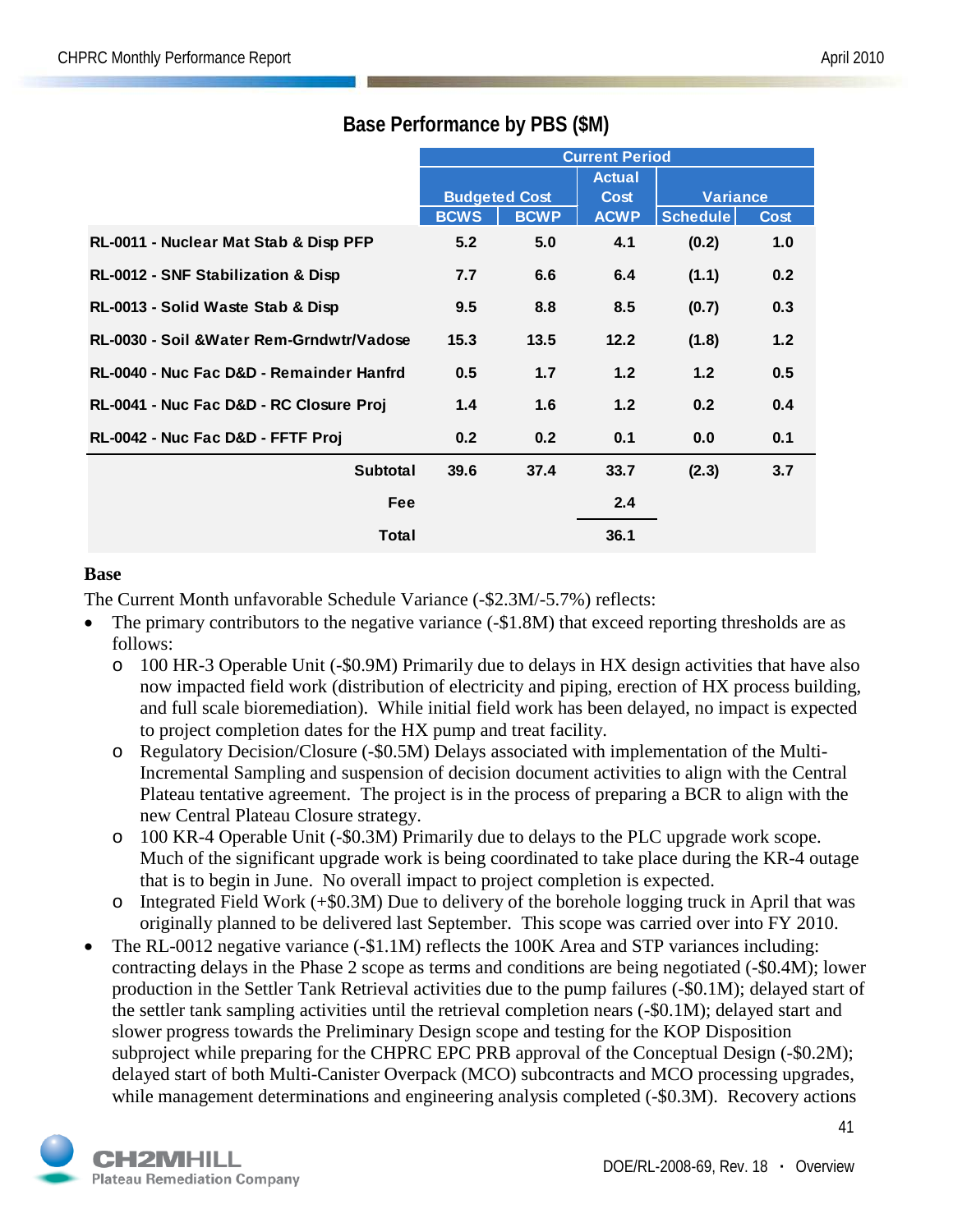include: focused attention on the subcontracts for the Phase 2 contracts (most, if not all) negotiations have completed, Settler Tank retrieval using the first skid installed until spares are fabricated and overtime for optimal run times; KOP recovery now that the CHPRC EPC PRB has approved the Conceptual Design. CHPRC and RL are working on the contracting strategy for the MCOs and STP and 100K Engineering are working closely to place the procurements identified for upgrades to the MCO and Integrated Water Treatment System (IWTS).

- The RL-0013 variance (-\$0.7M) is within threshold, however, in TRU Repackaging, shipments of low gram TRU waste did not occur as planned, and TRU Retrieval installation activities for Kelly Klosure are behind schedule due to delayed delivery associated with corrections for hoist and trolley issues.
- The RL-0040 positive variance (+\$1.2M) is due to the implementation of a Baseline Change Request which moves the Cell 30 design and safety documentation to ARRA (+\$1.6M), and in waste sites relates to the construction of the barriers for Central Landfill and the Non-Radioactive Dangerous Waste Landfill which is being delayed pending agreement on the closure plans (-\$0.4M).
- The RL-0011, RL-0041 and RL-0042 variances (\$0.0M) are within reporting thresholds.

The Current Month favorable Cost Variance (+\$3.7M/+9.9%) reflects:

- Various positive and negative variances contribute to the RL-0030 positive variance (+\$1.2M). The following variances exceed reporting thresholds:
	- o Regulatory Decision/Closure (+\$0.5M) Due to subcontractor accruals that were overstated in March due to delays in getting to the field to begin work. These accruals were reversed and realigned with the actual work that was performed in April. CTD cost variance for these overall activities remains positive.
	- o 100 ZP-1 Operable Unit (+\$0.4M) Due to lower cost for sample documentation, collection, and data validation than planned. Some of the positive cost variance may be reduced by trailing invoices for WSCF and the simulator training.
- The RL-0011 positive variance (+\$1.0M) is due to the following:
	- $\circ$  (+\$0.6M) 236Z (PRF) Efficiencies associated with east gallery glovebox cleanout and elimination of "Q" shift to support pencil tank size reduction.
	- o (+\$0.3M) Maintain Safe & Compliant PFP Subcontract underrun due to reassignment of teamsters to support higher priority D&D work scope.
	- o (+\$0.1M) 242Z Time card corrections processed to align with February transfer of 242Z scope under ARRA.
	- o Recovery this positive cost variance is not expected to continue as increased overtime is expected to be utilized to recover schedule associated with the initial clean-up of the PRF canyon floor.
- The RL-0013 positive variance (+\$0.3M) is within reporting thresholds, although, it reflects delayed accruals in TRU Retrieval –for delivered prefabricated shells for Long Term Box Storage and Kelly Klosure, and progress claimed this period for prior month's completion of NGR Special Packaging Authorization (SPA) activity, Mixed Waste Disposal Trenches accounting correction, Liquid Effluent Facilities (LEF) Base Ops continued efficiencies, and credit for materials (correction in May); partially offset by Assessments, Training and Transportation  $\&$  Packaging above plan (under review for correction and possible cost transfers to responsible projects).
- The RL-0012, RL-0040, RL-0041 and RL-0042 variances (+\$1.1M) are within reporting thresholds.

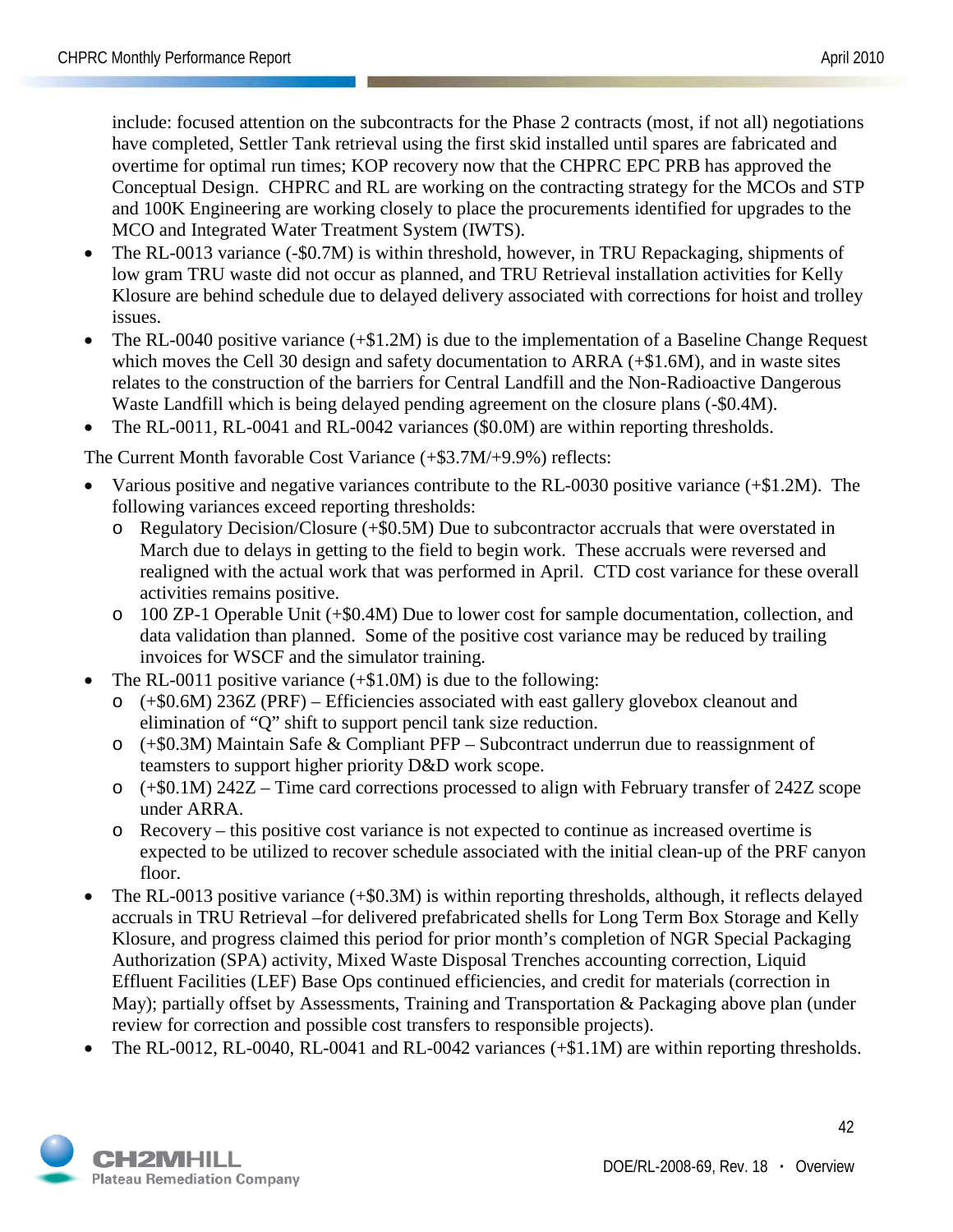## **Performance Analysis – Contract to Date**

**ARRA Performance by PBS (\$M)**

|                                       | <b>Contract to Date</b> |                      |               |                 |             |            | <b>Contract Period</b> |                 |
|---------------------------------------|-------------------------|----------------------|---------------|-----------------|-------------|------------|------------------------|-----------------|
|                                       |                         |                      | <b>Actual</b> |                 |             |            |                        |                 |
|                                       |                         | <b>Budgeted Cost</b> | <b>Cost</b>   | <b>Variance</b> |             |            |                        |                 |
|                                       | <b>BCWS</b>             | <b>BCWP</b>          | <b>ACWP</b>   | <b>Schedule</b> | <b>Cost</b> | <b>BAC</b> | <b>EAC</b>             | <b>Variance</b> |
| <b>RL-0011 - PFP D&amp;D</b>          | 102.1                   | 100.5                | 90.4          | (1.6)           | 10.0        | 290.0      | 281.5                  | 8.5             |
| <b>RL-0013 - MLLW Treatment</b>       | 26.9                    | 28.2                 | 24.1          | 1.3             | 4.1         | 50.5       | 46.9                   | 3.6             |
| RL-0013 - TRU Waste                   | 71.6                    | 67.0                 | 67.6          | (4.6)           | (0.6)       | 248.9      | 247.2                  | 1.7             |
| <b>RL-0030 - Soil and Groundwater</b> | 62.0                    | 63.9                 | 52.5          | 1.9             | 11.4        | 202.3      | 233.3                  | (31.0)          |
| RL-0040 - U Plant/Other D&D           | 96.4                    | 94.1                 | 77.1          | (2.3)           | 17.0        | 207.6      | 190.8                  | 16.8            |
| RL-0040 - Outer Zone D&D              | 21.2                    | 19.2                 | 19.4          | (2.0)           | (0.3)       | 74.8       | 81.5                   | (6.7)           |
| RL-0041 - 100K Area Remediation       | 84.6                    | 78.3                 | 54.8          | (6.3)           | 23.5        | 184.5      | 176.4                  | 8.1             |
| Subtotal                              | 464.8                   | 451.1                | 385.9         | (13.7)          | 65.2        | 1,258.4    | 1,257.6                | 0.9             |
| <b>Management Reserve</b>             |                         |                      |               |                 |             | 36.6       |                        |                 |
| <b>Fee</b>                            |                         |                      | 29.5          |                 |             | 72.1       |                        |                 |
| Total                                 |                         |                      | 415.5         |                 |             | 1,367.2    |                        |                 |

## **ARRA**

The CTD negative Schedule Variance (-\$13.7M/-2.9%) reflects:

- The RL-0041 negative variance (-\$6.3M) is due to the following:
	- o 100K Area Project (Facilities and Others) (-\$6.2M) The negatives variances A) Utilities (-\$9.0M) caused by delay in construction activities due to late release of design criteria for contract bid proposal submittals. The Power Isolation Project planned to have the Mobile Substation delivered and the 13.8kv power re-route completed in May; however, due to late contract award, these have been delayed three months. The River Water Infrastructure Isolation Project planned to have construction complete in June and is forecasting completion in late July. B) Facilities (-\$2.5M) overrun is because of 183.1KW Head House being paused while adjacent waste remediation is completed, 183.2KW Sedimentation Basin where waste is being stockpiled instead of disposed of at ERDF, 115KE/117KE Gas Buildings where work has been paused until 116KE's stack is exploded, and 1706KE/KER asbestos removal which had a late start to ensure the below-grade building was structurally sound before asbestos removal was begun. C) 105KE Reactor (-\$0.3M) negative schedule variance is due to availability of insulators to begin asbestos removal and the late start of demolition activities and D) Project Management (-\$0.1M). This is offset by K West Deactivation (+\$5.7M) ahead of schedule on small debris removal.
	- o Waste Sites (-\$0.1M) variance is within reporting thresholds.
- The RL-0040 negative variance (-\$4.3M) reflects the following subproject performance:
	- ARRA RL-0040.R1.1 U Plant/Other  $D&D$  The negative variance for the D4 Project is caused by late delivery of heavy equipment in the D4 capital equipment account (-\$0.8M), finalizing the grouting contract for U Canyon (-\$0.5M), delays with the 200E Administration Buildings (-0.9M) due to Bio-Hazard and Radiological Control issues, 209E (-\$0.4M) and U Ancillary Demolition (-\$0.1M) schedule delays due to asbestos abatement/respirator issues.

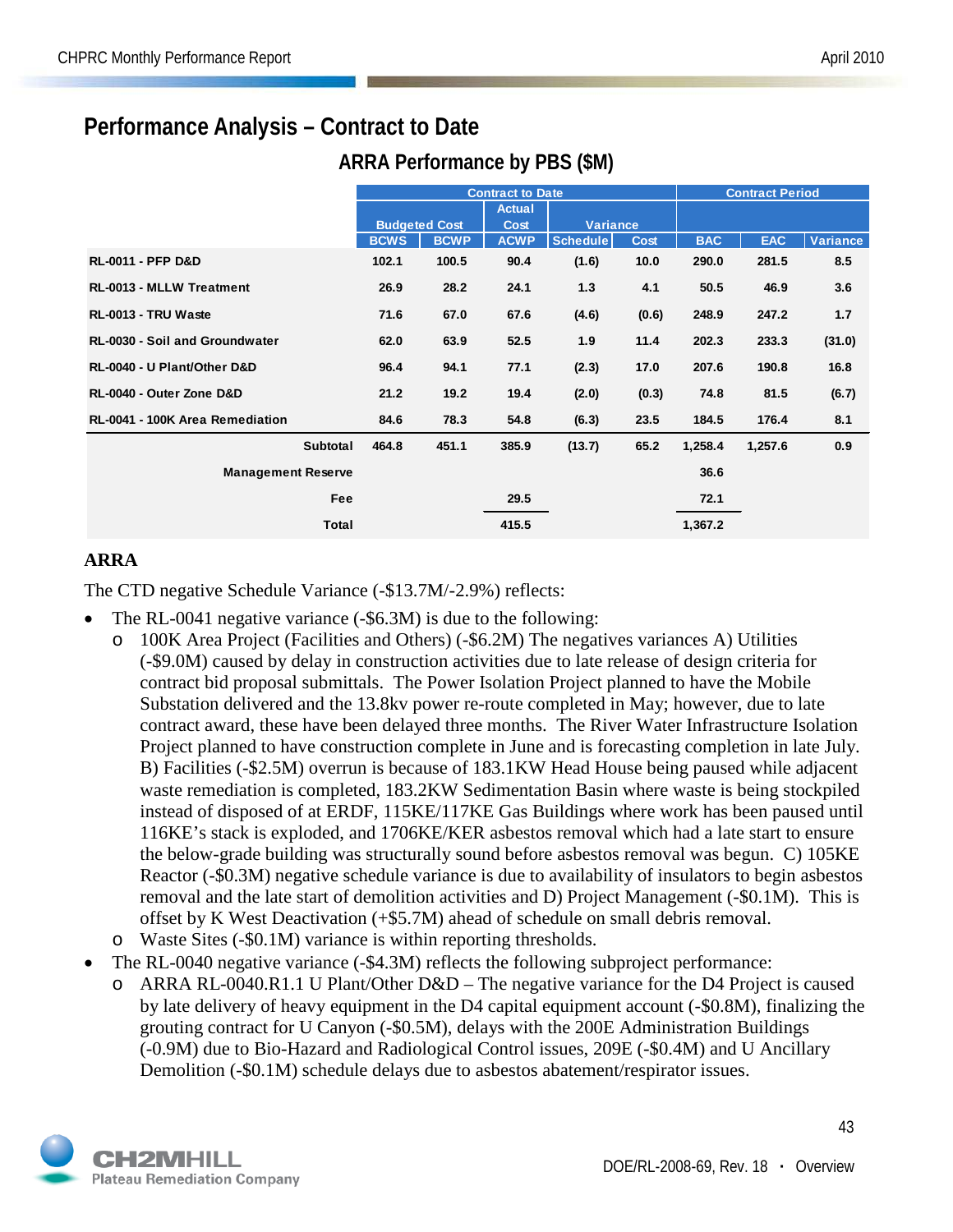- o ARRA RL-0040.Rl.2 Outer Zone D&D The unfavorable variance is primarily due to the greater depth of contamination in the BC Control Area and the resulting need to excavate and dispose of greater quantities of soil (-\$0.8M) delay in starting design of the Central Landfill and the Non-Radioactive Dangerous Waste Landfill (NRDWL) barriers pending agreement on the closure plans (-\$0.7M) and a combination of extensive regulatory agency review times on regulatory documents (AM and RAWP) and obtaining the characterization data needed for ERDF profiles prior to remedial activities (-\$0.5M). This is offset by the ALE Project (+\$0.4M) due to less asbestos abatement activities than planned.
- The RL-0013 negative variance (-\$3.4M) reflects the following subproject performance:
	- o RL-13 MLLW Treatment variance is due to accelerated disposal of 435.1 Compliance waste; partially offset by reduced MLLW shipments due to delay in receipt of waste from the Retrieval Project, delayed procurement of a Type A Waste container due to lack of qualified suppliers.
	- o RL-0013 TRU Waste variance is due to Next Generation Retrieval site preparation performed in series versus parallel and staff training delayed due to higher priority Retrieval activities, and delayed progress in TRU Characterization due to delays in the initiation of full Central Characterization Project (CCP) characterization program, and delays in the design of RH TRU Waste Retrieval Processing System associated with design complications and contract startup issues.
- The RL-0011 negative variance (-\$1.6M) is due to the following:
	- o (-\$1.3M) 234-5Z Process Facility and Labs Room 227 emergent scope related to recovery actions from a nitric acid inhalation, lower than expected decontamination effectiveness, and HA28 Glovebox in Room 235B work delays due to a number of false Continuous Air Monitor (CAM) alarms. It is expected that these schedule delays will not be recovered until the end of the fiscal year.
	- o (+\$0.8M) Accelerated equipment procurements (+\$0.5M), better than expected performance in deactivation of non-process equipment and removal of asbestos insulation through the 234-5Z building, (+\$0.1M) and early completion of ready for demolition activities associated with 15 fuel vaults (+\$0.2M).
	- o (-\$0.6M) Facility Modifications Project delays associated with completion of chiller design, lack of engineering resources associated with alternate exhaust system design and installation. Chiller schedule recovery is expected to occur by the middle of June. The recovery plan for the alternate exhaust system work scope is being evaluated and a recovery schedule is being developed.
	- o (-\$0.5M) 2736Z/ZB Work package priorities and engineering paperwork caused delays in removal of NDA equipment from Room 637 and clean out of process support equipment from room 641. Expected schedule recovery - November, 2010.
- The primary contributors to the positive variance  $(+\$1.9M)$  in RL-0030 are as follows:
	- 100-HR-3 Operable Unit (+\$3.8M) Acceleration of procurement and construction for DX. With the implementation of AWA-PRC-10-017, work scope was scheduled to start at the beginning of FY 2010. However, a significant amount of work had already been performed in FY 2009 and that work scope is representative of the CTD positive schedule variance.
	- o Ramp-up and Transition (-\$2.1M) Result of several different factors. Most notable is the issue with the Soil and Groundwater building concrete foundation being poured in a different orientation than as designed due to misinterpretation of drawings. This issue has caused a schedule slip of several weeks. Also causing the schedule variance are the subcontractor delays of the building erection (approximately three months behind) and the installation of utilities

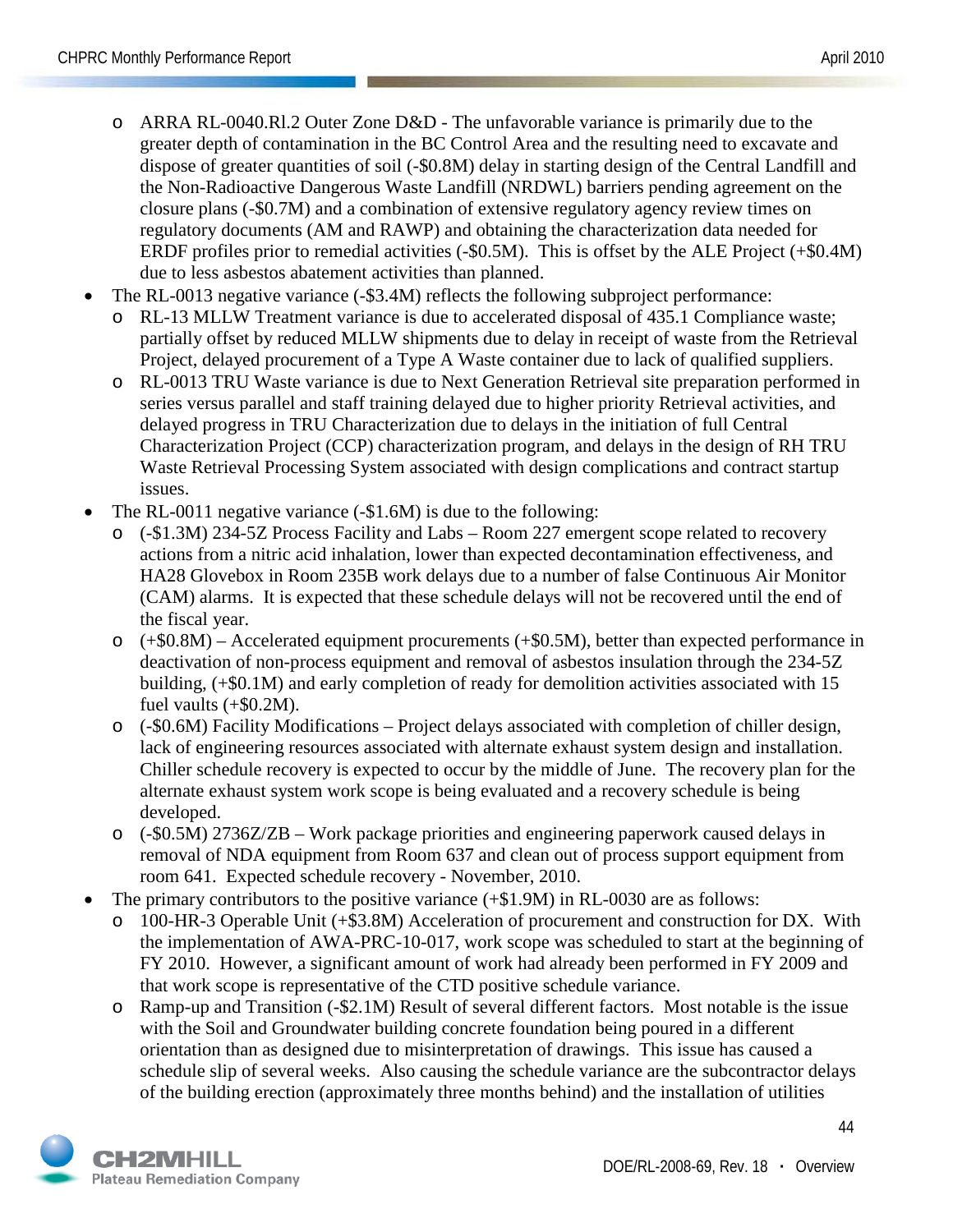(nearly two months behind). These delays are due in part to quality, workmanship and staffing inadequacies. Delays in finalizing layout of the Phase IV mobile units have also caused schedule delays. Project Team meetings with selected subcontractors have taken place to address the schedule slips and other issues. Corrective actions are being identified to avoid further slips and resolution of noted issues. Project Team has also been given further guidance on proper charging practices for labor and subcontract procurements.

The CTD favorable Cost Variance (+\$65.2M/+14.5%) reflects:

- The RL-0041 positive variance  $(+\$23.5M)$  is due to the following:
	- $100K$  Area Project (Facilities and Others) ( $+$ \$16.4M) The positive variance is from A) Facilities (+\$7.5M) due to efficiencies of scale for concurrent demolition and \$3M of ERDF disposal cost avoidance, B) K West deactivation (+\$7.9M) for the debris removal campaign removing smaller debris units first and having experienced staff members (the baseline assumed a staff that would not be experienced in debris removal operations, so a learning curve was built into the schedule), C) Utilities reroutes (+\$2.0M) where costs won't be received until May, D) 105KE Reactor Disposition (+\$0.4M) for site preparation and obstruction removal, and Mission Support Contractor support where services have not been used as extensively as planned. This is offset by Project Management (-\$1. 4M) where general site cleanup labor has been utilized on site cleanup work scope.
	- o Project Support & Services (+\$7.2M) General and Administrative achieved efficient use of assigned resources.
	- o Waste Sites (-\$0.1M) variance is within reporting thresholds.
- The RL-0040 positive variance (+\$16.8M) reflect the following subproject performance:
	- o ARRA RL-0040.R1.1 U Plant/Other D&D The positive variance for the D4 Project is largely due to favorable performance of the cold and dark teams and the sampling and characterization/waste identification form teams (D4) (+\$2.8M), G&A and direct distributable allocations  $(+\$6.5M)$ , less for Program Management than planned  $(+\$0.5M)$ , efficiencies at U Canyon (D4) (+\$3.7M), less resources than planned for C-3 Sampling (+\$0.7M) and 200E Administration  $(+1.1M)$ , lower than planned costs for capital equipment  $(D4)$   $(+\$2.1M)$ , offset by increased material and equipment costs, increased use of masks and respirators due to the unexpected asbestos levels in the ancillary buildings in U Ancillary (D4) (-\$3.3M), coupled with increased insulator staff and overtime to recover schedule, 209E Project (-\$0.3M) and higher MSA (-\$1.2M) costs for Fleet/Training, etc. The Waste Site variance (+\$0.5M) is primarily related to efficiencies in the initial effort to develop the agreement in principle for the U Plant Zone (+\$0.3M) and efficiencies in project management and other Hanford Contractor support  $(+\$0.2M).$
	- $\circ$  ARRA RL-0040.Rl.2 Outer Zone D&D The variance (+\$1.2M) is primarily related to efficiencies in mobilization gained by changing to direct haul to ERDF, which reduced costs and environmental impacts associated with construction of a container transfer area (+\$0.6M). Lower than modeled costs have been realized on the initial confirmatory sampling waste sites due to the non-complex nature of the waste sites addressed to date (+\$0.8M). However, these efficiencies are being offset by higher than planned remediation costs at BC Control Area due to the greater depth of contamination and the larger volume of soil being removed to ERDF (-\$0.2M). In addition, the ALE Project continues to underrun due to efficiencies and less asbestos abatement activities required than planned (+\$4.0M). This is also offset by overruns in the 212-N/P/R Project (-\$1.2M) and the acceleration of the 212 Railcars scope from FY 2011 to FY 2010 (-\$0.3M).

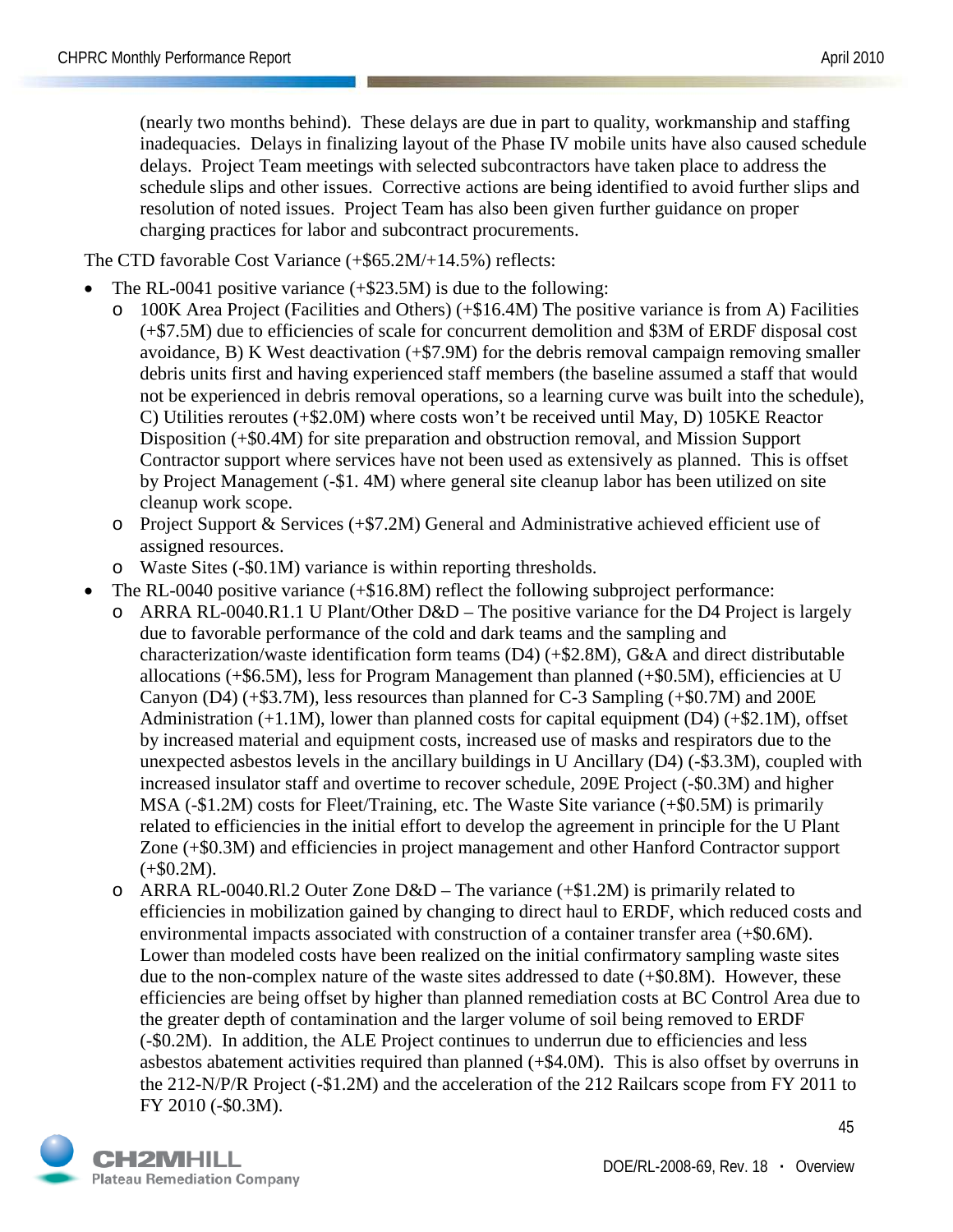- The primary contributors to the RL-0030 positive variance  $(+\$11.4M)$  are as follows:
	- o 100-HR-3 Operable Unit (+\$3.0M) Efficiencies experienced during installation of HDPE piping and road crossings.
	- o Drilling (+\$2.7M) Efficiencies/savings obtained in drilling for 100-NR-2, 100-HR-3, and 200- BP-5 wells. Cost efficiencies are being obtained through an aggressive drilling schedule with savings in support personnel, faster drilling methods and the fact that the HR-3 well depths have been less than originally planned. Efficiencies in NR-2 and HR-3 are expected to continue resulting in additional positive cost variance.
	- $\circ$  Regulatory Decision & Closure Integration (+\$1.7M) Due to completing work scope more efficiently than planned; primarily in the areas of multi-incremental sampling, borehole drilling, landfill characterization, and document preparation. Funds will be available to support other activities.
	- o Ramp-up and Transition (+\$1.6M) Project support functions (PM, CM, Engr, etc.) continue to perform with staffing levels below estimated levels; contracted costs for the four shop buildings are currently below estimated values; and initial site prep, utilities and trailer procurements/placement contracts are below estimated values. Some subcontract and labor costs were misapplied to the Mobile Offices project (000.19.01.01.06) and corrections continue to be processed to redirect the appropriate costs to this project.
	- o PBS RL-30 UBS, G&A, and DD (+\$1.6M) variance is discussed in Appendix C.
- The RL-0011 positive variance  $(+\$10.0M)$  is due to the following:
	- $(+\$5.4M)$  Efficiencies recognized on cross-cutting support to the D&D work teams (primarily in solid waste management, project management, NDA, and consumables and subcontracts)
	- o (+\$3.8M) Overhead allocations directly related to the PRC accounting practice of distributing cost based on the Project's actual cost (i.e., Project Services Distribution, General and Administrative, and Direct Distributables).
	- o (+\$2.0M) Efficiencies experienced in completing facility modifications and the removal of asbestos and non-process equipment from 234-5Z.
	- o (-\$1.2M) Use of overtime and additional usage-based services (MSA Brokered Resources) to recover schedule on glovebox decontamination and disposition and delayed initiation of process vacuum system removal.
	- o Recovery this positive cost variance is expected to continue to grow as more efficiencies are recognized during execution of D&D work scope.
- The RL-0013 positive variance (+\$3.5M) reflects the following subproject performance:
	- RL-0013 MLLW Treatment variance reflects the costs for waste treatment below plan due to efficiencies created by treating waste at ES-Clive rather than planned treatment at Perma-Fix Northwest (due to a waiver received from DOE) and efficiencies in Facility base operations and upgrades.
	- o RL-0013 TRU Waste variance is within reporting thresholds due to the increased allocation for additional office space and Project Services as a result of increased Recovery Act expenditures; increased TRU Retrieval engineering and technical support to mitigate deteriorated waste containers and upset conditions; offset by delay in hiring/training for TRU Characterization and Shipping due to delays in initiation of full CCP characterization program and efficiencies in TRU Retrieval training and design of Trench Face Processing System.

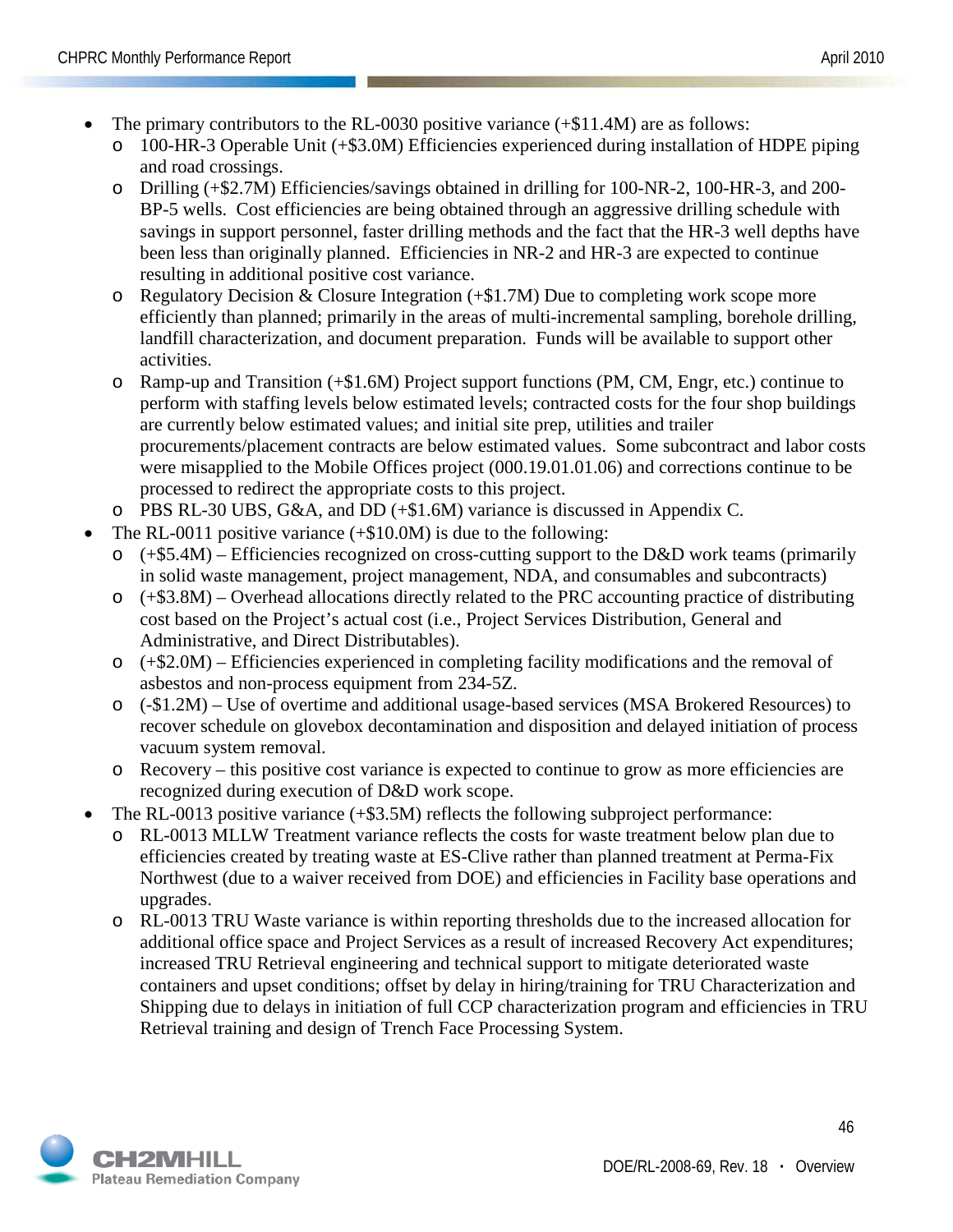|                                           | <b>Contract to Date</b> |             |               |                 |             |            | <b>Contract Period</b> |                 |
|-------------------------------------------|-------------------------|-------------|---------------|-----------------|-------------|------------|------------------------|-----------------|
|                                           |                         |             | <b>Actual</b> |                 |             |            |                        |                 |
|                                           | <b>Budgeted Cost</b>    |             | Cost          | <b>Variance</b> |             |            |                        |                 |
|                                           | <b>BCWS</b>             | <b>BCWP</b> | <b>ACWP</b>   | <b>Schedule</b> | <b>Cost</b> | <b>BAC</b> | <b>EAC</b>             | <b>Variance</b> |
| RL-0011 - Nuclear Mat Stab & Disp PFP     | 105.7                   | 103.4       | 101.4         | (2.3)           | 2.0         | 339.6      | 336.1                  | 3.5             |
| RL-0012 - SNF Stabilization & Disp        | 138.6                   | 136.2       | 137.5         | (2.4)           | (1.3)       | 576.9      | 578.5                  | (1.6)           |
| RL-0013 - Solid Waste Stab & Disp         | 201.3                   | 197.4       | 194.0         | (3.9)           | 3.4         | 1,568.3    | 1,566.2                | 2.1             |
| RL-0030 - Soil & Water Rem-Grndwtr/Vadose | 197.8                   | 193.9       | 182.9         | (3.9)           | 11.0        | 1,203.7    | 1,198.7                | 5.0             |
| RL-0040 - Nuc Fac D&D - Remainder Hanfrd  | 41.7                    | 41.4        | 35.4          | (0.3)           | 6.0         | 969.5      | 962.9                  | 6.7             |
| RL-0041 - Nuc Fac D&D - RC Closure Proj   | 15.5                    | 15.9        | 13.4          | 0.4             | 2.6         | 377.5      | 352.0                  | 25.5            |
| RL-0042 - Nuc Fac D&D - FFTF Proj         | 9.4                     | 9.4         | 8.8           | 0.0             | 0.6         | 25.0       | 23.9                   | 1.1             |
| Subtotal                                  | 710.1                   | 697.6       | 673.3         | (12.5)          | 24.2        | 5,060.5    | 5,018.3                | 42.2            |
| <b>Management Reserve</b>                 |                         |             |               |                 |             | 173.8      |                        |                 |
| Fee                                       |                         |             | 33.2          |                 |             | 231.9      |                        |                 |
| Total                                     |                         |             | 706.6         |                 |             | 5,466.2    |                        |                 |

## **Base Performance by PBS (\$M)**

#### **Base**

The CTD unfavorable Schedule Variance (-\$12.5M/-1.8%) reflects:

- The RL-0013 negative variance (-\$3.9M) is in TRU Repackaging where shipments of low gram TRU waste did not occur as planned, and TRU Retrieval installation activities for Kelly Klosure are behind schedule due to delayed delivery associated with corrections for hoist and trolley issues.
- The following variance (-\$3.9M) in RL-0030 exceeded the reporting thresholds:
	- o 100-HR-3 Operable Unit (-\$1.8M) Delays in HX design activities that have also now impacted field work (distribution of electricity and piping, erection of HX process building and full scale bioremediation). While initial field work has been delayed, no impact is expected to the scheduled completion dates of the HX pump and treat facility.
- The RL-0011 negative variance (-\$2.3M) is due to the following:
	- o (-\$2.2M) PRF (-\$1.4M BROKK Procurement, -\$0.6M Canyon Floor Cleaning, -\$0.2M Pulser Hood and PH Hood Removal). This schedule variance will continue pending the completion of the evaluation of the manual size reduction approach (~July 2010). If manual size reduction is successful, a Baseline Change Request (BCR) will be developed and implemented. If unsuccessful, procurement of the BROKK will proceed. (Expected Recovery ~January 2011).
	- o (-\$0.1M) Facility Modifications Delay of 2736Z/ZB door modifications due to vendor equipment failures, and additional safety and health requirements. Expected Recovery – late June.
	- o The schedule variance associated with floor cleaning and hood removal is due to the increased duration for Crane Reactivation. Expected Recovery – September, 2010.
- The RL-0040 negative variance (-\$0.3M) is due to a delay in starting construction of the Central Landfill and the NRDWL barriers pending agreement on the closure plans.
- The RL-0012, RL-0041 and RL-0042 variances (-\$2.0M) are within reporting thresholds.

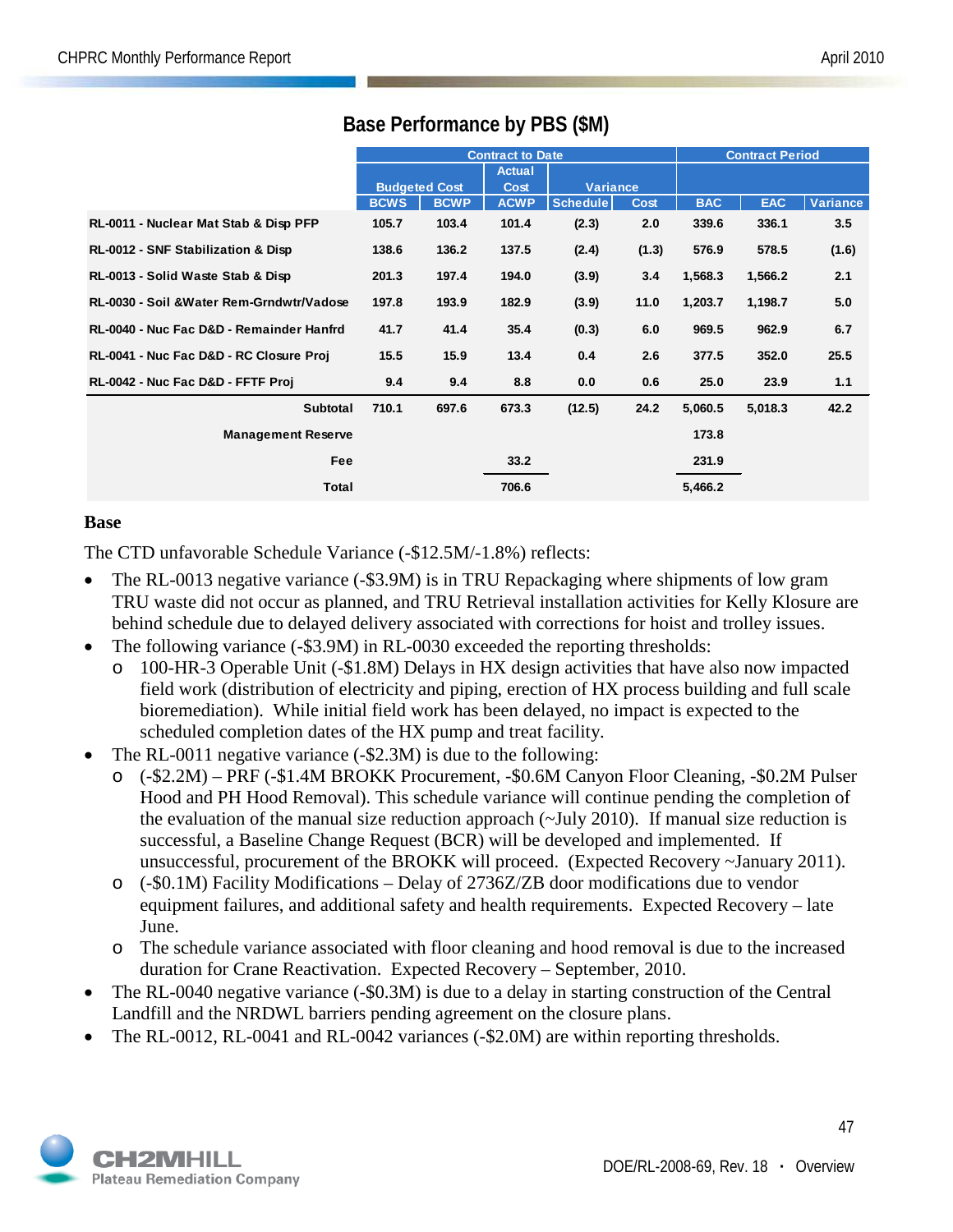The CTD favorable Cost Variance (+\$24.2M/+3.5%) reflects:

- Primary contributors to the positive variance (+\$11.0M) in RL-0030 that exceed reporting thresholds are as follows:
	- o 200-ZP-1 Operable Unit (+\$2.0M) Largely the result of the following factors: 1) Interim Operations reflects significant progress and cost underruns have been achieved to date for Annual System Calibration. 2) Design of the permanent hookup of well EW-1 (C7017) was lower than planned as only minor changes were needed to an existing design. 3) Cost for performing general operating and maintenance and minor modification activities have been lower than planned as the system has been running smoothly. This positive cost variance is expected to be available for funds management within other areas of the project.
	- o 100-KR-4 OU (+\$1.9M) Efficiencies obtained with the KR-4 Operations and Maintenance accounts, which are expected to continue throughout the fiscal year.
	- $\circ$  Regulatory Decision & Closure Integration (+\$1.9M) Due to completing work scope more efficiently than planned; primarily in the areas of multi-incremental sampling, borehole drilling, landfill characterization, and document preparation. Funds will be available to support other activities.
	- o 100-NR-2 OU (+\$1.8M) Resulted from performing chemical treatment & maintenance scope, jet grouting pilot test work and RI/FS Work Plan and Interim Proposed Plan Reporting more efficiently than planned. It is anticipated that this underrun can be funds managed for other project scope.
	- o Usage Based Services (-\$0.9M) Due to the historical overrun carried over from FY 2009 associated with the under budgeted Fleet Services in this account.
- The RL-0040 positive variance (+\$6.0M) is due to the following: A) recognized efficiencies for demolition of the Industrial 7 Project (D4) (+\$0.6M) as a result of utilization of existing site equipment and materials, B) surveillance and maintenance costs (D4) (+\$1.2M) less than expected, C) completed the sampling of Cell 30 with less resources than planned (+\$0.9M), D) Program Management utilizing less resources (+\$0.9M), E) capital equipment (+\$0.4M), F) Usage Base Services (+\$0.1M), G) underrun in G&A and direct distributable allocations (+\$1.2M) and H) Waste Sites (+\$0.8M) is due to less extensive regulatory support labor required for the U Zone agreement in principal and an inadvertent overstatement of performance related to the 600 Central Landfill barrier in March 2010.
- The RL-0013 positive variance (+\$3.4M) is due to the decreased allocation for G&A/Direct Distributables, efficiencies in Liquid Effluent Facilities and MLLW (due to treating waste at ES-Clive rather than planned treatment at PFNW due to a waiver received from DOE), and labor under plan for Nuclear and Criticality Safety; partially offset by continued use of MSC support services & Fleet Services, Training and Transportation and Packaging above plan (under review for corrections and possible cost transfers to responsible projects), and TRU Retrieval additional resources to deal with deteriorated containers/85 gallon drum issues.
- The RL-0041 positive variance  $(+\$2.6M)$  is due to the following:
	- o 100K Area Project (Facilities and Others) (+\$3.2M) primarily due to 105KE Reactor Core Removal (+\$3.2M) work efficiency on deactivation and enabling documents; a baseline change request will be processed with their new path forward.
	- o Waste Sites (-\$0.6M) due to the acquisition of additional personnel and equipment waiting for D4 facility completion, and contamination quantities greater than planned.
- The RL-0011 positive variance  $(+2.0M)$  is due to the following:

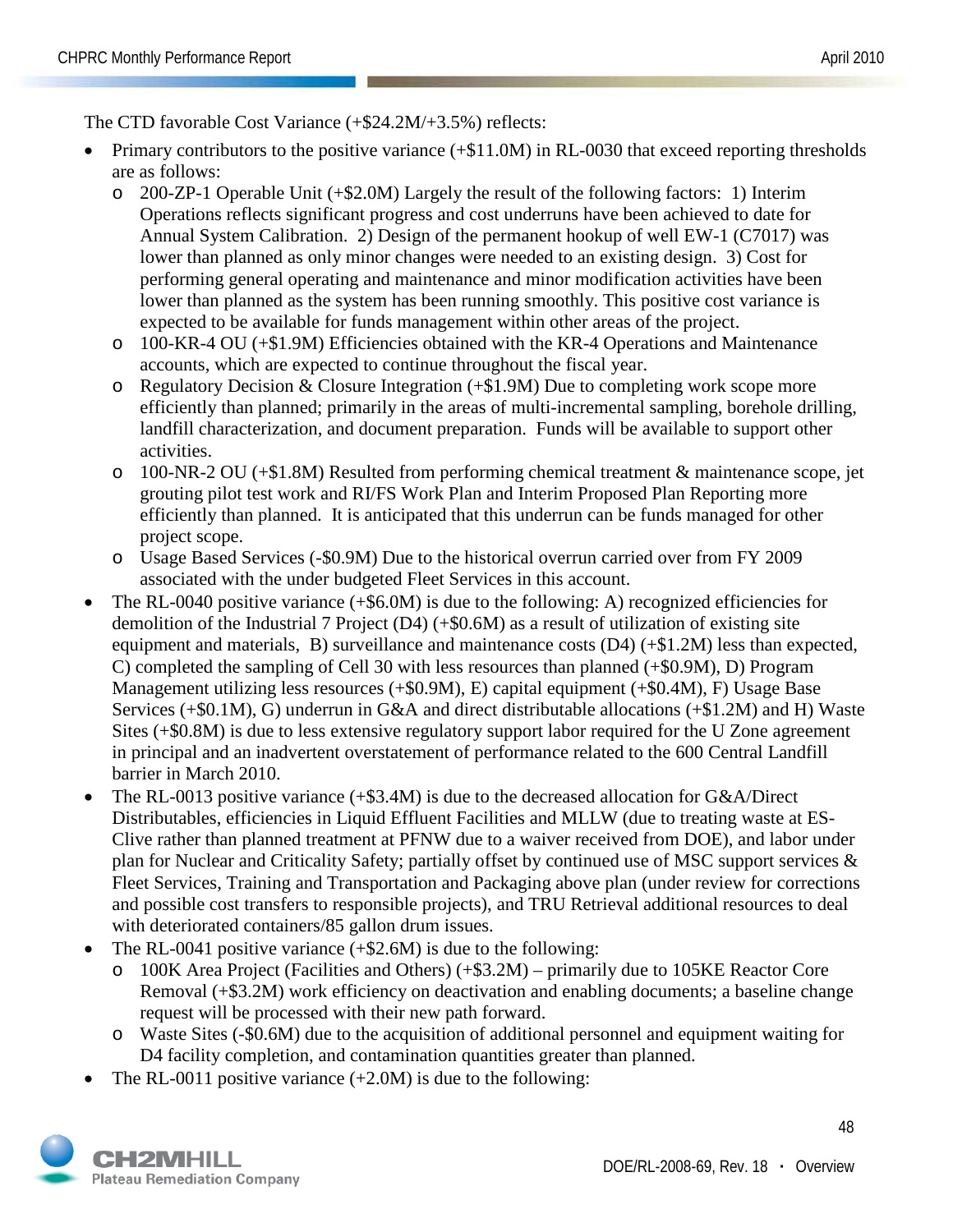- o (+\$1.6M) D&D Materials & Subcontracts and Waste Container Procurements, and recognized efficiencies in 242Z and 2736Z/ZB
- o (+\$1.3M) Early Completion of Special Nuclear Material De-Inventory
- o (-\$1.3M) Usage Based Services (Increased Cost in Training Tuition, Increased Costs in Facility Services due to the increased number of trailers to support the D&D work activities)
- o (-\$0.6M) PRF Increased overtime utilization to support crane reactivation and to begin schedule recovery for the floor cleaning and hood removal
- o Recovery this positive cost variance is expected to decrease with increased utilization of overtime to recover schedule associated with the canyon floor cleaning and pH and Pulser Hood Removal.
- The RL-0012 and RL-0042 variances (-\$0.8M) are within reporting thresholds.

|                                  |                                                                                        |                                   | <b>FY 2010</b>                     |                 |
|----------------------------------|----------------------------------------------------------------------------------------|-----------------------------------|------------------------------------|-----------------|
| <b>PBS</b>                       | <b>Project</b>                                                                         | <b>Baseline</b><br><b>Funding</b> | <b>Spending</b><br><b>Forecast</b> | <b>Variance</b> |
| <b>RL-0011</b>                   | Nuclear Materials Stabilization and Disposition                                        | 118.4                             | 107.0                              | 11.4            |
| <b>RL-0013</b>                   | Waste and Fuels Management Project                                                     | 151.7                             | 129.9                              | 21.8            |
| <b>RL-0030</b>                   | Soil, Groundwater and Vadose Zone Remediation                                          | 125.7                             | 108.4                              | 17.4            |
| <b>RL-0040</b>                   | Nuclear Facility D&D, Remainder of Hanford                                             | 138.3                             | 121.2                              | 17.1            |
| <b>RL-0041</b>                   | Nuclear Facility D&D, River Corridor                                                   | 115.0                             | 97.4                               | 17.6            |
|                                  | <b>Total ARRA:</b>                                                                     | 649.0                             | 563.7                              | 85.3            |
| <b>RL-0011</b><br><b>RL-0012</b> | Nuclear Materials Stabilization and Disposition                                        | 57.5<br>86.8                      | 50.6<br>79.7                       | 6.8<br>7.1      |
| <b>RL-0013</b>                   | Spent Nuclear Fuel Stabilization and Disposition<br>Waste and Fuels Management Project | 108.7                             | 101.4                              | 7.3             |
| <b>RL-0030</b>                   | Soil, Groundwater and Vadose Zone Remediation                                          | 177.1                             | 155.4                              | 21.7            |
| <b>RL-0040</b>                   | Nuclear Facility D&D, Remainder of Hanford                                             | 25.5                              | 15.4                               | 10.0            |
| <b>RL-0041</b>                   | Nuclear Facility D&D, River Corridor                                                   | 20.9                              | 15.0                               | 5.8             |
| <b>RL-0042</b>                   | <b>Fast Flux Test Facility Closure</b>                                                 | 1.7                               | 1.1                                | 0.6             |
|                                  | <b>Total Base:</b>                                                                     | 478.1                             | 418.7                              | 59.4            |
|                                  | <b>Combined ARRA/Base Total:</b>                                                       | 1,127.1                           | 982.4                              | 144.6           |

## **FUNDING ANALYSIS**

## **FY 2010 Funds vs. Spending Forecast (\$M)**

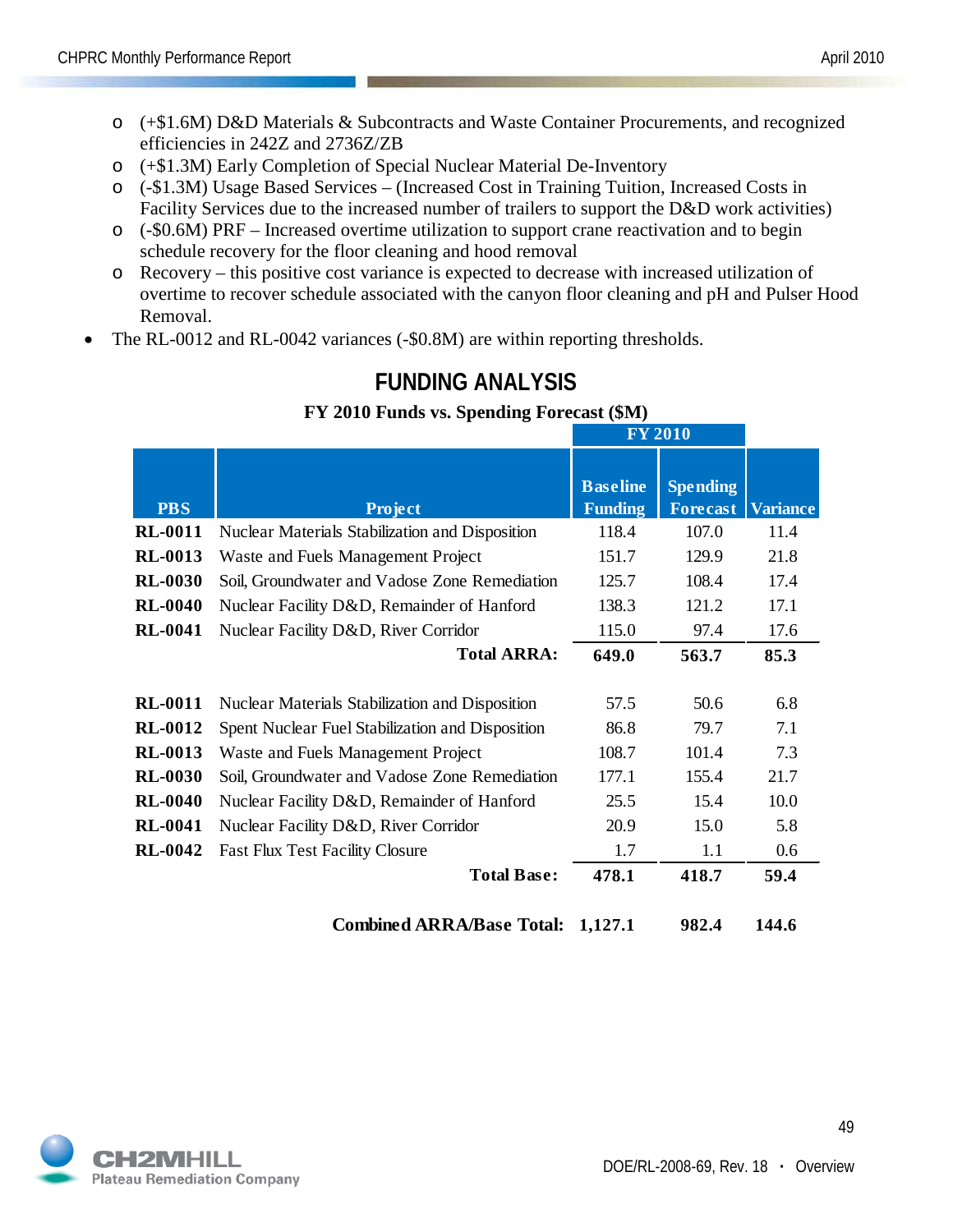# **BASELINE CHANGE REQUESTS**

In April 2010, CHPRC approved and implemented twelve (12) baseline change requests, of which five (5) are administrative in nature and did not change budget, schedule or scope. The remaining seven (7) change requests are briefly summarized in the table below:

| <b>BCR Number</b>       | <b>Title</b>                                                                                                                | <b>Description</b>                                                                                                                                                                                                                                                                                                                                                                                                                                                                                                                                                                                                                                     |
|-------------------------|-----------------------------------------------------------------------------------------------------------------------------|--------------------------------------------------------------------------------------------------------------------------------------------------------------------------------------------------------------------------------------------------------------------------------------------------------------------------------------------------------------------------------------------------------------------------------------------------------------------------------------------------------------------------------------------------------------------------------------------------------------------------------------------------------|
| AWA-030-10-009R0        | <b>TPA</b> Tentative<br><b>Agreement Changes</b><br>per Mod 095                                                             | This advanced work authorization approves starting the<br>implementation of the new Central Plateau Strategy as directed by RL<br>in Contract Modification 095 into the current Performance<br>Measurement Baseline (PMB). The fiscal year (FY) 2010 PMB<br>budget is increased \$787.4K. No additional funds are requested and no<br>management reserve (MR) is used.                                                                                                                                                                                                                                                                                 |
| AWA-R41-10-002R0        | Remediation of<br>Waste Site 100-K-<br>63, update                                                                           | This advanced work authorization authorizes the budget to perform the<br>design, initial site survey, contractor mobilization and the first 30 days<br>of excavation on the 100-K-63 waste site per Contract Mod. 099. The<br>FY 2010 PMB budget is increased \$2,926.9K; no additional funding is<br>requested and no MR is used.                                                                                                                                                                                                                                                                                                                     |
| <b>BCR-PRC-10-024R0</b> | <b>Transfer KE Reactor</b><br>& KE<br><b>Sedimentation Basin</b><br>Complex<br><b>Demolition Scope</b><br>from ARRA to Base | This change request transfers scope from American Recovery $\&$<br>Reinvestment Act (ARRA) to BASE for the deactivation through<br>demolition of KE Sedimentation Basin Complex and the 105KE<br>Reactor Disposition per Contract Mod 098. This change also includes<br>the re-estimate of work scope for 105KE Reactor Disposition<br>Decontamination and Phase 1 Demolition. No TPA or PI milestones<br>were affected with this change. Included Decision Point Milestones<br>for DOE-RL to determine path forward on 105KE Reactor Disposition.<br>No additional funds are required and no MR is used. The overall PMB<br>budget is reduced \$1.7K. |
| <b>BCR-PRC-10-025R0</b> | U-Plant Cell 30<br>Disposition                                                                                              | This change request implements an alternative U-Plant Cell 30<br>disposition - remove the Cell 30 tank as a whole, package it into a<br>DOT certified container, ship it to T Plant and store it as an interim<br>container for future processing with the materials already destined for<br>treatment at the Waste and Fuels Project.<br>The overall PMB budget is reduced \$3,616.3K, no additional funding<br>is requested and no MR is used.                                                                                                                                                                                                       |
| BCR-R30-10-001R0        | 200-ZP-1<br><b>Incorporate Project</b><br>Change Notice for<br>Final Design                                                 | This change request revises the estimate to complete the 200-ZP-1<br>Pump & Treat Facility. The increased budget required to incorporate<br>the new design and construction needs is offset by reductions in the<br>estimate associated with the procurement of electrical cable and<br>allotments previously set aside for procurement of spares. No<br>additional funds are required to support this change request. MR, in<br>the amount of \$429.3K, is used to cover the budget increase due to<br>escalation resulting from realized risk SGW-031A.                                                                                              |
| BCR-R40-10-005R0        | Scientific<br>Consultant from<br>DOE-NTS<br>Regarding BC<br>Controlled Area                                                 | This change request allows the transfer of scope to the Nevada Test<br>Site (NTS) for subject matter expert(s) from the Remote Sensing<br>Laboratory (RSL) to support the project in presenting the survey<br>findings to the regulatory agencies and justifying this approach to<br>CERCLA closure. This change request also provides on-site<br>comparative surveying using RSL and CHPRC equipment. The FY<br>2010 budget is reduced \$334.2K for transfer to the NTS by DOE.                                                                                                                                                                       |
| BCR-R40-10-007R0        | Recovery Plan for<br>600 Area OCL<br>Remediation                                                                            | Pre-remediation sampling is required at the 600 Area Old Central<br>Landfill (OCL) to verify the constituents in the RTD waste stream and<br>approve the ERDF waste profile. This pre-sampling was not identified<br>in the original schedule as it was expected that sites had been                                                                                                                                                                                                                                                                                                                                                                   |

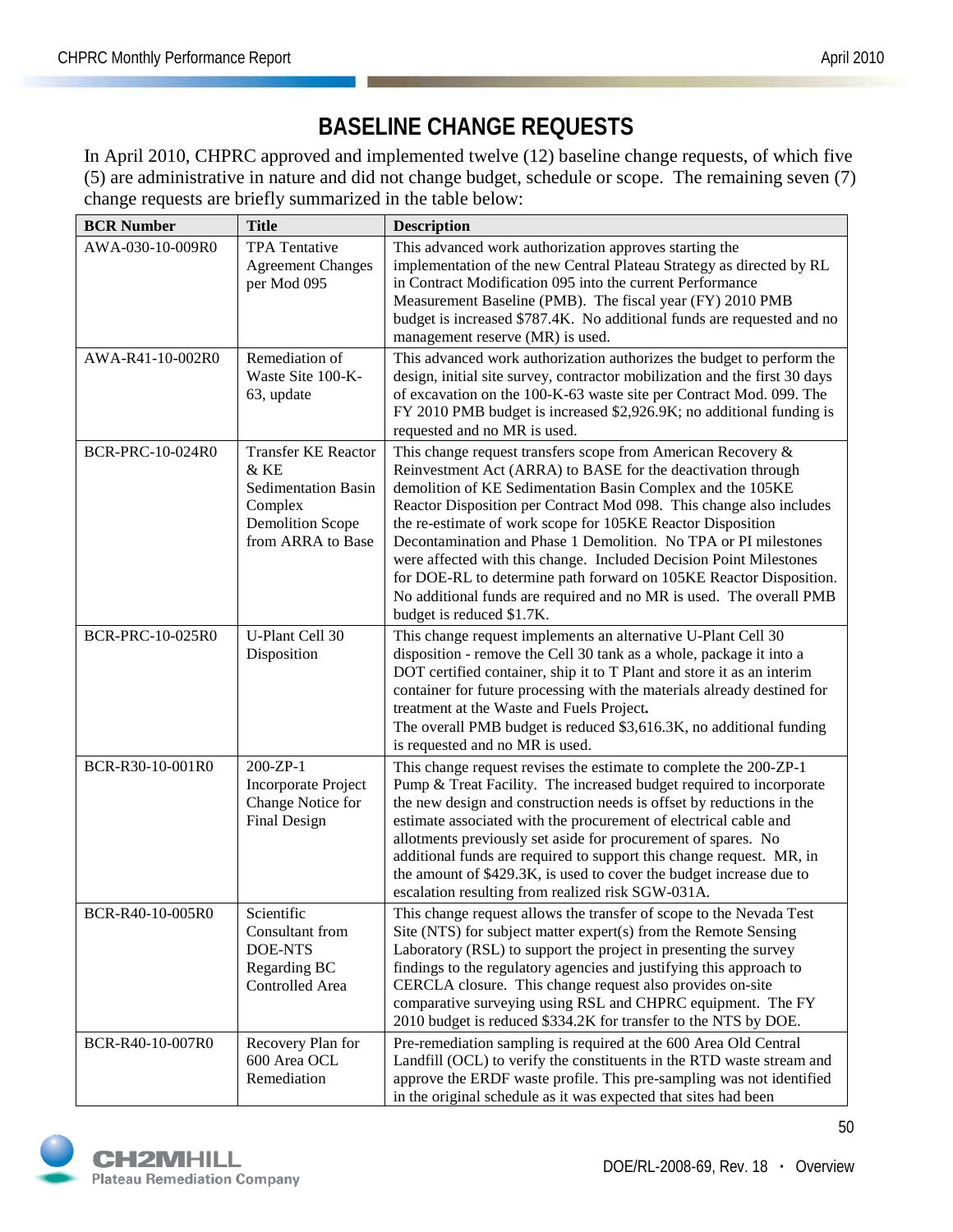| <b>BCR Number</b> | <b>Title</b> | <b>Description</b>                                                   |
|-------------------|--------------|----------------------------------------------------------------------|
|                   |              | adequately characterized in development of the MG-1 EE/CA. This      |
|                   |              | change in assumption adds several months to the schedule as sampling |
|                   |              | plans are prepared, samples collected and analyzed, an ERDF waste    |
|                   |              | profile is prepared, and ERDF reviews and approves the profile. No   |
|                   |              | additional funds are required and no management reserve is used. The |
|                   |              | overall PMB budget is increased \$4.5K.                              |

Overall for April 2010 the contract period PMB budget is increased \$195.8K. Management reserve, in the amount of \$429.3K, is used to cover escalation resulting from realized risk SGW-031A. See the Format 3 Report in Appendix A and A-1 for a complete listing of the specific change requests and the impact on the PMB budget by fiscal year. The primary focus in May 2010 will be to support RL in review of the PRC Baseline, Revision 2, and process normal operating change requests as needed to maintain the PMB in the earned value management system consistent with requirements. The change to the Estimated Contract Price, if all authorized, un-priced work scope were definitized at the PMB values, as a result change requests processed in April 2010 is summarized by fiscal year in the tables below (negative number represents reduction):

| April 2010 Summary of Changes to Estimated Contract Price          |                |                       |                |                      |                |                       |  |  |
|--------------------------------------------------------------------|----------------|-----------------------|----------------|----------------------|----------------|-----------------------|--|--|
|                                                                    | <b>FY 2009</b> | <b>FY 2010</b>        | <b>FY 2011</b> | $\overline{FY}$ 2012 | FYs 2009-2013  | FYs 2014-2018         |  |  |
| <b>March 2010 Contract Price</b>                                   |                |                       |                |                      |                |                       |  |  |
| <b>PMB</b>                                                         | 653,426        | 1,018,493             | 948,785        | 761,477              | 4,023,661      | 2,295,078             |  |  |
| Mgmt Rsrv (MR)                                                     | 0              | 27,700                | 34,300         | 30,200               | 124,500        | 86,300                |  |  |
| Fee                                                                | 39,712         | 48,772                | 49,035         | 40,377               | 210,647        | 93,430                |  |  |
| <b>Total</b>                                                       | 693,138        | 1,094,965             | 1,032,120      | 832,054              | 4,358,808      | 2,474,808             |  |  |
| Change by Funding Source to Contract Price in April 2010 (12 BCRs) |                |                       |                |                      |                |                       |  |  |
| <b>PMB</b>                                                         |                |                       |                |                      |                |                       |  |  |
| <b>ARRA</b>                                                        |                |                       |                |                      |                |                       |  |  |
| All ARRA WBSs                                                      | 0.0            | $-30,023$             | $-198$         | $-10,797$            | $-41,018$      | 0.0                   |  |  |
| <b>Base</b>                                                        |                |                       |                |                      |                |                       |  |  |
| All Base WBSs                                                      | $\overline{0}$ | $-1,417$              | 22,714         | 16,627               | 38,288         | 2,925                 |  |  |
| <b>Change to PMB</b>                                               | $\bf{0}$       | $-31,440$             | 22,516         | 5,830                | $-2,729$       | 2,925                 |  |  |
| <b>MR</b>                                                          |                |                       |                |                      |                |                       |  |  |
| <b>ARRA</b>                                                        |                |                       |                |                      |                |                       |  |  |
| All ARRA WBSs                                                      | $\overline{0}$ | $\Omega$              | $-429$         | $\Omega$             | $-429$         | $\Omega$              |  |  |
| <b>Base</b>                                                        |                |                       |                |                      |                |                       |  |  |
| All Base WBSs                                                      | $\theta$       | $\overline{0}$        | 0              | $\overline{0}$       | 0              | $\overline{0}$        |  |  |
| <b>Change to MR</b>                                                | 0              | $\boldsymbol{\theta}$ | $-429$         | $\theta$             | $-429$         | $\boldsymbol{\theta}$ |  |  |
| Fee                                                                |                |                       |                |                      |                |                       |  |  |
| <b>ARRA</b>                                                        |                |                       |                |                      |                |                       |  |  |
| <b>All ARRA WBSs</b>                                               | $\overline{0}$ | $\overline{0}$        | $\overline{0}$ | $\overline{0}$       | $\overline{0}$ | $\theta$              |  |  |
| <b>Base</b>                                                        |                |                       |                |                      |                |                       |  |  |
| All Base WBSs                                                      | $\theta$       | $\Omega$              | $\theta$       | $\theta$             | 0              |                       |  |  |
| <b>Change to Fee</b>                                               | 0              | 0                     | 0              | 0                    | 0              | 0                     |  |  |
| <b>Total Change</b>                                                | $\theta$       | $-31,440$             | 22,087         | 5,830                | $-3,159$       | 2,925                 |  |  |
| <b>April 2010 Contract Price</b>                                   |                |                       |                |                      |                |                       |  |  |
| <b>PMB</b>                                                         | 653,426        | 987,053               | 971,301        | 767,307              | 4,020,931      | 2,298,003             |  |  |
| MR                                                                 | $\Omega$       | 27,700                | 33,871         | 30,200               | 124,071        | 86,300                |  |  |
| Fee                                                                | 39,712         | 48,772                | 49,035         | 40,377               | 210,647        | 93,430                |  |  |
| <b>Total</b>                                                       | 693,138        | 1,063,525             | 1,054,207      | 837,884              | 4,355,649      | 2,477,733             |  |  |

| <b>April 2010 Summary of Changes to Estimated Contract Price</b> |  |  |  |  |
|------------------------------------------------------------------|--|--|--|--|
|------------------------------------------------------------------|--|--|--|--|

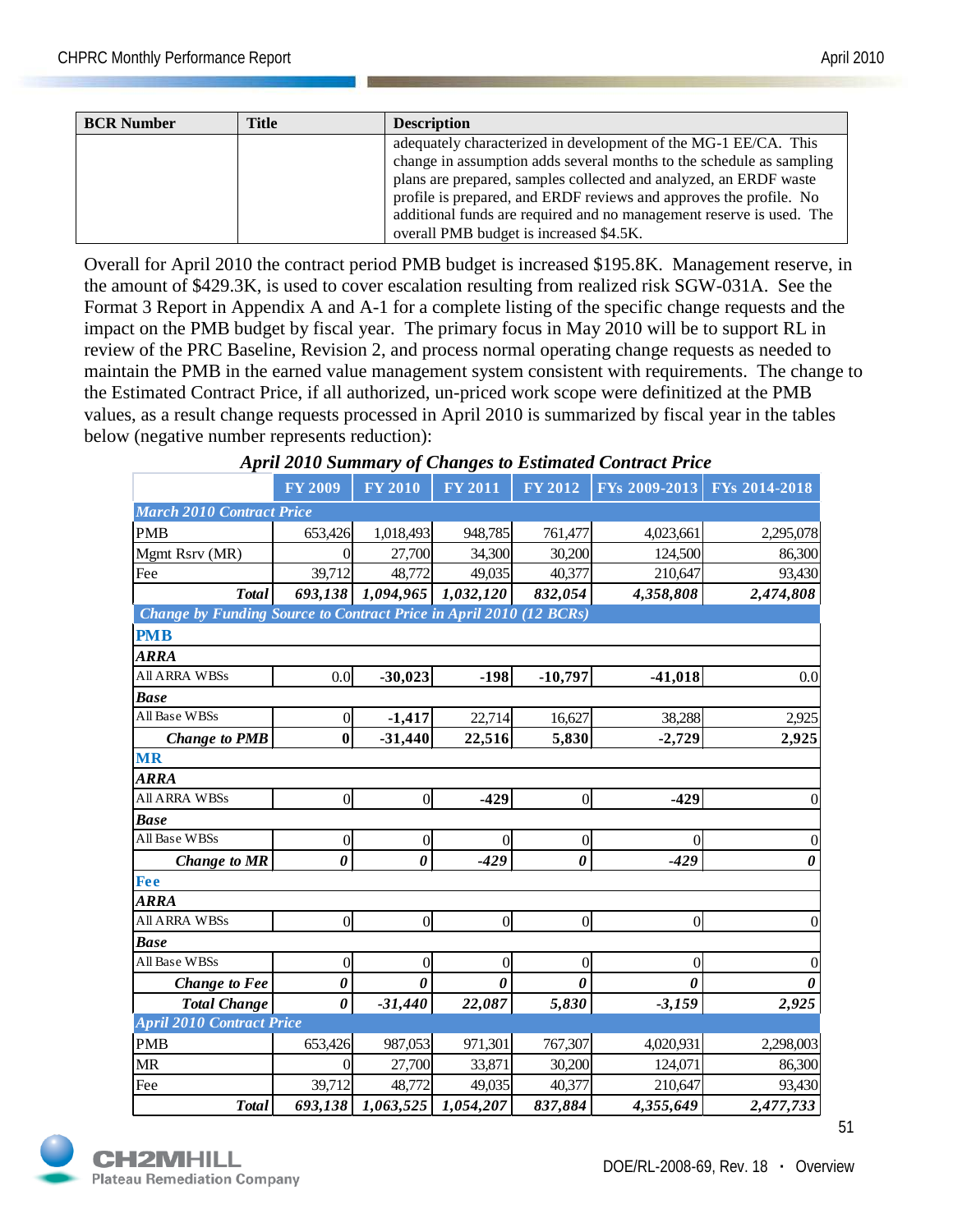|             |                                                            |                       | Changes to/Ututzation of Management Reserve in April 2010 |                  |                       |                |                  |
|-------------|------------------------------------------------------------|-----------------------|-----------------------------------------------------------|------------------|-----------------------|----------------|------------------|
|             |                                                            | <b>FY2009</b>         | <b>FY2010</b>                                             | FY 2011          | FY 2012               | FY 2009-2013   | FY 2014-2018     |
|             | Management Reserve (MR) - End of March 2010                |                       |                                                           |                  |                       |                |                  |
| <b>ARRA</b> | RL-0011.R1                                                 | $\mathbf{0}$          | 1,700                                                     | 2,000            | $\theta$              | 3,700          | 0                |
|             | RL-0013.R1.1                                               | $\mathbf{0}$          | 0                                                         | $\Omega$         | $\mathbf{0}$          | $\theta$       | $\boldsymbol{0}$ |
|             | RL-0013.R1.2                                               | $\overline{0}$        | 6,500                                                     | 6,000            | $\overline{0}$        | 12,500         | $\mathbf{0}$     |
|             | RL-0030.R1                                                 | $\boldsymbol{0}$      | 1,500                                                     | 3,800            | $\mathbf{0}$          | 5,300          | $\mathbf{0}$     |
|             | RL-0040.R1.1                                               | $\boldsymbol{0}$      | 2,000                                                     | 2,800            | $\boldsymbol{0}$      | 4,800          | $\overline{0}$   |
|             | RL-0040.R1.2                                               | $\mathbf{0}$          | $\Omega$                                                  | $\mathbf{0}$     | $\overline{0}$        | $\Omega$       | $\mathbf{0}$     |
|             | RL-0041.R1                                                 | $\mathbf{0}$          | 4,500                                                     | 6,200            | $\boldsymbol{0}$      | 10,700         | $\mathbf{0}$     |
|             | <b>ARRA</b> Total                                          | 0                     | 16,200                                                    | 20,800           | $\boldsymbol{\theta}$ | 37,000         | 0                |
| <b>Base</b> | RL-0011                                                    | $\boldsymbol{0}$      | 1,000                                                     | 1,500            | 11,000                | 23,700         | $\mathbf{0}$     |
|             | RL-0012                                                    | $\mathbf{0}$          | 3.800                                                     | 3,800            | 3,500                 | 14,600         | 12,200           |
|             | RL-0013                                                    | $\boldsymbol{0}$      | 1,000                                                     | 500              | 4,000                 | 11,500         | 23,000           |
|             | RL-0030                                                    | $\boldsymbol{0}$      | 3,000                                                     | 3,500            | 4,500                 | 15,400         | 9,000            |
|             | RL-0040                                                    | $\boldsymbol{0}$      | 2,000                                                     | 3,000            | 3,500                 | 13,000         | 23,400           |
|             | RL-0041                                                    | $\boldsymbol{0}$      | 500                                                       | 1,000            | 3,500                 | 8,500          | 17,700           |
|             | RL-0042                                                    | $\mathbf{0}$          | 200                                                       | 200              | 200                   | 800            | 1,000            |
|             | <b>Base Total</b>                                          | 0                     | 11,500                                                    | 13,500           | 30,200                | 87,500         | 86,300           |
|             | <b>MR</b> Total                                            | $\boldsymbol{\theta}$ | 27,700                                                    | 34,300           | 30,200                | 124,500        | 86,300           |
|             | Changes to/Utilization of Management Reserve in April 2010 |                       |                                                           |                  |                       |                |                  |
|             |                                                            |                       |                                                           |                  |                       |                |                  |
| <b>ARRA</b> | RL-0011.R1                                                 | $\boldsymbol{0}$      | 0                                                         | $\overline{0}$   | $\boldsymbol{0}$      | $\overline{0}$ | $\overline{0}$   |
|             | RL-0013.R1.1                                               | $\mathbf{0}$          | $\overline{0}$                                            | $\overline{0}$   | $\mathbf{0}$          | $\overline{0}$ | $\mathbf{0}$     |
|             | RL-0013.R1.2                                               | $\boldsymbol{0}$      | 0                                                         | $\mathbf{0}$     | $\boldsymbol{0}$      | $\mathbf{0}$   | $\overline{0}$   |
|             | RL-0030.R1                                                 | $\mathbf{0}$          | $\overline{0}$                                            | $-429$           | $\overline{0}$        | $-429$         | $\mathbf{0}$     |
|             | RL-0040.R1.1                                               | $\boldsymbol{0}$      | $\overline{0}$                                            | $\mathbf{0}$     | $\boldsymbol{0}$      | $\mathbf{0}$   | $\boldsymbol{0}$ |
|             | RL-0040.R1.2                                               | $\boldsymbol{0}$      | $\overline{0}$                                            | $\mathbf{0}$     | $\mathbf{0}$          | $\mathbf{0}$   | $\mathbf{0}$     |
|             | RL-0041.R1                                                 | $\mathbf{0}$          | 0                                                         | $\boldsymbol{0}$ | $\mathbf{0}$          | $\overline{0}$ | $\boldsymbol{0}$ |
|             | <b>ARRA Total</b>                                          | $\boldsymbol{\theta}$ | 0                                                         | $-429$           | 0                     | $-429$         | $\pmb{\theta}$   |
| <b>Base</b> | RL-0011                                                    | $\mathbf{0}$          | $\overline{0}$                                            | $\mathbf{0}$     | $\boldsymbol{0}$      | $\Omega$       | $\mathbf{0}$     |
|             | RL-0012                                                    | $\boldsymbol{0}$      | 0                                                         | $\overline{0}$   | $\mathbf{0}$          | $\overline{0}$ | $\overline{0}$   |
|             | RL-0013                                                    | $\mathbf{0}$          | $\overline{0}$                                            | $\overline{0}$   | $\overline{0}$        | $\Omega$       | $\mathbf{0}$     |
|             | RL-0030                                                    | $\boldsymbol{0}$      | $\overline{0}$                                            | $\boldsymbol{0}$ | $\boldsymbol{0}$      | $\overline{0}$ | $\mathbf{0}$     |
|             | RL-0040                                                    | $\mathbf{0}$          | $\overline{0}$                                            | $\mathbf{0}$     | $\mathbf{0}$          | $\mathbf{0}$   | $\mathbf{0}$     |
|             | RL-0041                                                    | $\mathbf{0}$          | 0                                                         | $\mathbf{0}$     | $\boldsymbol{0}$      | $\mathbf{0}$   | $\overline{0}$   |
|             | RL-0042                                                    | $\theta$              | $\overline{0}$                                            | $\mathbf{0}$     | $\mathbf{0}$          | $\overline{0}$ | $\overline{0}$   |
|             | <b>Base Total</b><br><b>MR</b> Total                       | $\boldsymbol{\theta}$ | 0                                                         | 0                | $\boldsymbol{\theta}$ | 0              | 0                |
|             |                                                            | $\theta$              | 0                                                         | $-429$           | $\boldsymbol{\theta}$ | $-429$         | 0                |
|             | <b>Management Reserve - End of April 2010</b>              |                       |                                                           |                  |                       |                |                  |
| <b>ARRA</b> | RL-0011.R1                                                 | $\boldsymbol{0}$      | 1,700                                                     | 2,000            | $\mathbf{0}$          | 3,700          | 0                |
|             | RL-0013.R1.1                                               | $\mathbf{0}$          | $\Omega$                                                  | $\Omega$         | $\mathbf{0}$          | $\Omega$       | $\mathbf{0}$     |
|             | RL-0013.R1.2                                               | $\overline{0}$        | 6,500                                                     | 6,000            | $\overline{0}$        | 12,500         | $\boldsymbol{0}$ |
|             | RL-0030.R1                                                 | $\boldsymbol{0}$      | 1,500                                                     | 3,371            | $\boldsymbol{0}$      | 4,871          | $\mathbf{0}$     |
|             | RL-0040.R1.1                                               | $\mathbf{0}$          | 2,000                                                     | 2.800            | 0                     | 4,800          | 0                |
|             | RL-0040.R1.2                                               | $\boldsymbol{0}$      | $\overline{0}$                                            | $\overline{0}$   | $\boldsymbol{0}$      | $\Omega$       | $\mathbf{0}$     |
|             | RL-0041.R1                                                 | $\boldsymbol{0}$      | 4,500                                                     | 6,200            | $\mathbf{0}$          | 10,700         | $\boldsymbol{0}$ |
|             | <b>ARRA</b> Total                                          | 0                     | 16,200                                                    | 20,371           | 0                     | 36,571         | 0                |
| <b>Base</b> | RL-0011                                                    | $\boldsymbol{0}$      | 1,000                                                     | 1,500            | 11,000                | 23,700         | $\overline{0}$   |
|             | RL-0012                                                    | $\boldsymbol{0}$      | 3,800                                                     | 3,800            | 3,500                 | 14,600         | 12,200           |
|             | RL-0013                                                    | $\boldsymbol{0}$      | 1,000                                                     | 500              | 4,000                 | 11,500         | 23,000           |
|             | RL-0030                                                    | $\boldsymbol{0}$      | 3,000                                                     | 3,500            | 4,500                 | 15,400         | 9,000            |
|             | RL-0040                                                    | $\boldsymbol{0}$      | 2,000                                                     | 3,000            | 3,500                 | 13,000         | 23,400           |
|             | RL-0041                                                    | $\boldsymbol{0}$      | 500                                                       | 1,000            | 3,500                 | 8,500          | 17,700           |
|             | RL-0042                                                    | $\boldsymbol{0}$      | 200                                                       | 200              | 200                   | 800            | 1,000            |
|             | <b>Base Total</b>                                          | 0                     | 11,500                                                    | 13,500           | 30,200                | 87,500         | 86,300           |
|             | <b>MR</b> Total                                            | $\pmb{\theta}$        | 27,700                                                    | 33,871           | 30,200                | 124,071        | 86,300           |

## *Changes to/Utilization of Management Reserve in April 2010*